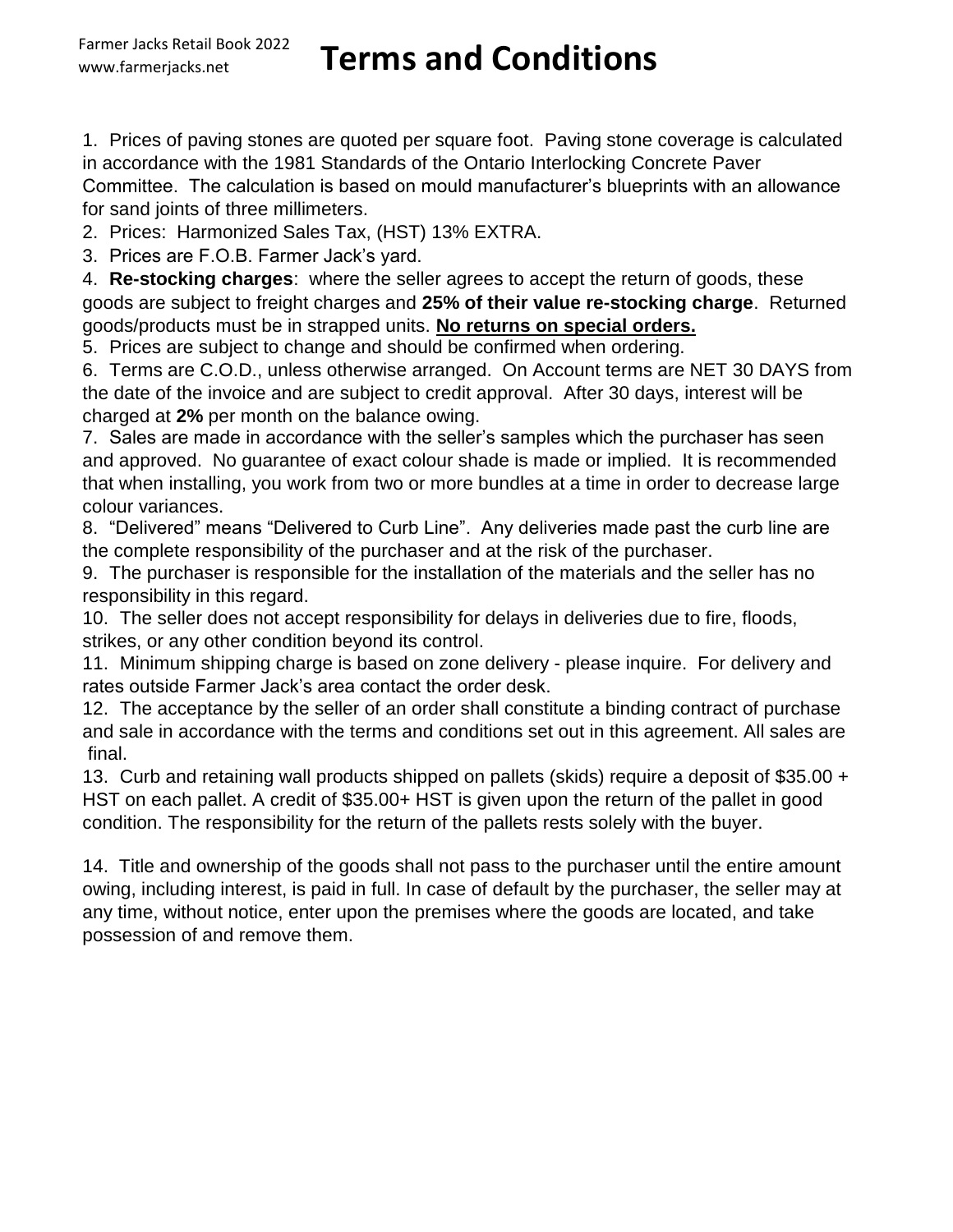### **Delivery Zone Charges**

| <b>Crane Truck and Bulk Deliveries</b>                                                                              |             |                                                                        |                     |            |                                                |                                                           |             |
|---------------------------------------------------------------------------------------------------------------------|-------------|------------------------------------------------------------------------|---------------------|------------|------------------------------------------------|-----------------------------------------------------------|-------------|
| Zone 1                                                                                                              |             | \$89.00                                                                | **Stouffville       |            |                                                |                                                           |             |
| Zone 2                                                                                                              |             | \$99.00<br>**Markham                                                   |                     |            |                                                |                                                           |             |
| Zone 3<br>\$130.00                                                                                                  |             | ** Uxbridge, Pickering, North Scarborough, Richmond Hill,<br>Thornhill |                     |            |                                                |                                                           |             |
| Zone 4                                                                                                              |             | \$165.00                                                               |                     |            |                                                | ** Ajax, Whitby, North York, Nobleton, Vaughn, Port Perry |             |
| Zone 5                                                                                                              |             | \$180.00                                                               |                     |            |                                                |                                                           |             |
| **Toronto, Oshawa, Woodbridge, Sutton, Scugog Island.<br>**Please confirm with office for further location charges. |             |                                                                        |                     |            |                                                |                                                           |             |
| Zone 6                                                                                                              |             | \$205.00                                                               |                     |            |                                                |                                                           |             |
| Zone 7                                                                                                              |             | \$229.00                                                               |                     |            |                                                |                                                           |             |
| Zone 8                                                                                                              |             | \$249.00                                                               |                     |            |                                                |                                                           |             |
| Zone 9                                                                                                              |             | \$269.00                                                               |                     |            |                                                |                                                           |             |
| Haulage Rate - \$130.00 per hour (from time truck leaves yard to time truck gets back to yard)                      |             |                                                                        |                     |            |                                                |                                                           |             |
| Placement Charges - \$97.50 per hour (maximum placement up to 3 pieces, max. reach 15' from curb)                   |             |                                                                        |                     |            |                                                |                                                           |             |
| ** Attention, some loads will be subject to special pricing**                                                       |             |                                                                        |                     |            |                                                |                                                           |             |
|                                                                                                                     |             |                                                                        |                     |            |                                                |                                                           |             |
| <b>Conversion Charts</b>                                                                                            |             |                                                                        |                     |            |                                                |                                                           |             |
| <b>Yards to Tons</b>                                                                                                |             |                                                                        |                     |            |                                                |                                                           |             |
| Screening                                                                                                           |             |                                                                        | 1 yard = $3105$ lbs |            | x                                              | 1.55                                                      |             |
| small River Rock                                                                                                    |             |                                                                        | 1 yard = $2754$ lbs |            | X                                              | 1.38                                                      |             |
| <b>Medium River Rock</b><br>1 yard = $2619$ lbs                                                                     |             |                                                                        | x                   | 1.31       |                                                |                                                           |             |
| Large River Rock                                                                                                    |             |                                                                        | 1 yard = $2403$ lbs |            | x                                              | 1.2                                                       |             |
| <b>White Marble</b>                                                                                                 |             |                                                                        | 1 yard = $2565$ lbs |            | X                                              | 1.28                                                      |             |
| <b>Coastal Gold</b>                                                                                                 |             |                                                                        | 1 yard = $2727$ lbs |            | x                                              | 1.36                                                      |             |
| <b>High Performance Bedding</b>                                                                                     |             |                                                                        | 1 yard = $2457$ lbs |            | X                                              | 1.23                                                      |             |
| 3/4 Clear Limestone                                                                                                 |             |                                                                        | 1 yard = $2484$ lbs |            | X                                              | 1.24                                                      |             |
| 3/4 Crusher Run                                                                                                     |             |                                                                        | 1 yard = $3267$ lbs |            | x                                              | 1.63                                                      |             |
| A-Gravel                                                                                                            |             | 1 yard = $3294$ lbs                                                    |                     | X          | 1.65                                           |                                                           |             |
| <b>Brick Sand</b>                                                                                                   |             | 1 yard = $2673$ lbs                                                    |                     | x          | 1.34                                           |                                                           |             |
| Concrete Sand                                                                                                       |             | 1 yard = $2781$ lbs<br>1.39<br>x                                       |                     |            |                                                |                                                           |             |
| Pea Gravel                                                                                                          |             | 1 yard = $2835$ lbs<br>1.42<br>X                                       |                     |            |                                                |                                                           |             |
|                                                                                                                     |             |                                                                        |                     |            |                                                |                                                           |             |
| <b>Inches to Feet</b>                                                                                               |             |                                                                        |                     |            |                                                |                                                           |             |
| $1" = .08'$<br>$2" = .17'$                                                                                          | $3" = .25'$ | $4 = .33'$                                                             | $5" = .42"$         | $6" = .5"$ | $7" = .58"$                                    | $8" = .67"$                                               | $9" = .75"$ |
| $10" = .83'$<br>$11" = .92'$                                                                                        | $12" = 1'$  |                                                                        |                     |            |                                                |                                                           |             |
| ** Determining how many yards or tons of material needed                                                            |             |                                                                        |                     |            |                                                |                                                           |             |
| Area (feet) x Depth (feet) =                                                                                        |             |                                                                        |                     |            | / 27 = Amount in yards x Ton conversion = Tons |                                                           |             |

**VS.**

**Sailor Course Soldier Course**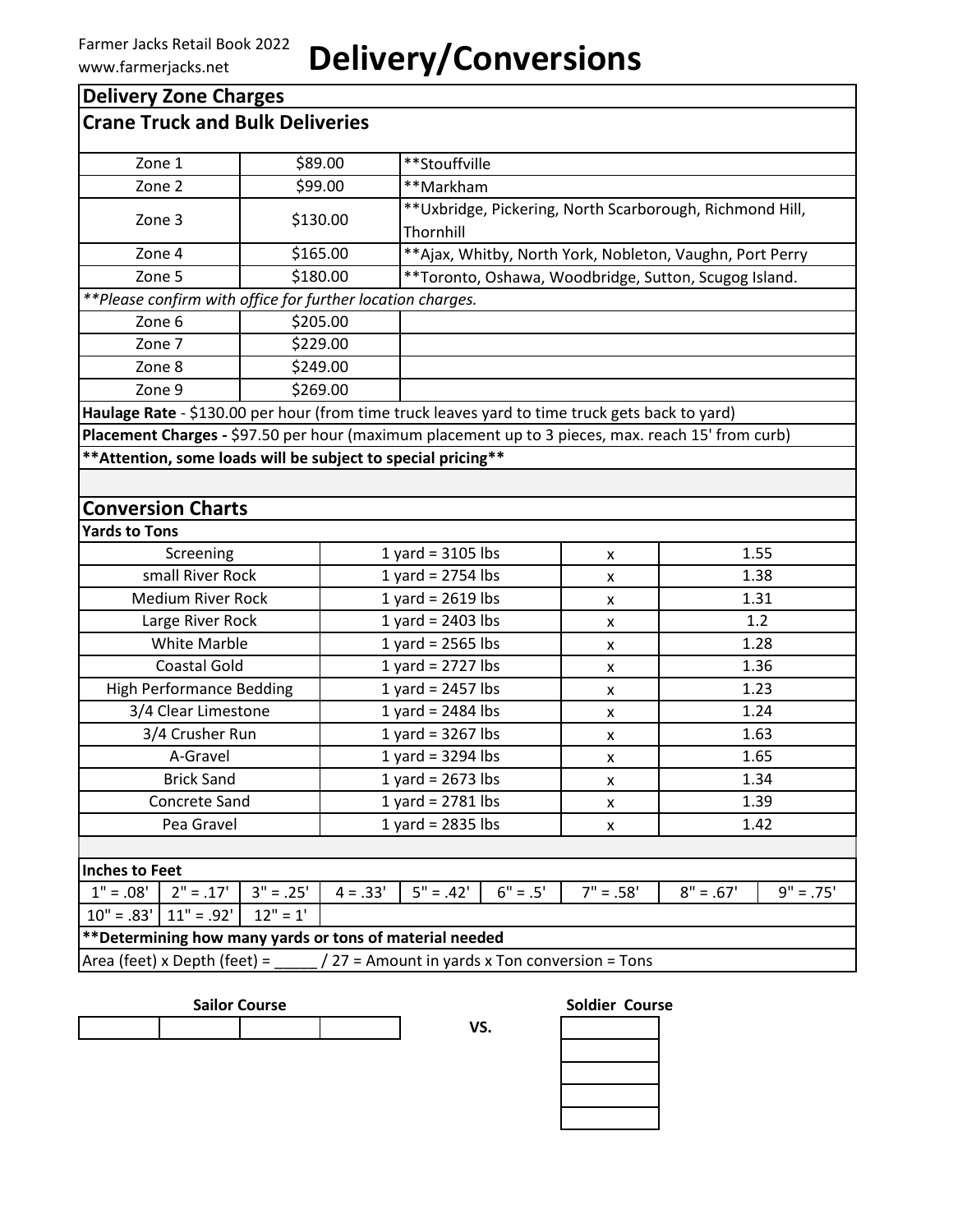# Farmer Jacks Retail Book 2022<br>www.farmerjacks.net **Soils, and Mulchs** *exection second page.*

# **Triple Mix**

*\*\*Blend of manure, peat moss and topsoil. Use in gardens and top dressing lawns.*

| <b>Picked up Costs:</b>                            |
|----------------------------------------------------|
| \$58.00 per yard                                   |
| \$30.00 minimum                                    |
| $$5.25$ per bag                                    |
| \$90.00 per bulk bag                               |
| **All delivery charges are extra, see second page. |

**Picked up Costs:** 1 yard covers 100 sqft at 3" deep 50 lbs per bag, 1 bag covers 4 sqft at 3" deep  $50$  lbs bag = 1.5 cubic feet, or 42.5 litres 18-50lbs bags per yard 5-6 wheelbarrows per yard *\*\*All delivery charges are extra, see second page.* 1 yard per bulk bag

# **Top Soil**

*\*\*used for over seeding and sodding of lawns, soil has been shredded and screaned.* 

**Picked up Costs:** 1 yard covers 100 sqft at 3" deep \$33.80 per yard 50 lbs per bag, 1 bag covers 4 sqft at 3" deep \$19.00 minimum 50 lbs bag = 1.5 cubic feet, or 42.5 litres \$5.25 per bag 18-50lbs bags per yard \$90.00 per bulk bag 5-6 wheelbarrows per yard \*\*All delivery charges are extra, see second page. 1 yard per bulk bag

## **Garden Mulch**

*\*\*Blend of forest products. Excellent for weed control, and the retention of water in garden soil*

\$26.00 minimum 40 lbs bag = 2 cubic feet, or 56.6 litres \$7.55 per bag 14-40 lbs bags per yard \$90.00 per bulk bag 5-6 wheelbarrows per yard \*\*All delivery charges are extra, see second page. 1 yard per bulk bag

**Picked up Costs:** 1 yard covers 100 sqft at 3" deep \$49.40 per yard 40 lbs per bag, 1 bag covers 7 sqft at 3" deep

## **Black and Red Decorative Mulch**

*\*\*Shredded hardwood, coloured with long lasting pet/ child friendly food colouring, moisture retention.*

**Picked up Costs:** 1 yard covers 100 sqft at 3" deep \$57.40 per yard 40 lbs per bag, 1 bag covers 7 sqft at 3" deep \$30.00 minimum 40 lbs bag = 2 cubic feet, or 56.6 litres \$9.05 per bag 14-40 lbs bags per yard \$110.00 per bulk bag 5-6 wheelbarrows per yard \*\*All delivery charges are extra, see second page. 1 yard per bulk bag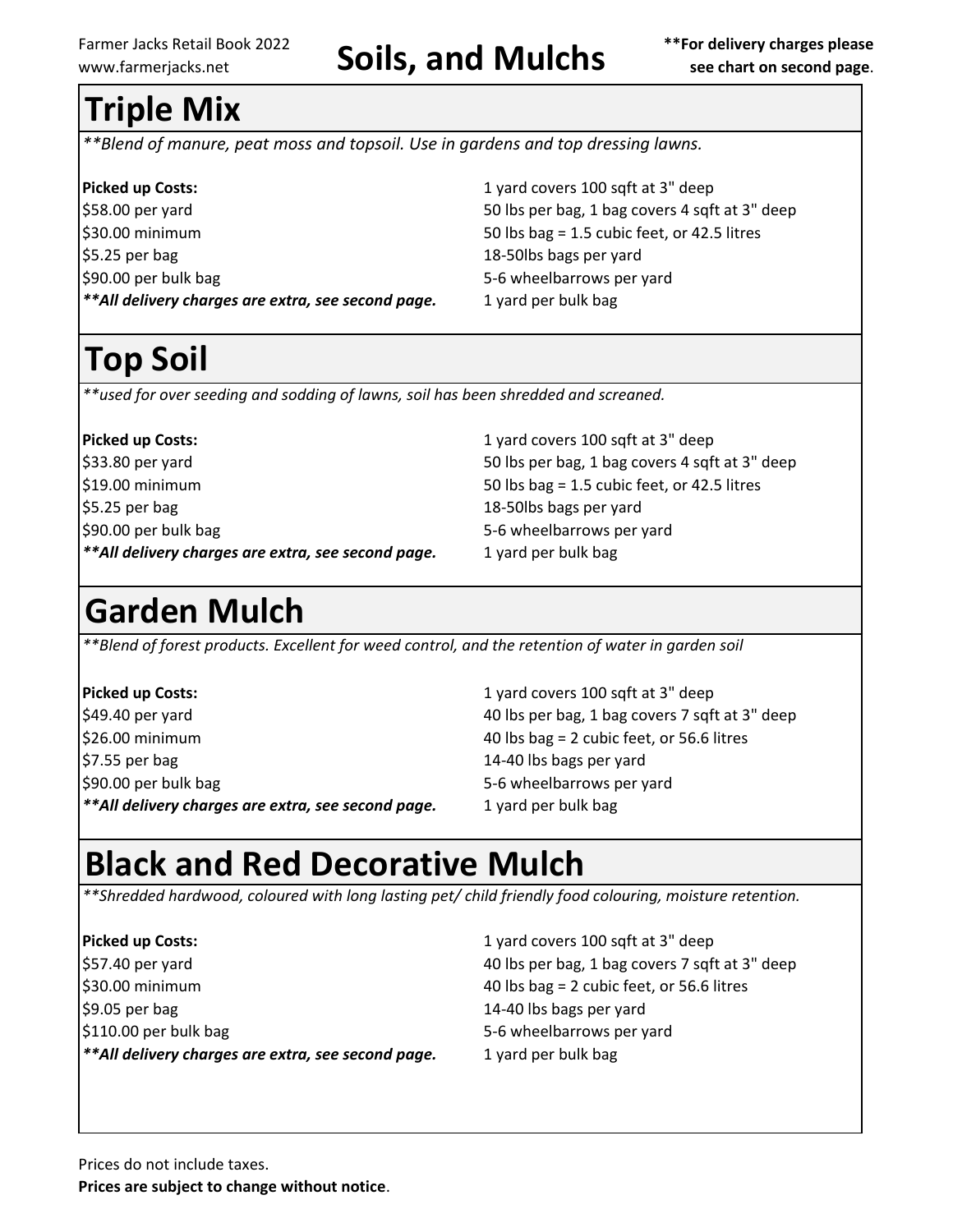## www.farmerjacks.net **Decorative Stone**

# **River Rock**

*\*\*Sizes of River Rock = small 5/8"-3/4" Medium 1.5-3" Large 3-6+"* 

**Picked up Costs** 1 ton covers 70 sqft at 2" deep \$112.00 per ton 80 lbs bag covers 2.5 sqft at 2" deep \$58.00 per half ton, \$45.00 minimum 80 lbs bag = 1.5 cubic feet, or 42.5 litres \$10.49 per bag 27 - 80 lbs bags per ton \$190.00 per bulk bag 5-6 wheelbarrows per ton *\*\*All delivery charges are extra, see second page.* 1.5 tons per bulk bag

**\*\*Length (feet) x Width (feet) x Depth (feet) = area / 27 = Number of cubic yards x avg. 1.3 = number of tons.**

# **Coastal Gold Pebbles**

*\*\*For use as a decortave ground cover, garden accent, and help to manage weeds.*

| <b>Picked up Costs</b>                              |  |
|-----------------------------------------------------|--|
| \$193.50 per ton                                    |  |
| \$99.00 per half ton, \$50.00 minimum               |  |
| \$12.65 per bag                                     |  |
| \$310.00 per bulk bag                               |  |
| ** All delivery charges are extra, see second page. |  |

**Picked up Costs** 1 ton covers 70 sqft at 2" deep 80 lbs bag covers 2.5 sqft at 2" deep  $80$  lbs bag = 1.5 cubic feet, or 42.5 litres 27 - 80 lbs bags per ton 5-6 wheelbarrows per ton 1.5 tons per bulk bag

**\*\*Length (feet) x Width (feet) x Depth (feet) = area / 27 = Number of cubic yards x avg. 1.36 = number of tons.**

# **1.25" White Marble**

*\*\*For use as a decorative ground cover, garden accent, and help to manage weeds.*

| <b>Picked up Costs</b>                                                                                                 | 1 ton covers 70 sqft at 2" deep             |  |
|------------------------------------------------------------------------------------------------------------------------|---------------------------------------------|--|
| $$147.00$ per ton                                                                                                      | 80 lbs bag covers 2.5 sqft at 2" deep       |  |
| \$75.00 per half ton                                                                                                   | 80 lbs bag = 1.5 cubic feet, or 42.5 litres |  |
| $$11.50$ per bag                                                                                                       | 27 - 80 lbs bags per ton                    |  |
| $$255.00$ per bulk bag                                                                                                 | 5-6 wheelbarrows per ton                    |  |
| **All delivery charges are extra, see second page.                                                                     | 1.5 tons per bulk bag                       |  |
| $ ^{**}$ Length (feet) x Width (feet) x Depth (feet) = area / 27 = Number of cubic yards x avg. 1.36 = number of tons. |                                             |  |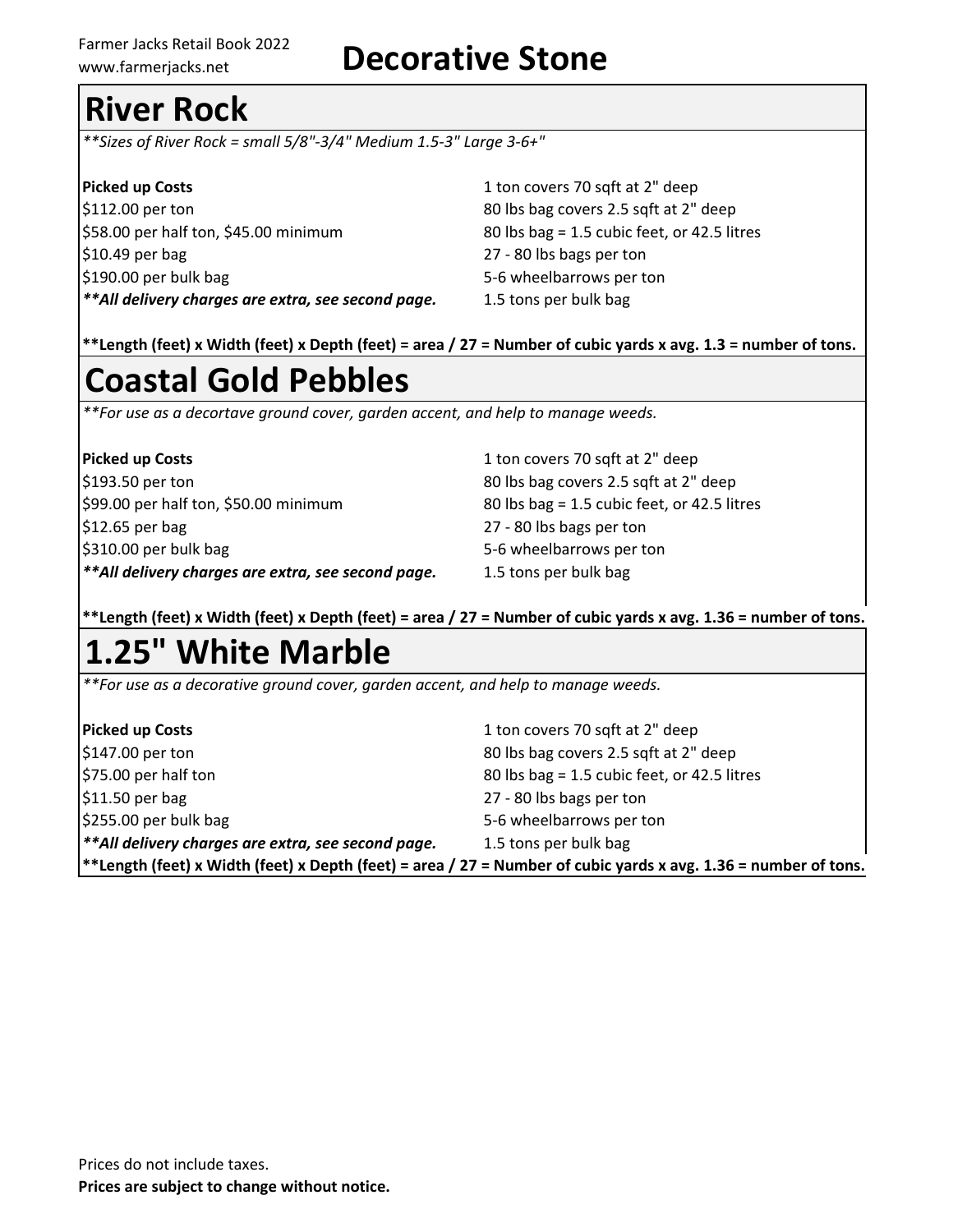# Farmer Jacks Retail Book 2022 **Aggregate and Sands** \*\*For Delivery charges<br>www.farmerjacks.net **Aggregate and Sands** see chart on second page

## **Limestone Screenings**

*\*\*For use of base and bedding material*

| Picked up Cost                                     | 1 ton covers 100 sqft at 2" deep            |
|----------------------------------------------------|---------------------------------------------|
| \$36.75 per ton                                    | 80 lbs bag covers 3.5 sqft at 2" deep       |
| \$19.00 per half ton                               | 80 lbs bag = 1.5 cubic feet, or 42.5 liters |
| $$7.49$ per bag                                    | 29 - 80 lbs bags per ton                    |
| \$90.00 per bulk bag                               | 5-6 wheelbarrows per ton                    |
| **All delivery charges are extra, see second page. | 1.5 tons per bulk bag                       |
|                                                    |                                             |

### **\*\*Length (feet) x Width (feet) x depth (feet) = area / 27 = Number of cubic yards x 1.55 = Number of tons**

## **3/4" Crusher Run Limestone, and Concrete Sand**

*\*\*Crusher = For use when stronger compaction is needed (driveway base), Concrete Sand = bedding material*

| <b>Picked up Cost</b>                               |  |
|-----------------------------------------------------|--|
| \$39.70 per ton                                     |  |
| \$21.00 per half ton                                |  |
| \$7.49 per bag                                      |  |
| \$90.00 per bulk bag                                |  |
| ** All delivery charges are extra, see second page. |  |

1 ton covers 100 sqft at 2" deep 80 lbs bag covers 3.5 sqft at 2" deep  $80$  lbs bag = 1.5 cubic feet, or 42.5 liters 29 - 80 lbs bags per ton 5-6 wheelbarrows per ton *\*\*All delivery charges are extra, see second page.* 1.5 tons per bulk bag

**\*\*Length (feet) x Width (feet) x depth (feet) = area / 27 = Number of cubic yards x 1.63 = Number of tons**

## **3/4" Clear Limestone, High Preformance Bedding (HPB), and A-Gravel**

*\*\*Clear and HPB = used for drainage and no compaction base material, A-Gravel = strong compaction*

| <b>Picked up Cost</b>                              | 1 ton covers 100 sqft at 2" deep            |
|----------------------------------------------------|---------------------------------------------|
| \$42.05 per ton                                    | 80 lbs bag covers 3.5 sqft at 2" deep       |
| \$22.00 per half ton                               | 80 lbs bag = 1.5 cubic feet, or 42.5 liters |
| $$7.49$ per bag                                    | 29 - 80 lbs bags per ton                    |
| \$90.00 per bulk bag                               | 5-6 wheelbarrows per ton                    |
| **All delivery charges are extra, see second page. | 1.5 tons per bulk bag                       |

**\*\*Length (feet) x Width (feet) x depth (feet) = area / 27 = Number of cubic yards x 1.2/1.5 = Number of tons**

## **Brick Sand**

*\*\*For use of bedding material, helps with aeration in lawns, alternative to salt for ice melt.*

| <b>Picked up Cost</b>                                                                                    | 1 ton covers 100 sqft at 2" deep            |  |
|----------------------------------------------------------------------------------------------------------|---------------------------------------------|--|
| \$32.95 per ton                                                                                          | 80 lbs bag covers 3.5 sqft at 2" deep       |  |
| \$18.00 per half ton                                                                                     | 80 lbs bag = 1.5 cubic feet, or 42.5 liters |  |
| $$7.49$ per bag                                                                                          | 29 - 80 lbs bags per ton                    |  |
| \$90.00 per bulk bag                                                                                     | 5-6 wheelbarrows per ton                    |  |
| **All delivery charges are extra, see second page.                                                       | 1.5 tons per bulk bag                       |  |
| *Length (feet) x Width (feet) x depth (feet) = area / 27 = Number of cubic yards x 1.34 = Number of tons |                                             |  |

Prices do not include taxes.

**Prices are subject to change without notice.**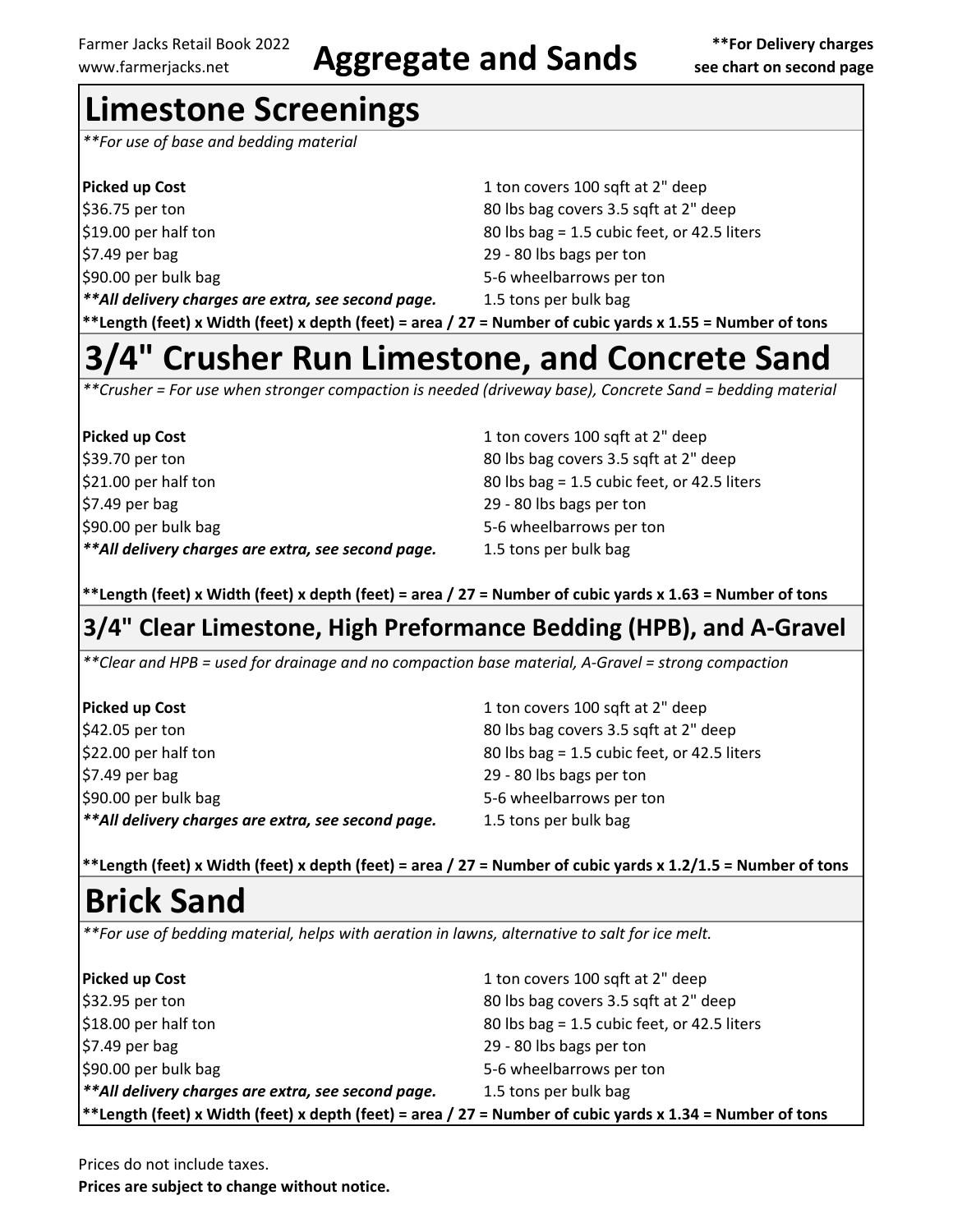# Farmer Jacks Retail Book 2022 **Aggregate and Sands** \*\*For Delivery charges www.farmerjacks.net

## **Pea Gravel**

*\*\* For use as a decorative ground cover, garden accent, and help manage weeds.*

| <b>Picked up Cost</b>                                                                                            | 1 ton covers 100 sqft at 2" deep            |
|------------------------------------------------------------------------------------------------------------------|---------------------------------------------|
| \$51.75 per ton                                                                                                  | 80 lbs bag covers 3.5 sqft at 2" deep       |
| \$27.00 minimum                                                                                                  | 80 lbs bag = 1.5 cubic feet, or 42.5 liters |
| $$7.49$ per bag                                                                                                  | 29 - 80 lbs bags per ton                    |
| \$90.00 per bulk bag                                                                                             | 5-6 wheelbarrows per ton                    |
| **All delivery charges are extra, see second page.                                                               | 1.5 tons per bulk bag                       |
| $ ^{**}$ Length (feet) x Width (feet) x depth (feet) = area / 27 = Number of cubic yards x 1.42 = Number of tons |                                             |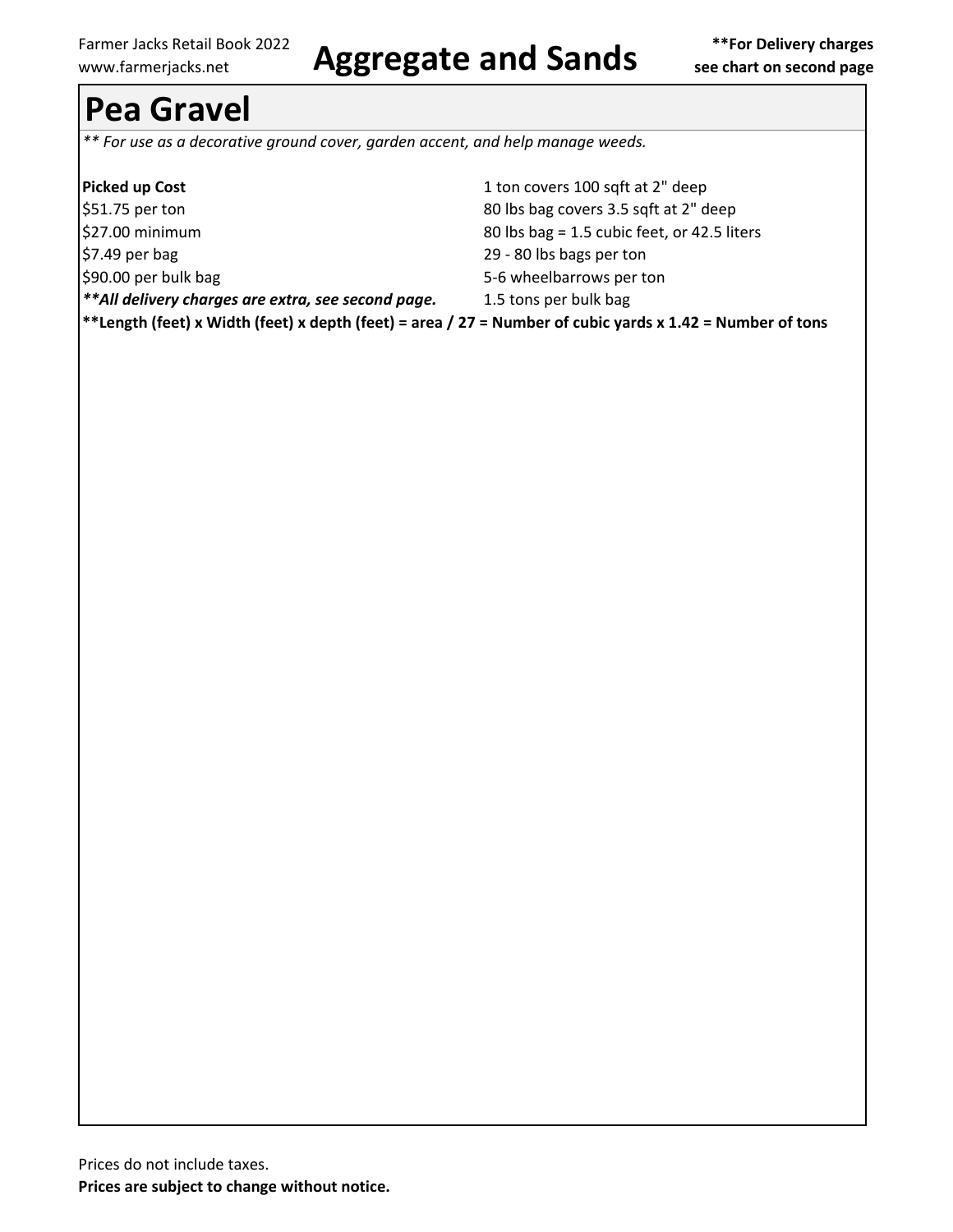## www.farmerjacks.net **Miscellaneous**

| <b>Product</b>                            | <b>Data Information</b>           | <b>Price</b>                       |  |  |
|-------------------------------------------|-----------------------------------|------------------------------------|--|--|
|                                           |                                   |                                    |  |  |
| P.L LePage                                | 10 oz. (20 per case)              | \$9.23/ tube, or \$151.00/ case    |  |  |
|                                           | 27.9 oz (12 per case)             | \$16.76/ tube, or \$163.00/ case   |  |  |
| Gator XP                                  | 10 oz. (12 per case)              | \$11.41/ tube, or \$108.00/ case   |  |  |
|                                           | 28 oz (12 per case)               | \$21.15/ tube, or \$199.00/ case   |  |  |
| <b>XCEL (Horizontal) UBS</b>              | 10 oz. (12 per case)              | \$11.17/ tube, or \$114.50/ case   |  |  |
| <b>XCEL (Vertical) MGA</b>                | 10 oz. (12 per case)              | \$14.24/ tube, or \$137.40/ case   |  |  |
|                                           | 29 oz. (12 per case)              | \$31.07/ tube                      |  |  |
| <b>Butyl Tape</b>                         | 20ft/ roll, 26 rolls per case     | \$10.61/ roll, or \$223.00/ case   |  |  |
|                                           | <b>Brick Edging</b>               |                                    |  |  |
| 10" Spikes                                | 225/box                           | \$0.50/ each, or \$74.00/ case     |  |  |
| Aluminum Brick Edge                       | 8'4" x 1.5"(30/ case)             | \$17.56/ each, or \$435.00/ case   |  |  |
| Plastic Brick Edge (Rigid or Flex)        | 8' x 1.5" (24/ bundle)            | \$13.86/ each, or \$291.00/ bundle |  |  |
|                                           | <b>Concrete Blocks</b>            |                                    |  |  |
| 4"D x 7.5"H x 15.5"W                      | 120/ skid                         | \$2.75 each                        |  |  |
| 4"D x 7.5"H x 15.5"W (Solid)              | 90/ skid                          | \$3.14 each                        |  |  |
| 6"D x 7.5"H x 15.5"W                      | 100/ skid                         | \$2.86 each                        |  |  |
| 8"D x 7.5"H x 15.5"W                      | 75/skid                           | \$3.34 each                        |  |  |
| 10"D x 7.5"H x 15.5"W                     | 54/skid                           | \$4.62 each                        |  |  |
| 12"D x 7.5"H x 15.5"W                     | 45/skid                           | \$5.02 each                        |  |  |
| <b>Cement Products</b>                    |                                   |                                    |  |  |
| Chembond                                  | 4L                                | \$39.84 each                       |  |  |
| Dry Play Sand                             | 30kg bags (56 bags/ skid)         | $$6.34/$ bag                       |  |  |
| <b>Mortar Mix</b>                         | 30kg (56 bags/skid)               | $$8.15/$ bag                       |  |  |
| <b>Portland Cement</b>                    | 40kg (40 bags/ skid)              | \$18.46/ bag, \$15.50/ full skid   |  |  |
|                                           | 30kg (56 bags/ skid)              |                                    |  |  |
| <b>Stone Mix</b>                          | 6 sq.ft bag covers 1.5 cubic foot | $$6.32/$ bag                       |  |  |
|                                           | 30kg (56 bags/skid)               |                                    |  |  |
| Stonebond                                 | 12 sq.ft @ .5" scratch coat       | $$15.95/$ bag                      |  |  |
| Type N                                    | 30kg (45 bags/ skid)              | \$14.60/bag                        |  |  |
| <b>Type S Masonry</b>                     | 33.3kg (40 bags/ skid)            | \$16.47/ bag, \$13.70/ full skid   |  |  |
| <b>Landscape Fabrics and Filter Cloth</b> |                                   |                                    |  |  |
| Filter Cloth (Variable)                   | width x variable                  | \$0.25/ sq. ft                     |  |  |
|                                           | 5' (1800 sq.ft)                   | \$341.00/roll                      |  |  |
| Filter Cloth (Full Roll)                  | 10' (3600 sq.ft)                  | \$682.00/roll                      |  |  |
|                                           | 15' (5400 sq.ft)                  | \$1023.00/roll                     |  |  |
|                                           | $3'$ x 25' (75 sq.ft)             |                                    |  |  |
| Landscape Fabric                          | 3' x 50' (150 sq.ft)              | ** Call for pricing.               |  |  |
|                                           | 3' x 100' (300 sq.ft)             |                                    |  |  |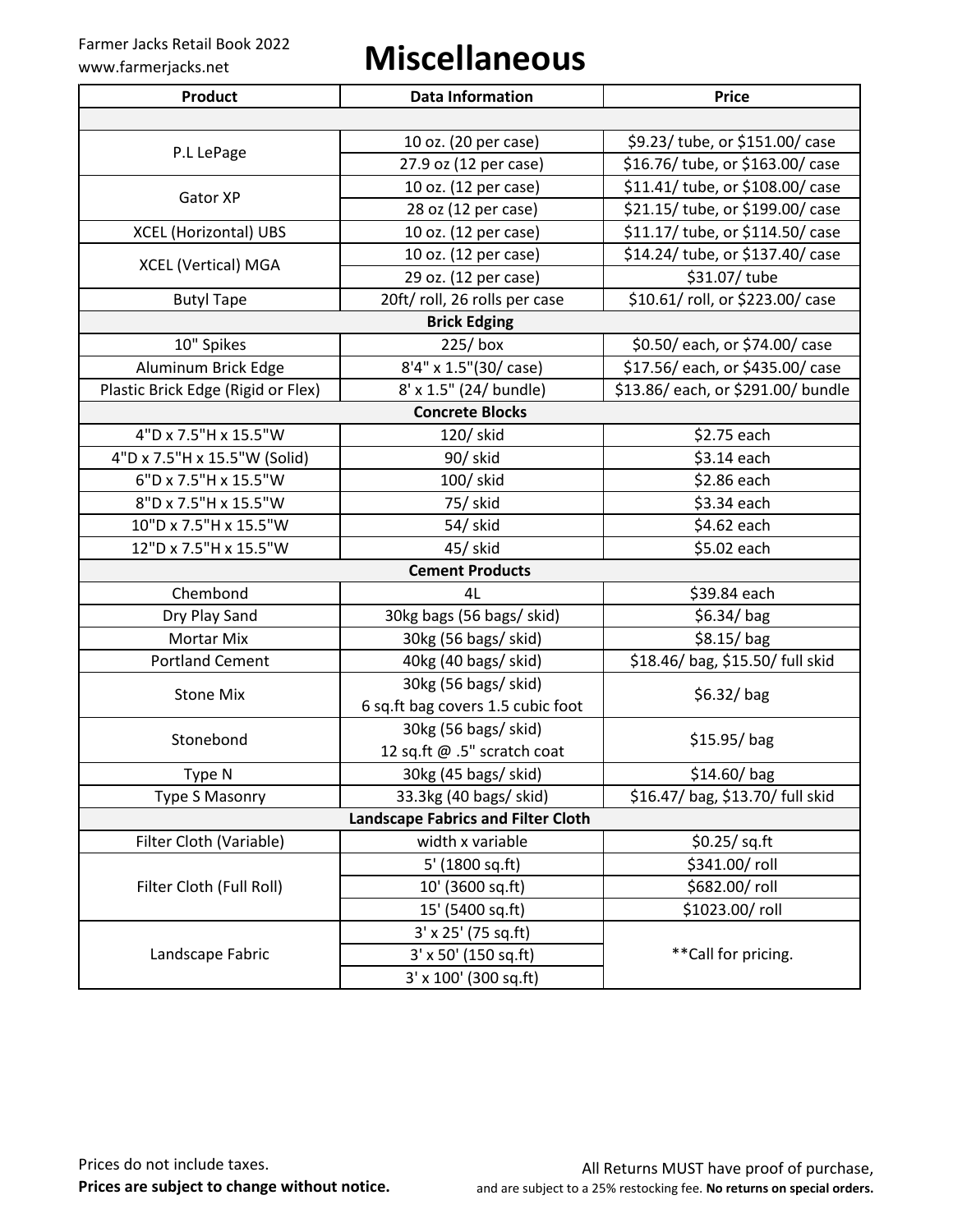## www.farmerjacks.net **Miscellaneous**

| <b>Product</b>                      | <b>Data Information</b>               | <b>Price</b>                  |  |  |
|-------------------------------------|---------------------------------------|-------------------------------|--|--|
| <b>Seed</b>                         |                                       |                               |  |  |
| <b>SunShine Turfline Grass Seed</b> | 1.5kg (500-600 sq.ft/ bag)            | $$21.25/$ bag                 |  |  |
|                                     | 3.5kg (1000-1200 sq.ft/ bag)          | \$47.95/bag                   |  |  |
| Shadow turfline Grass Seed          | 1.5kg (500-600 sq.ft/ bag)            | $$22.75/$ bag                 |  |  |
|                                     | 10kg (2500-3000 sq.ft/bag)            | $$86.50/$ bag                 |  |  |
| Value Green                         | 25kg (6250-7500 sq.ft/bag)            | \$216.50/bag                  |  |  |
|                                     | <b>Sealers and Accessories</b>        |                               |  |  |
| Lacquer Thinner                     | 1 Gallon                              | \$35.30 each                  |  |  |
| <b>Efflorescence Cleaner</b>        | 2L (800 sq.ft)                        | \$23.60 each                  |  |  |
|                                     | 1 L, covers 37.5-70 sq.ft             | \$40.45 each                  |  |  |
| <b>Natural Stone Sealer</b>         | 4 L, covers 150-300 sq.ft             | \$76.25 each                  |  |  |
| Oil, Rust, and Grease Release       | 1 <sub>L</sub>                        | \$16.20 each                  |  |  |
|                                     | 1 Gal (4L), covers 200 sq.ft          | \$53.90 each                  |  |  |
| Semi Gloss, and High Gloss Sealer   | 2.5 Gal (9.5L), covers 500 sqft       | \$124.15 each                 |  |  |
|                                     | 5 Gal (18.9 L), covers 800-1000 sq.ft | \$242.00 each                 |  |  |
| Seal Grip                           | 1 <sub>L</sub>                        | \$19.05 each                  |  |  |
|                                     | <b>Water Garden Accessories</b>       |                               |  |  |
| Pond Liner                          | 10'x100' and 20'x100' rolls           | \$2.05/sq.ft                  |  |  |
|                                     | <b>Miscellaneous</b>                  |                               |  |  |
| Empty bulk bags                     |                                       | \$25.00/bag                   |  |  |
| Geo Grid (Brick Stop)               | Bi-axial 4' x 50'                     | \$101.45/roll                 |  |  |
| DriveGrid System                    | 13'1" x 120' (1572sq.ft/roll)         | \$0.67/sq.ft, \$833.20/ roll  |  |  |
| <b>Mulch Bags</b>                   |                                       | $$0.90/$ bag                  |  |  |
| Shrink Wrap                         | 4 rolls/ case                         | \$27.95/roll, \$89.00/case    |  |  |
| Sod                                 | $2' \times 4 \frac{1}{2}$             | *Call For Pricing             |  |  |
| Soil Bags                           |                                       | $$0.75/$ bag                  |  |  |
| Strata Grid SGU 60                  | 6.25' x 388'                          | \$0.51/ sq.ft, \$810.00/ roll |  |  |
| <b>Bungee Cords</b>                 | 15"                                   | \$2.50 each                   |  |  |
|                                     | 20"                                   | \$2.75 each                   |  |  |
| <b>Tape Measures</b>                |                                       | \$9.99 each                   |  |  |
| Knives                              |                                       | \$2.75 each                   |  |  |
| <b>Marking Paint</b>                |                                       | \$8.95 each, or \$89.00/ case |  |  |
| Shovels                             | All kinds same price                  | \$19.99 each                  |  |  |
| <b>Brooms</b>                       |                                       | \$35.90 each                  |  |  |
| <b>Grade Rakes</b>                  |                                       | \$94.99 each                  |  |  |
|                                     | 12" All purpose                       | \$132.35 each                 |  |  |
|                                     | 12" Sandstone                         | \$201.55 each                 |  |  |
| <b>Blades</b>                       | 12" Cured concrete & Hard materials   | \$303.35 each                 |  |  |
|                                     | 14" All Purpose                       | \$173.05 each                 |  |  |
|                                     | 14" Sandstone                         | \$262.60 each                 |  |  |
|                                     | 14" Cured concrete & Hard materials   | \$356.00 each                 |  |  |
| <b>Contractors Wheelbarrow</b>      | Erie Contractor                       | *Call for pricing             |  |  |
| <b>Tuff Wheelbarrow</b>             | Plastic                               | *Call for pricing             |  |  |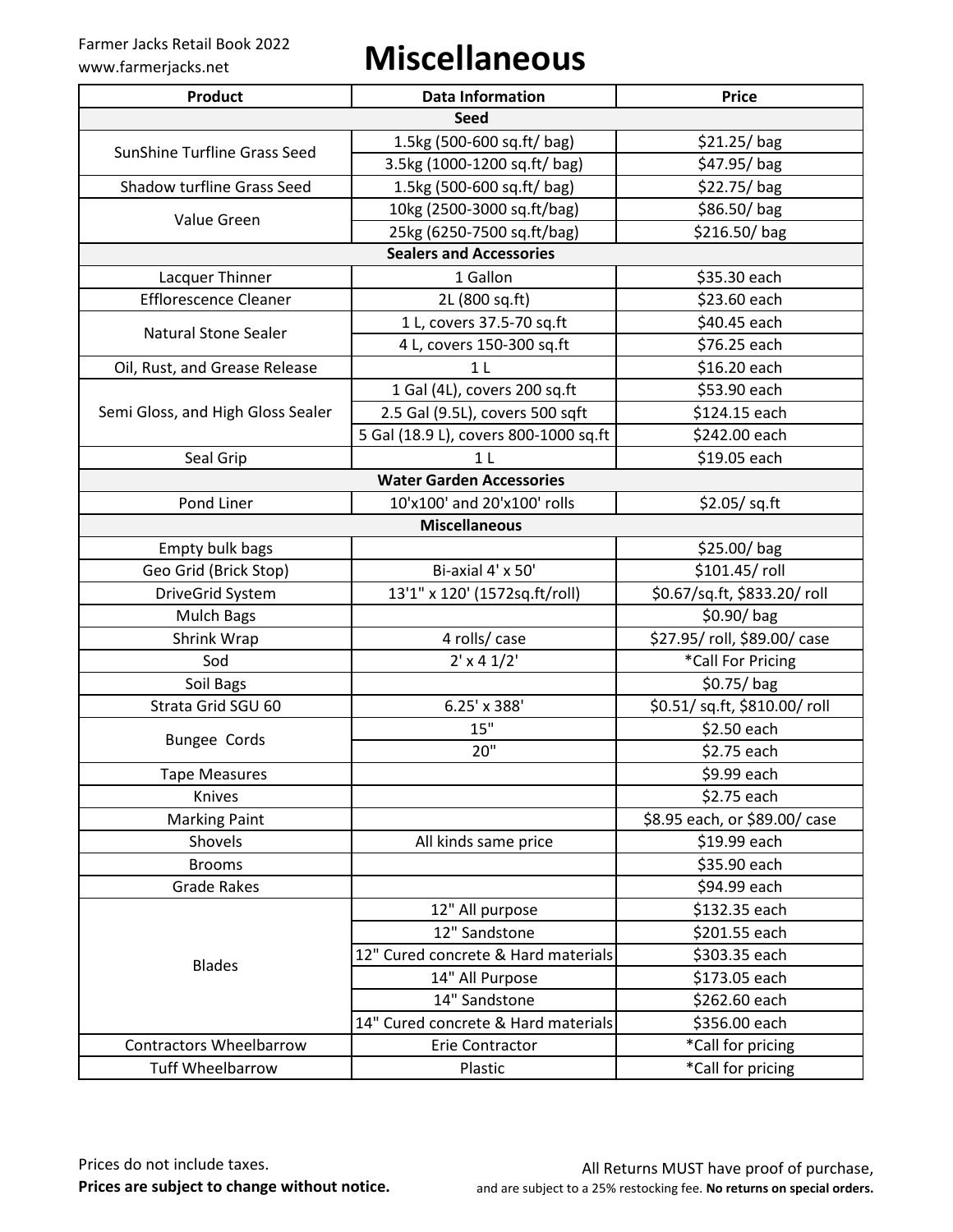# Farmer Jacks Retail Book 2022<br>www.farmerjacks.net **Polymeric Sand**

| <b>Sand From Unilock</b>                                                                                                                                                                                                                                                                                                     |                                                                |               |  |  |
|------------------------------------------------------------------------------------------------------------------------------------------------------------------------------------------------------------------------------------------------------------------------------------------------------------------------------|----------------------------------------------------------------|---------------|--|--|
| <b>Gator Super Sand</b><br>For sloping areas around pools and all<br>types of driveways and walkways. Can be<br>used for concrete pavers joints up to a<br>max 2.5 cm (1") 0 degrees celsius and up.                                                                                                                         | Beige/ Slate Grey<br>22.7 kg bags (50 lbs)<br>70 bags/ skid    | $$27.47/$ bag |  |  |
| <b>Gator G2 Maxx</b><br>For covering an existing concrete surface<br>(such as a sidewalk or patio) with<br>concrete pavers or slabs. Used joints up<br>to a max. of 2.5 cm (1") To be used 0<br>degrees celsius and up.                                                                                                      | Beige/ Slate Grey<br>22.7 kg bags (50 lbs)<br>70 bags/ skid    | $$39.44/$ bag |  |  |
| <b>Gator G2 Maxx</b><br>Residential, and commercial<br>applications. Concrete, clay pavers, wet<br>cast products. Sloping areas, pool<br>surroundings, patios, walkways,<br>driveways and more. Streetscap and<br>commercial work. Min. set time 1 hour.<br>Up to 1" joints. Used above 0 degrees<br>celsius (32 fahrenheit) | <b>Black Diamond</b><br>22.7 kg bags (50 lbs)<br>70 bags/ skid | \$42.18 / bag |  |  |
| <b>Gator Dust</b><br>Ideal for pedestrian patios, walkways,<br>and pool decks. Fast setting Min. 24<br>hours. For natural stone joints from 1/2"<br>to 6". To be used above 15 degrees<br>celsius (59 fahrenheit)                                                                                                            | Beige/ Slate Grey<br>22.7 kg bags (50 lbs)<br>56 bags/ skid    | $$33.29/$ bag |  |  |
| <b>Gator G2 Super Sand</b><br><b>Residential applications. Concretes</b><br>pavers, wet cast products. Sloping areas,<br>pool surroundings, patios, walkways,<br>driveways and more. Min. set time 1<br>hour. Up to 1" joints. Used above 0<br>degrees celsius (32 fahrenheit)                                               | Beige/ Slate Grey<br>22.7 kg bags (50 lbs)<br>70 bags/ skid    | $$32.38/$ bag |  |  |
| <b>Gator Base</b><br>Ultimate freeze and thaw protection.<br>Interlocking panel system for maximum<br>stabilty and load transfer. For pedestrain<br>use only.                                                                                                                                                                | 24" x 36"<br>12 packs/box<br>120 units/ skid                   | \$21.91 each  |  |  |
| <b>Gator Screws</b><br>Used to fasten gator tile, flex or<br>rigid to gator base.                                                                                                                                                                                                                                            | 50 screws/ pack<br>20 packs/ box                               | \$31.46/pack  |  |  |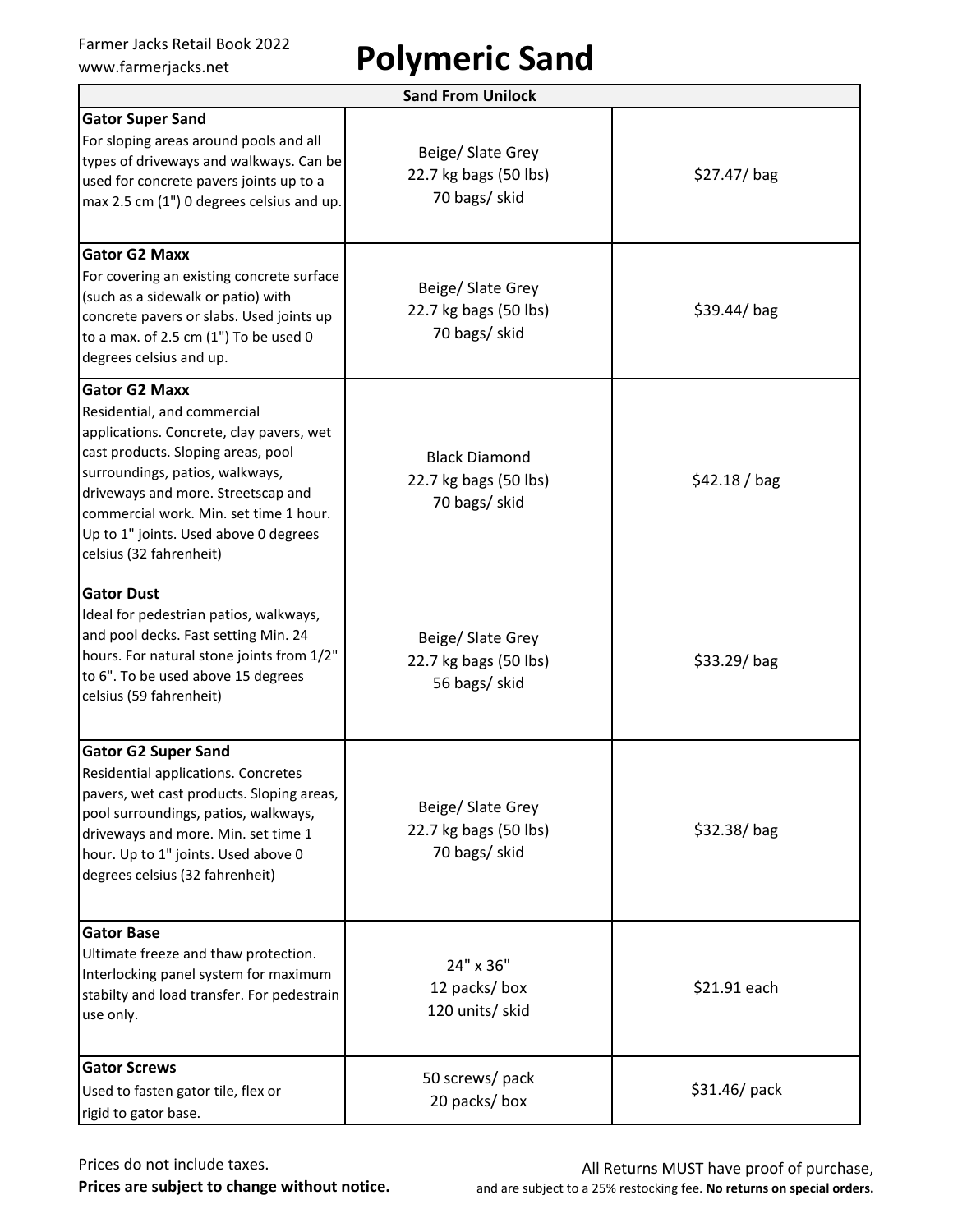## Farmer Jacks Retail Book 2022 **Big O, Weeping Tile**

| Product                                        | <b>Size</b>              | <b>Price</b>                   |
|------------------------------------------------|--------------------------|--------------------------------|
| 4" Perforated one size tubing<br>(orange line) | 100'/ roll               | \$1.30/ In.ft<br>\$109.00/roll |
| 4" Solid tubing                                | 100'/ roll               | \$1.30/ In.ft<br>\$109.00/roll |
| 4" Perforated tubing with sock                 | 100'/ roll               | \$1.60/ In.ft<br>\$140.00/roll |
| Downspout adapter (rectangle)                  |                          | \$10.09 each                   |
| Downspout adapter (square)                     |                          | \$10.09 each                   |
| Insert orange coupler                          |                          | \$4.05 each                    |
| insert orange end cap                          |                          | \$4.05 each                    |
| Snap adaptor                                   |                          | \$7.18 each                    |
| Snap elbow                                     | 90 degree                | \$11.74 each                   |
| Snap Y                                         |                          | \$11.74 each                   |
| Sump well liner 25" and lids                   |                          | \$73.02/ pair                  |
| Tee (insert)                                   | $4" \times 4" \times 4"$ | \$11.74 each                   |
| Tee (snap)                                     | $4" \times 4" \times 4"$ | \$11.74 each                   |
| Tuf-Tite Drain Sump                            | $11"$ x $11"$ x $15.5"$  | \$112.05 each                  |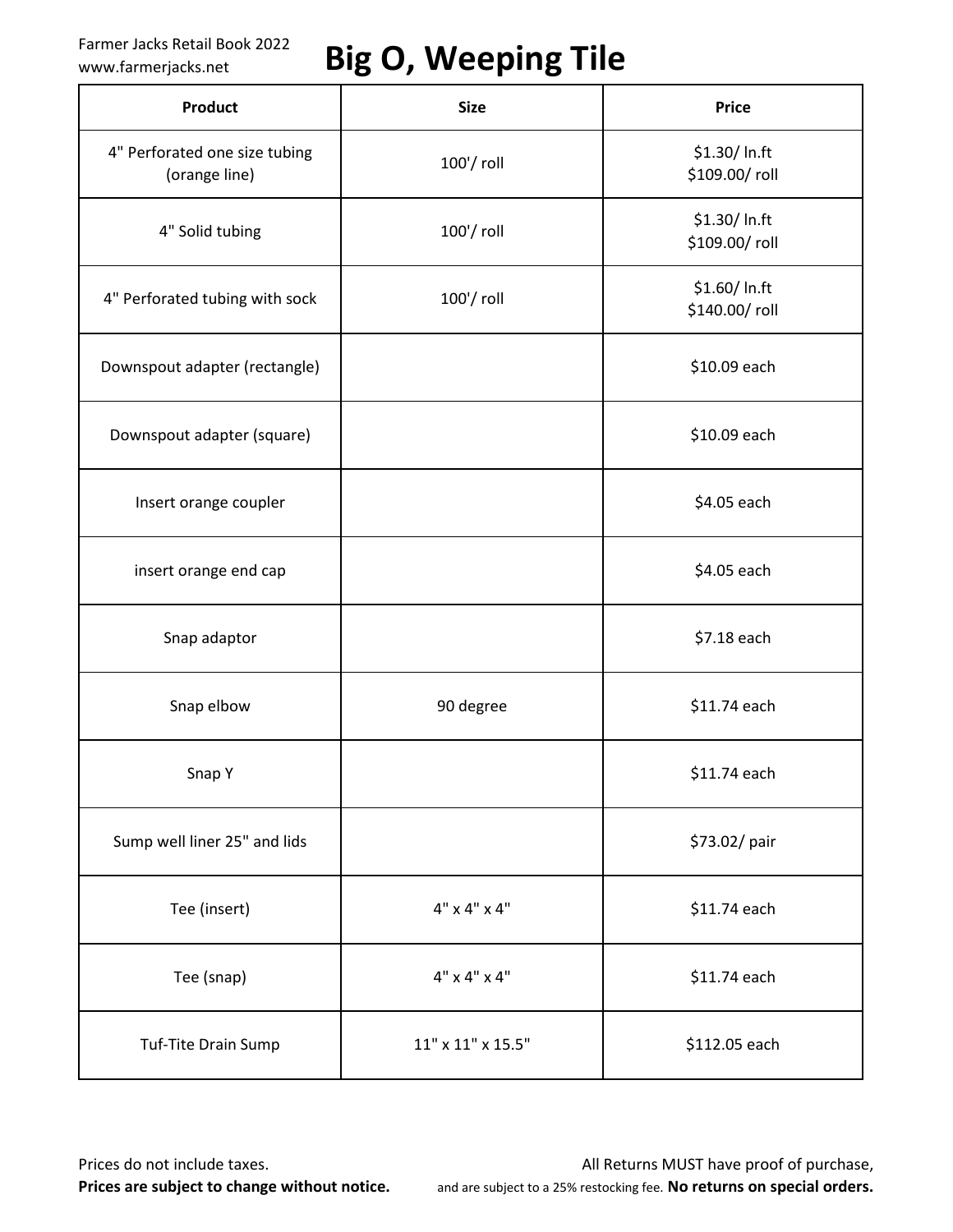## Farmer Jacks Retail Book 2022<br>www.farmerjacks.net **Natural Stone**

| <b>Product</b>                                                    | <b>Data Information</b>                                                       | <b>Price/Pound</b><br>Price/Ton &<br>under 1000 lbs<br>(Price over 1000 lbs) |                                 | <b>Item Availability</b>                     |  |
|-------------------------------------------------------------------|-------------------------------------------------------------------------------|------------------------------------------------------------------------------|---------------------------------|----------------------------------------------|--|
|                                                                   | <b>Decorative Stone and Waterfall Stone</b>                                   |                                                                              |                                 |                                              |  |
| Dark/Dundas<br>Armour                                             | approx $2'x3'x3'$ piece = 1 ton                                               | \$0.20/lbs                                                                   | \$230.00/ton<br>(50.115/lbs)    |                                              |  |
| Kawartha<br>Guillotined<br>Armour                                 | <b>Skidded Armour</b><br>13" x 14"                                            | \$0.25/lbs                                                                   | \$360.00/ton<br>$0.18/$ lbs     | **Stock item,<br>minimum purchase<br>1 pound |  |
| <b>Granite Boulders</b>                                           | approx $2'x3'x3'$ piece = 1 ton                                               | \$0.20/lbs                                                                   | \$230.00/ton<br>(50.115/lbs)    |                                              |  |
| <b>Random Flagstone</b>                                           |                                                                               |                                                                              |                                 |                                              |  |
| <b>A&amp;A Quarry</b>                                             | $1/2" - 1"$ thick                                                             | $$0.23/$ lbs                                                                 | \$425.00 (\$0.2125)             |                                              |  |
| (Wiarton)                                                         | 1 1/4" - 1 3/4" thick                                                         | \$0.23/lbs                                                                   | \$435.00 (\$0.2175)             | ** Call for Availability                     |  |
|                                                                   | 2" thick                                                                      | $$0.23/$ lbs                                                                 | \$395.00 (\$0.1975)             |                                              |  |
| <b>Bruce Peninsula</b><br><b>Rdm Flag</b><br><b>Flamed</b>        | 1 1/2" thick covers 75-85 sq.ft<br>per ton                                    | \$0.25/lbs                                                                   | \$390.00/ton<br>$(50.195/$ lbs) | **Stock item,<br>minimum purchase<br>1 pound |  |
|                                                                   | Under 1" thickness, covers<br>100 - 110 sq.ft per ton.                        | \$0.25/lbs                                                                   | \$457.00/ton<br>(50.2285/lbs)   | **Stock item,                                |  |
| <b>Bruce Peninsula</b><br><b>Random Flag</b>                      | 1" - 2" thickness covers 70 -<br>100 sq.ft per ton                            | \$0.25/lbs                                                                   | \$457.00/ton<br>(\$0.2285/lbs)  | minimum purchase<br>1 pound                  |  |
|                                                                   | 2" - 3" thickness covers 55 -<br>60 sq.ft per ton                             | \$410.00/ton<br>\$0.25/lbs<br>(50.205/lbs)                                   |                                 |                                              |  |
| <b>Bruce Peninsula</b><br><b>Oversized Flag</b><br>under 2" thick | 2" and under covers 70 - 110<br>sq.ft per ton                                 | \$457.00/ton<br>\$0.25/lbs<br>(\$0.2285/lbs)                                 |                                 | **Stock item,<br>minimum purchase<br>1 pound |  |
| <b>Bruce Peninsula</b><br><b>Oversized Flag 2-</b><br>5" thick    | Avg. 3.5" thickness covrs 40<br>sq.ft per ton.                                | \$0.25/lbs                                                                   | \$437.00/ton<br>(50.1285/lbs)   | **Stock item,<br>minimum purchase<br>1 pound |  |
|                                                                   | Coursing (4" bed), and Drywall (8" bed)                                       |                                                                              |                                 |                                              |  |
| <b>Coursing</b><br><b>Natural Top</b>                             | Bruce Peninsula  1 ton covers approx 35-40<br>square face feet                | \$0.25/lbs                                                                   | \$424.00/ton<br>$(50.212/$ lbs) |                                              |  |
| <b>Bruce Peninsula</b><br><b>Coursing Sawn</b><br>Top/Bottom      | 1 ton covers approx. 35<br>square face feet                                   | \$0.25/lbs                                                                   | \$474.00/ton<br>$(50.237/$ lbs) | **Stock item,<br>minimum purchase            |  |
| Top/Bottom                                                        | Bruce Peninsula  1 ton covers approx 20<br>Drywall Natural   square face feet | \$0.25/lbs                                                                   | \$418.00/ton<br>$(50.209/$ lbs) | 1 pound                                      |  |
| <b>Drywall Sawn</b><br>Top/Bottom                                 | Bruce Peninsula 1 ton covers approx 20<br>square face feet                    | $$0.25/$ lbs                                                                 | \$446.00/ton<br>$(50.223/$ lbs) |                                              |  |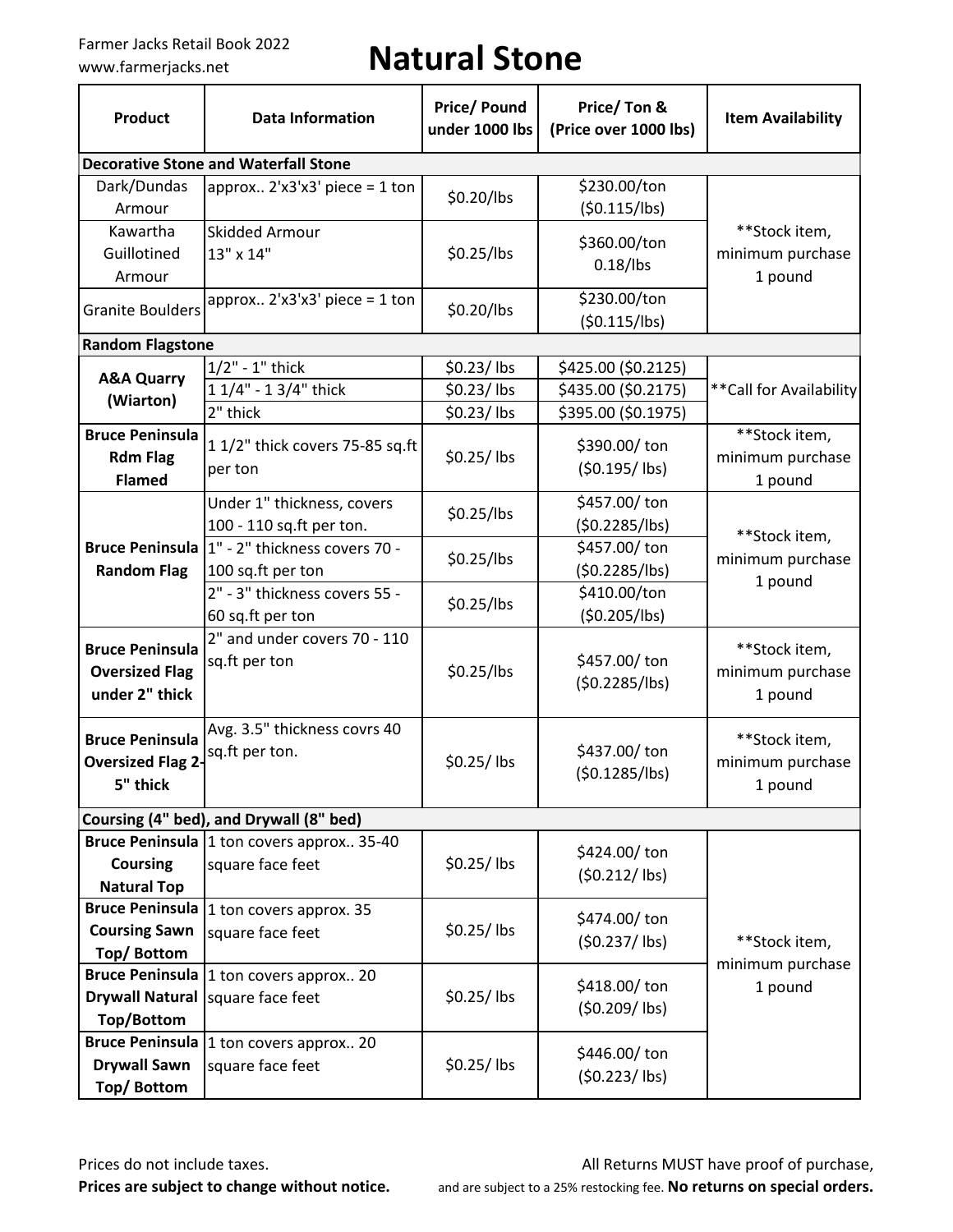## Farmer Jacks Retail Book 2022<br>www.farmerjacks.net **Natural Stone**

| <b>Product</b>                                                                                            |                                                                                                      | <b>Data Information</b><br><b>Price</b> |                 | <b>Item Availability</b>                        |
|-----------------------------------------------------------------------------------------------------------|------------------------------------------------------------------------------------------------------|-----------------------------------------|-----------------|-------------------------------------------------|
| Square Cut Flagstone (Oakville, 12" x 24", 18" x 24", 24" x 24", 24" x 36" All sizes packaged separately) |                                                                                                      |                                         |                 |                                                 |
| <b>Bruce Peninsula Flamed</b><br>$\ast\ast$                                                               | 1-1.5" Thickness (Northern Ontario)<br>Sawn top and bottom, Flamed finish<br>**Limited quantity left |                                         | \$17.70/ sq.ft  | **Stock item, minimum<br>purchase 1 sq.ft       |
| <b>Bruce Peninsula Natural</b>                                                                            | .5 - 1" thickness                                                                                    |                                         | \$9.70/ sq.ft   |                                                 |
| Top                                                                                                       | 1 - 2" thickness                                                                                     |                                         | \$9.70/ sq.ft   |                                                 |
| Churchill Oakville                                                                                        | 1" Thickness (India Sandstone)<br>All calibrated, Sawn underneath                                    |                                         | \$11.35/ sq. ft |                                                 |
| Hampton<br>Antique/Limestone                                                                              | 1" thickness (China Limestone)<br>Sawn for accurate thickness, flamed top                            |                                         | \$14.76/sq.ft   | **Stock item, minimum<br>purchase 1 sq.ft       |
| Midnight Black                                                                                            | 1" thickness (China Granite)<br>Sawn for accurate thickness, flamed top                              |                                         | \$17.33/ sq. ft |                                                 |
| <b>Imperial Black</b>                                                                                     | 1" Thickness (India Sandstone)<br>All calibrated, Sawn underneath                                    |                                         | \$13.45/sq.ft   |                                                 |
| <b>Steps From India</b><br>(Oakville = Blue Ice, Autumn Brown, Slate Grey, Sagebrush, Castleton Black     |                                                                                                      |                                         |                 |                                                 |
| Oakville 3'                                                                                               | 7" x 16" x 3'                                                                                        | 376 lbs / step                          | \$348.75 each   |                                                 |
| Oakville 4'                                                                                               | 7" x 16" x 4'                                                                                        | 501 lbs / step                          | \$464.95 each   | **Stock item, minimum                           |
| Oakville 5'                                                                                               | $7" \times 16" \times 5'$                                                                            | 626 lbs / step                          | \$581.20 each   |                                                 |
| Oakville 6'                                                                                               | $7'' \times 16'' \times 6'$                                                                          | 752 lbs / step                          | \$697.45 each   | purchase 1 step                                 |
| Oakville 8'                                                                                               | 7" x 16" x 8'                                                                                        | 1003 lbs / step                         | \$929.95 each   |                                                 |
| Oakville 4' Hollow Step                                                                                   | 7" x 16" x 4'<br>**Blue Ice, Slate Grey, ONLY                                                        | 240 lbs / step                          | \$594.95 each   | **Stock item, minimum<br>purchase 1 step        |
| <b>Steps From China</b>                                                                                   |                                                                                                      |                                         |                 |                                                 |
| Hampton                                                                                                   |                                                                                                      |                                         |                 |                                                 |
| Antique/Limestone 3'                                                                                      | $7''$ x $16''$ x $3'$                                                                                | 406 lbs / step                          | \$398.60 each   |                                                 |
| Antique/Limestone 4'                                                                                      | $7" \times 16" \times 4'$                                                                            | 541 lbs/ step                           | \$531.45 each   |                                                 |
| Antique/Limestone 5'                                                                                      | $7''$ x $16''$ x $5'$                                                                                | 677 lbs/ step                           | \$664.35 each   |                                                 |
| Antique/Limestone 6'                                                                                      | 7" x 16" x 6'                                                                                        | 812 lbs/ step                           | \$797.20 each   |                                                 |
| Antique/Limestone 8'                                                                                      | 7" x 16" x 8'                                                                                        | 1082 lbs / step                         | \$1062.95 each  | **Stock item, minimum                           |
| Granite                                                                                                   |                                                                                                      |                                         |                 | purchase 1 step                                 |
| Midnight Black 3'                                                                                         | 7" x 16" x 3'                                                                                        |                                         | \$483.00 each   |                                                 |
| Midnight Black 4'                                                                                         | $7''$ x $16''$ x 4'                                                                                  |                                         | \$644.00 each   |                                                 |
| Midnight Black 5'                                                                                         | $7'' \times 16'' \times 5'$                                                                          |                                         | \$805.00 each   |                                                 |
| Midnight Black 6'                                                                                         | 7" x 16" x 6'                                                                                        |                                         | \$966.00 each   |                                                 |
| Midnight Black 8'                                                                                         | $7'' \times 16'' \times 8'$                                                                          |                                         | \$1288.00 each  |                                                 |
| <b>Step Fillers</b>                                                                                       |                                                                                                      |                                         |                 |                                                 |
| Oakville                                                                                                  | 6" x 31" x 7"                                                                                        |                                         | \$123.60 each   |                                                 |
| Hampton<br>Antique/Limestone                                                                              | 6" x 31" x 7"                                                                                        |                                         | \$140.10 each   | **Stock item, minimum<br>purchase 1 step filler |
| Midnight Black                                                                                            | 6" x 31" x 7"                                                                                        |                                         | \$167.70 each   |                                                 |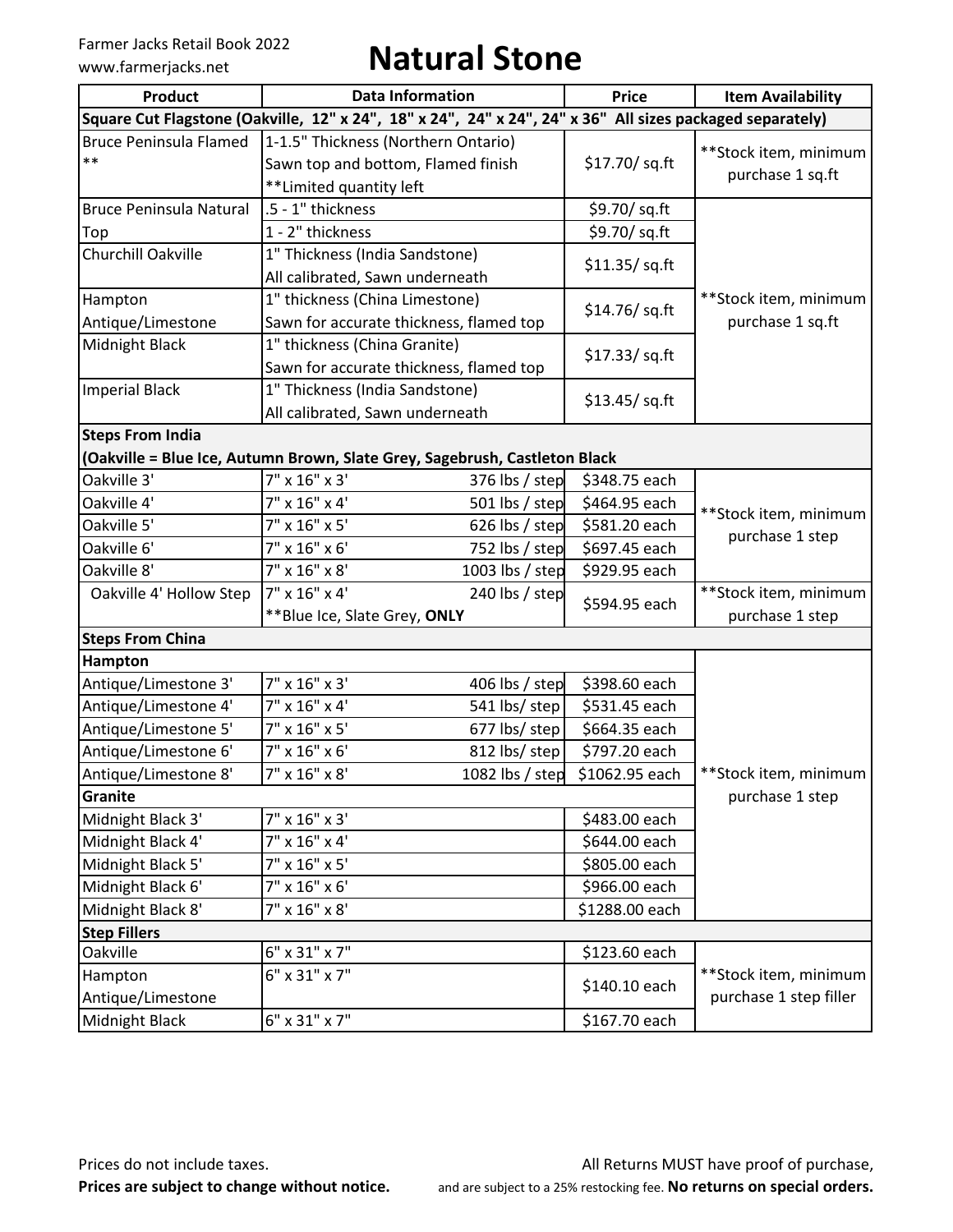Farmer Jacks Retail Book 2022<br>www.farmerjacks.net **Natural Stone** 

| <b>Product</b><br><b>Data information</b>                        |                                 | <b>Price</b>    | <b>Item Availability</b> |  |
|------------------------------------------------------------------|---------------------------------|-----------------|--------------------------|--|
| <b>Natural Stone Pool Coping</b>                                 |                                 |                 |                          |  |
| <b>Northern Ontario</b>                                          |                                 |                 |                          |  |
|                                                                  | 12" Flamed Finish, Rockfaced    | \$25.20/ sq.ft  | **Stock item,            |  |
| <b>Bruce Peninsula Flamed Coping</b>                             | (1 side), sawn (3 sides), 2.25" |                 | minimum purchase 1       |  |
|                                                                  | 18" Flamed Finish, Rockfaced    | \$29.65/sq.ft   |                          |  |
|                                                                  | (1 side), sawn (3 sides), 2.25" |                 | piece.                   |  |
|                                                                  | 12" Flamed Finish, Rockfaced    |                 | **Stock item,            |  |
| <b>Stonescape Coping</b>                                         | (1 side), sawn (3 sides), 2.25" | \$22.45/ sq. ft | minimum purchase 1       |  |
|                                                                  | 16" Flamed Finish, Rockfaced    |                 | piece.                   |  |
|                                                                  | (1 side), sawn (3 sides), 2.25" |                 |                          |  |
| <b>India Sandstone</b>                                           |                                 |                 |                          |  |
| (Blue Ice, Autumn Brown, Slate Grey, Sagebrush, Castleton Black) |                                 |                 |                          |  |
|                                                                  | 12" Rockfaced (1 side) sawn     |                 | **Stock item,            |  |
| Oakville Coping                                                  | (3 sides) 4 or 6' x 2.25"       | \$25.76/sq.ft   | minimum purchase 1       |  |
|                                                                  | 16" Rockfaced (1 side) sawn     |                 | piece.                   |  |
|                                                                  | (3 sides) 4 or 6' x 2.25"       |                 |                          |  |
|                                                                  | 12" Bullnose (1 side) sawn (3   |                 | **Stock item,            |  |
| <b>Oakville Bullnose Coping</b>                                  | sides) 4 or 6' x 2.25"          | \$35.97/ sq.ft  | minimum purchase 1       |  |
|                                                                  | 16" Bullnose (1 side) sawn (3   |                 | piece.                   |  |
|                                                                  | sides) 4 or 6' x 2.25"          |                 |                          |  |
|                                                                  | 12" Rockfaced (1 side) sawn     |                 | **Stock item,            |  |
| <b>Imperial Coping</b>                                           | (3 sides) 4 or 6' x 2.25"       | \$29.63/ sq. ft | minimum purchase 1       |  |
|                                                                  | thickness                       |                 | piece.                   |  |
| <b>China Limestone/ Granite</b>                                  |                                 |                 |                          |  |
|                                                                  | 12" Rockfaced (1 Side) sawn     |                 | **Stock item,            |  |
| Hampton Antique/Limestone                                        | (3 sides) 4 or 6' x 2.25"       | \$28.90/sq.ft   | minimum purchase 1       |  |
|                                                                  | 16" Rockfaced (1 Side) sawn     |                 | piece                    |  |
|                                                                  | (3 sides) 4 or 6' x 2.25"       |                 |                          |  |
|                                                                  | 12" Bullnose (1 Side) sawn (3   |                 | **Stock item,            |  |
| Hampton Antique/Limestone                                        | sides) 4 or 6' x 2.25"          | \$34.03/sq.ft   | minimum purchase 1       |  |
| <b>Bullnose</b>                                                  | 16" Bullnose (1 Side) sawn (3   |                 | piece                    |  |
|                                                                  | sides) 4 or 6' x 2.25"          |                 |                          |  |
|                                                                  | 12" & 16" Rockfaced (1 Side)    | \$33.63/sq.ft   | **Stock item,            |  |
| Midnight Black Granite Coping                                    | sawn (3 sides) 4 or 6' x 2.25"  |                 | minimum purchase 1       |  |
|                                                                  | 12" & 16" Bullnose (1 Side)     | \$36.71/sq.ft   | piece                    |  |
|                                                                  | sawn (3 sides) 4 or 6' x 2.25"  |                 |                          |  |
| <b>Natural Stone BBQ Tops</b>                                    |                                 |                 |                          |  |
| Hampton Antique/Limestone BBQ Top                                | 3' x 8' x 2" Rockfaced on all   | \$1276.50 each  |                          |  |
|                                                                  | sides,                          |                 | **Special order,         |  |
| Midnight Black BBQ Top                                           | 3' x 8' x 2" Rockfaced on all   | \$1517.75 each  | minimum purchase 1       |  |
|                                                                  | sides,                          |                 | piece                    |  |
| Oakville BBQ Top                                                 | 3' x 8' x 2" Rockfaced on all   | \$926.50 each   |                          |  |
|                                                                  | sides,                          |                 |                          |  |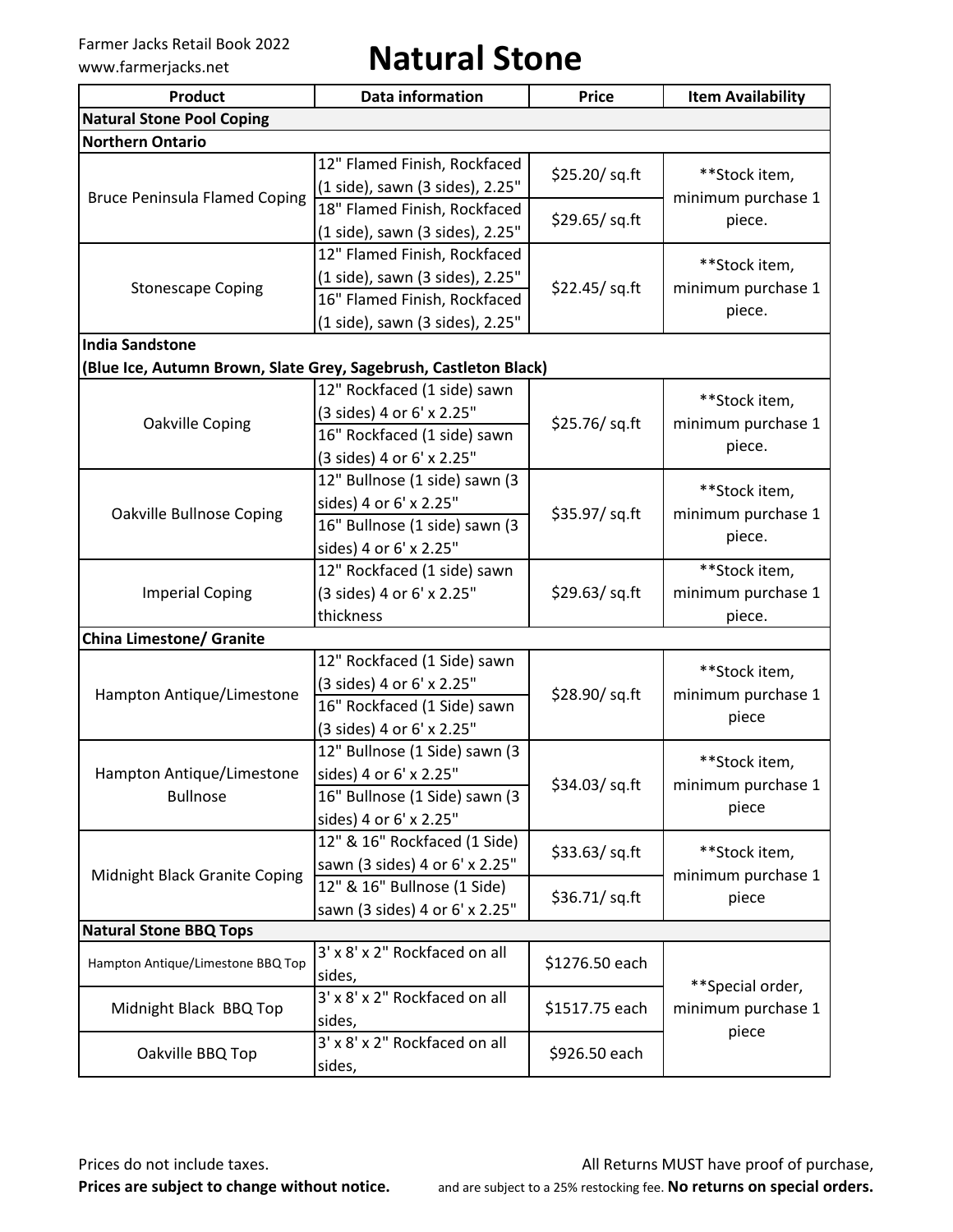## Farmer Jacks Retail Book 2022<br>www.farmerjacks.net **Natural Stone**

| Product                          | Data information                   | <b>Price</b>  | <b>Item Availability</b> |
|----------------------------------|------------------------------------|---------------|--------------------------|
| <b>Natural Stone Pillar Caps</b> |                                    |               |                          |
|                                  | 30" x 30" x 3-4"                   | \$299.30 each | **Stock item,            |
| Oakville Pillar Cap              | 24" x 24" x 3-4"                   | \$191.55 each | minimum purchase 1       |
|                                  | 28" x 28" x 3-4"                   | \$260.50 each | piece                    |
| Hampton                          | 30" x 30" x 3" Rockfaced all sides | \$334.10 each | **Stock item,            |
| Antique/Limestone Pillar         | 28" x 28" x 3" Rockfaced all sides | \$290.85 each | minimum purchase 1       |
| Cap                              | 24" x 24" x 3" Rockfaced all sides | \$213.85 each | piece                    |
|                                  | 30" x 30" x 3" Rockfaced all sides | \$392.55 each | **Stock item,            |
| Midnight Black Pillar Cap        | 28" x 28" x 3" Rockfaced all sides | \$341.70 each | minimum purchase 1       |
|                                  | 24" x 24" x 3" Rockfaced all sides | \$251.25 each | piece                    |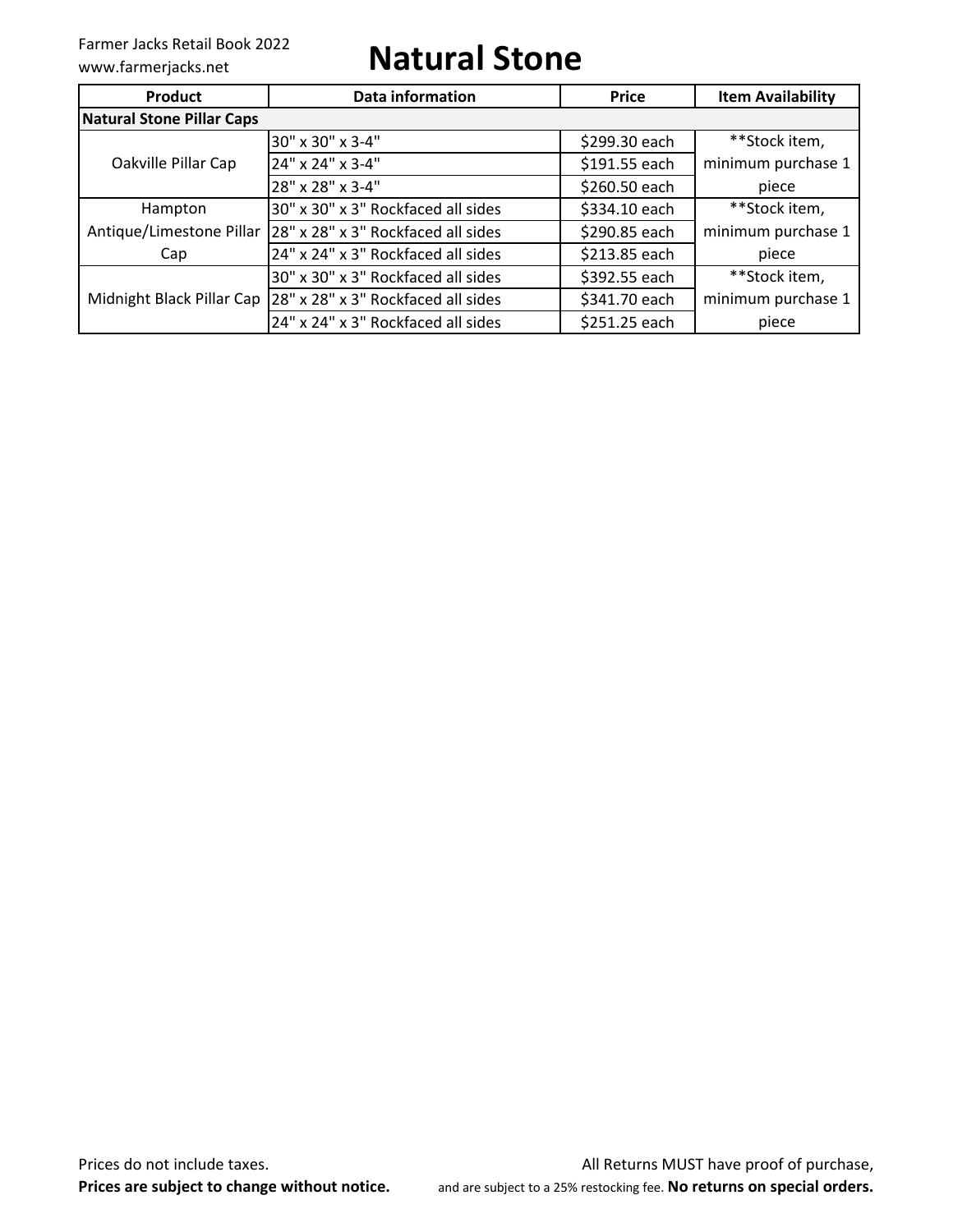|                           |                       |                                                        | <b>Price</b>    | <b>Price</b>                            |                          |  |
|---------------------------|-----------------------|--------------------------------------------------------|-----------------|-----------------------------------------|--------------------------|--|
|                           | <b>Product</b>        | <b>Data Information</b>                                | <b>Standard</b> | <b>Prestige</b>                         | <b>Item Availability</b> |  |
|                           |                       |                                                        | Colour          | Colour                                  |                          |  |
| <b>Pavers</b>             |                       |                                                        |                 |                                         |                          |  |
|                           |                       | Random                                                 | \$9.10/ sq.ft   | \$10.71/sq.ft                           |                          |  |
| 57                        |                       | 77.52 sq.ft/bundle, 9.69 sq.ft/layer                   |                 | **Range                                 |                          |  |
|                           |                       | 78.72 In.ft/ bundle, 9.84 In.ft/layer                  |                 | Scandina Grey,                          | **Special Order, Sold    |  |
|                           | <b>Cassara Paver</b>  | <b>Large Rectangle</b>                                 |                 | Amber Beige,<br><b>Rockland Black</b>   | full bundles only        |  |
|                           |                       | 54.24 sq.ft/bundle, 6.78 sq.ft/layer                   |                 |                                         |                          |  |
|                           |                       | 55.12 In.ft/bundle, 6.89 In.ft/layer                   |                 |                                         |                          |  |
|                           |                       | 12" x 24" x 3 1/8"                                     | \$7.90/sq.ft    |                                         |                          |  |
| F                         | <b>Esbelto Paver</b>  | 96 sq.ft/bundle, 12 sq.ft/layer                        |                 |                                         | **Special Order, Sold    |  |
|                           | <b>Texturegaurd</b>   | 48 In.ft/bundle, 6 In.ft/layer                         |                 |                                         | full bundles only        |  |
|                           | Kensington            | <b>Mixed Bundle</b>                                    | \$5.12/ sq.ft   |                                         |                          |  |
|                           | <b>Textured &amp;</b> | 92.43 sq.ft/bundle, 23.11 sq.ft/section                |                 |                                         | **Stock Item,            |  |
| F                         | Kensington            | Rectangle                                              |                 |                                         | minimum purchase 1       |  |
|                           | Smooth                | 92.7 sq.ft/bundle, 23.17 sq.ft/section                 |                 |                                         | section.                 |  |
|                           |                       | Units C. (330 x 495)                                   | \$9.48/sq.ft    |                                         |                          |  |
| 57                        | <b>Lexa Paver</b>     | 73.85 sq.ft/bundle, 10.55 sq.ft/layer                  |                 |                                         | ** Special order, Sold   |  |
|                           |                       | ** Units A, B, C packaged separately.                  |                 |                                         | full bundles only        |  |
|                           | <b>Melville 80</b>    | Random                                                 | $$7.14$ / sq.ft | \$7.85/sq.ft                            |                          |  |
|                           |                       | 83.97 sq.ft/bundle, 9.33 sq.ft/layer                   |                 | **Amber Beige,                          |                          |  |
|                           |                       | 78.57 In.ft/bundle, 8.73 In.ft/layer                   |                 | Margaux Beige,                          | **Stock item,            |  |
| $\mathbf{v}_{\mathbf{A}}$ | Paver                 | <b>Small Rectangle</b>                                 |                 | Scandina Grey,<br><b>Rockland Black</b> | minimum purchase 1       |  |
|                           |                       | 83.97 sq.ft/bundle, 9.33 sq.ft/layer                   |                 |                                         | layer                    |  |
|                           |                       | 134.64In.ft/bundle, 14.96 In.ft/layer                  |                 |                                         |                          |  |
|                           |                       | Random                                                 | \$7.90/ sq.ft   |                                         |                          |  |
| T<br>¥a.                  | <b>Melville 80</b>    | 83.97 sq.ft/bundle, 9.33 sq.ft/layer                   |                 |                                         | ** Special Order, Sold   |  |
|                           | <b>Texturegaurd</b>   | 78.57 In.ft/bundle, 8.73 In.ft/layer                   |                 |                                         | full bundles only        |  |
|                           |                       | <b>Large Rectangle</b>                                 | \$8.87/sq.ft    | \$9.73/sq.ft                            |                          |  |
| $\subset \mathbb{D}$      | <b>Mega Melville</b>  | 80.92 sq.ft/bundle, 11.56 sq.ft/layer                  |                 |                                         | **Special order, Sold    |  |
|                           | Paver                 | 26.04 In.ft/bundle, 3.72 In.ft/layer                   |                 |                                         | full bundles only        |  |
|                           |                       | Random                                                 |                 | \$7.88/sq.ft                            |                          |  |
| 50                        | <b>Melville Aqua</b>  | 83.97 sq.ft/bundle, 9.33 sq.ft/layer                   |                 | * *Scandina Grey,                       | **Special order, Sold    |  |
|                           | Paver                 | 78.57 In.ft/bundle, 8.73 In.ft/layer                   |                 | Amber Beige                             | full bundles only        |  |
|                           |                       | Random                                                 | $$7.14$ /sq.ft  | \$7.85/sq.ft                            |                          |  |
| F                         |                       | Melville Plank   91.84 sq.ft/bundle, 11.48 sq.ft/layer |                 | ** Margaux                              | **Special order, Sold    |  |
|                           | Slim                  | 220.48 In.ft/bundle, 27.56 In.ft/layer                 |                 | Beige, Scandina<br>Grey, Rockland       | full bundles only        |  |
|                           |                       |                                                        |                 | Black                                   |                          |  |
|                           |                       | Random                                                 | \$7.14/ sq.ft   | \$7.85/ sq. ft                          |                          |  |
| 50                        |                       | Melville Plank 78.56 sq.ft/bundle, 9.82 sq.ft/layer    |                 | ** Margaux                              | **Special order, Sold    |  |
|                           | Large                 | 126 In.ft/bundle, 15.75 In.ft/layer                    |                 | Beige, Scandina<br>Grey, Rockland       | full bundles only        |  |
|                           |                       |                                                        |                 |                                         |                          |  |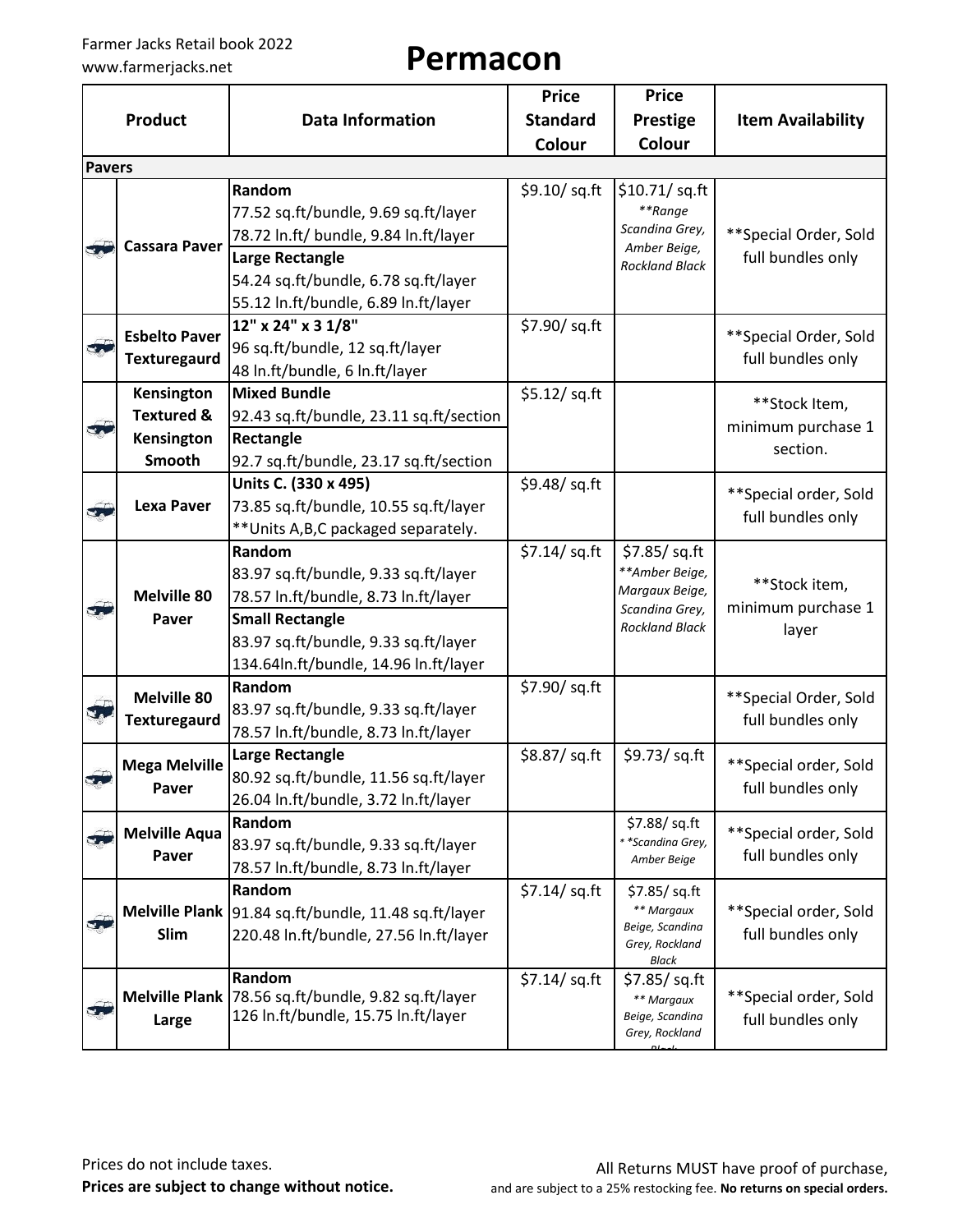## Farmer Jacks Retail book 2022<br>www.farmerjacks.net **Permacon**

|                            |                          |                                        | <b>Price</b>    | <b>Price</b>                        |                          |  |
|----------------------------|--------------------------|----------------------------------------|-----------------|-------------------------------------|--------------------------|--|
|                            | Item                     | <b>Data Information</b>                | <b>Standard</b> | <b>Prestige</b>                     | <b>Item Availability</b> |  |
|                            |                          |                                        | Colour          | Colour                              |                          |  |
|                            | <b>Pavers Continued.</b> |                                        |                 |                                     |                          |  |
|                            |                          | Random                                 | \$7.14/ sq.ft   | \$7.85/ sq. ft                      |                          |  |
|                            |                          | 94.95 sq.ft/bundle, 10.55 sq.ft/layer  |                 | **Scandina                          | **Stock item,            |  |
| 5                          | <b>Mondrian 80</b>       | 87.75 ln.ft/ bundle, 9.75 ln.ft/layer  |                 | Grey, Margaux<br>beige, Amboise     | minimum purchase 1       |  |
|                            | Paver                    | <b>Small Rectangle</b>                 |                 | Beige,                              | layer                    |  |
|                            |                          | 79.11 sq.ft/bundle, 8.79 sq.ft/layer   |                 | <b>Rockland Black</b>               |                          |  |
|                            |                          | 146.16 In.ft/bundle, 16.24 In.ft/layer |                 |                                     |                          |  |
|                            |                          | Random                                 | \$5.34/ sq.ft   |                                     |                          |  |
|                            |                          | 116.3 sq.ft/bundle, 11.63 sq.ft/layer  |                 |                                     | **Stock item,            |  |
|                            | Trafalgar Paver          | 203.4 In.ft/ bundle, 20.34 In.ft/layer |                 |                                     | minimum purchase 1       |  |
|                            |                          | Large Square                           |                 |                                     | layer                    |  |
|                            |                          | 116.3 sq.ft/bundle, 11.63 sq.ft/layer  |                 |                                     |                          |  |
|                            |                          | 118 In.ft/bundle, 11.8 In.ft/layer     |                 |                                     |                          |  |
|                            |                          | Random                                 | \$5.40/ sq.ft   | \$6.42/sq.ft                        |                          |  |
| 37                         | Vendome 60               | 90.24 sq.ft/bundle, 11.28 sq.ft/layer  |                 | **Rockland Black,<br>Margaux Beige, | ** Special order, Sold   |  |
|                            |                          | 206.3 In.ft/bundle, 25.8 In.ft/layer   |                 | Amboise Beige                       | full bundles only        |  |
|                            |                          |                                        |                 |                                     |                          |  |
|                            |                          | Random                                 | \$7.26/ sq.ft   | \$8.47/sq.ft<br>**Rockland Black,   | **Stock item,            |  |
| 37                         | Vendome 80               | 90.24 sq.ft/bundle, 11.28 sq.ft/layer  |                 | Margaux Beige,                      | minimum purchase 1       |  |
|                            |                          | 206.3 In.ft/bundle, 25.8 In.ft/layer   |                 | Amboise Beige                       | layer                    |  |
| <b>Slabs</b>               |                          |                                        |                 |                                     |                          |  |
|                            |                          | Random                                 | \$5.73/ sq.ft   | \$6.68/ $sq.fit$                    |                          |  |
|                            |                          | 116.28 sq.ft/bundle, 9.69 sq.ft/layer  |                 | **Scandina Grey,                    | ** Special order, Sold   |  |
| $\bigwedge$                | Cassara Slab             | Large Rectangle                        |                 | Amber Biege,                        | full bundles only        |  |
|                            |                          | 81.36 sq.ft/ bundle, 6.78 sq.ft/layer  |                 | <b>Rockland Black</b>               |                          |  |
|                            |                          | 12" x 24" x 2 3/8"                     | \$6.35/ sq. ft  |                                     |                          |  |
| $\bigwedge$                | <b>Esbelto Slab</b>      | 120 sq.ft/bundle, 12 sq.ft/layer       |                 |                                     | **Special order, Sold    |  |
|                            | <b>Texturegaurd</b>      | 120 In.ft/bundle, 12 In.ft/layer       |                 |                                     | full bundles only        |  |
|                            |                          | Random                                 | \$5.40/ sq.ft   | \$6.21/ $sq.fit$                    |                          |  |
|                            |                          | 116.6 sq.ft/bundle, 11.66 sq.ft/layer  |                 | **Amber                             |                          |  |
|                            |                          | <b>Small Rectangle</b>                 |                 | Beige,                              | **Stock item,            |  |
|                            | <b>Melville 60</b>       | 111.96 sq.ft/bundle, 9.33 sq.ft/layer  |                 | Margaux<br>Beige,                   |                          |  |
| $\boldsymbol{\mathcal{R}}$ | Slab                     | 179.52 In.ft/bundle, 14.96 In.ft/layer |                 | Scandina Grey,                      | minimum purchase 1       |  |
|                            |                          | Mega Slab                              | \$6.61/ sq.ft   | \$7.40/sq.ft                        | layer                    |  |
|                            |                          | 104.94 sq.ft/bundle, 11.66 sq.ft/layer |                 | **Amber Beige,<br>Margaux Beige,    |                          |  |
|                            |                          | 56.25 ln.ft/bundle, 6.25 ln.ft/layer   |                 | Scandina Grey,                      |                          |  |
|                            | Melville 60              | Random                                 | \$6.35/sq.ft    |                                     | ** Special order, Sold   |  |
| $\bigstar$                 | <b>Texturegaurd</b>      | 111.96 sq.ft/bundle, 9.33 sq.ft/layer  |                 |                                     | full bundles only        |  |
|                            |                          |                                        |                 |                                     |                          |  |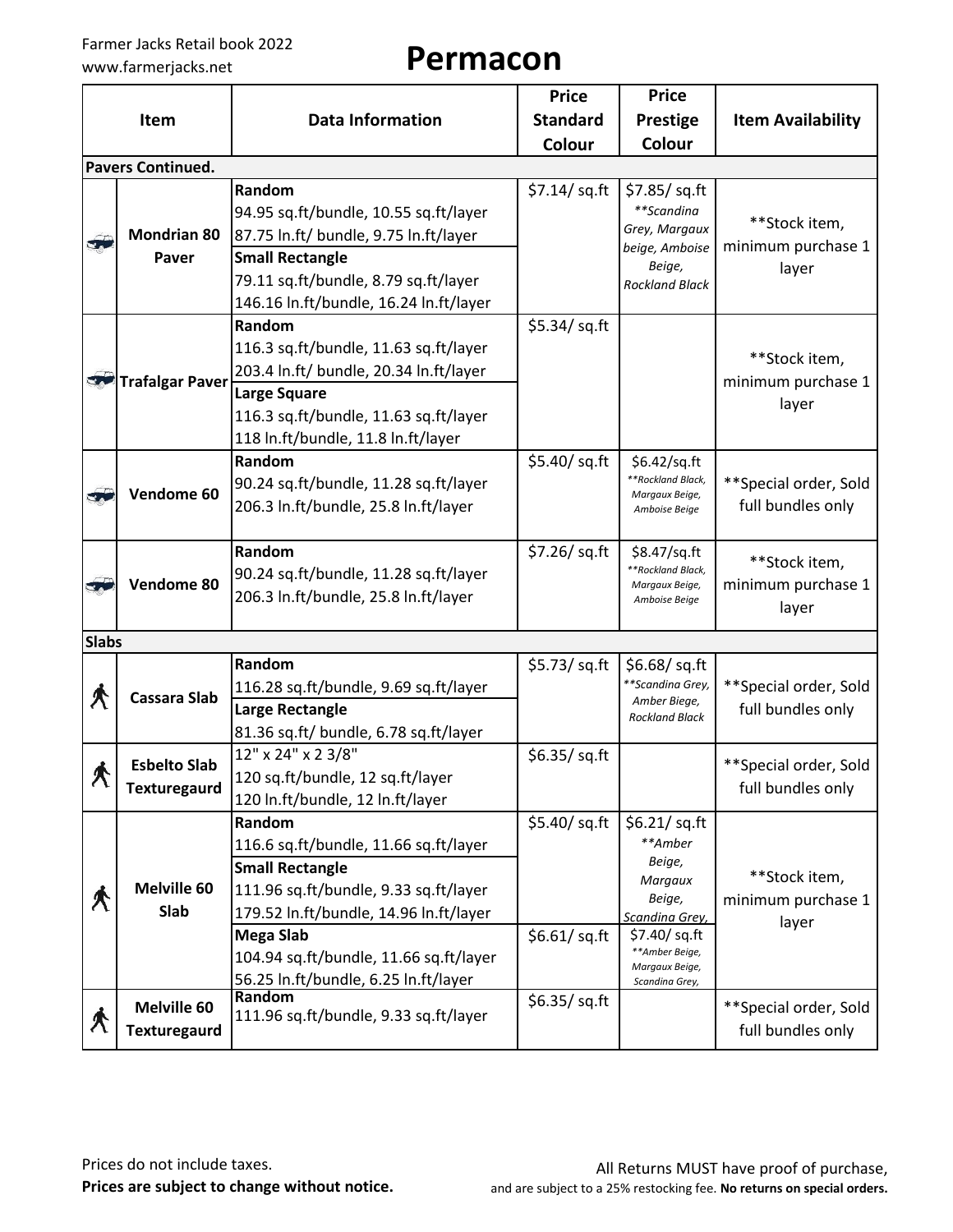| Item                                     |                                          | <b>Data Information</b>                                                                                                                                                          | <b>Price</b><br><b>Standard</b><br>Colour | <b>Price Prestige</b><br><b>Colour</b>                                                            | <b>Item Availability</b>                                |  |
|------------------------------------------|------------------------------------------|----------------------------------------------------------------------------------------------------------------------------------------------------------------------------------|-------------------------------------------|---------------------------------------------------------------------------------------------------|---------------------------------------------------------|--|
|                                          | <b>Slabs Continued.</b>                  |                                                                                                                                                                                  |                                           |                                                                                                   |                                                         |  |
| Â                                        | <b>Mondrian 50</b><br>Slab               | Random<br>116.6 sq.ft/ bundle, 11.66 sq.ft/layer<br>93.50 In.ft/bundle, 9.35 In.ft/layer                                                                                         | \$5.40/ sq.ft                             | \$6.21/ sq. ft<br>**Rockland Black,<br>Scandina Grey,<br>Margaux Beige,<br>Amboise Beige          | **Special Order,<br>minimum purchase 1<br><b>Bundle</b> |  |
|                                          | <b>Mondrian 60</b><br>Slab               | Random<br>126.6 sq.ft/bundle, 10.55 sq.ft/layer<br><b>Small Rectangle</b><br>105.48 sq.ft/bundle, 8.79 sq.ft/layer<br>194.88 In.ft/bundle, 16.24 In.ft/layer<br><b>Mega Slab</b> | \$5.40/ sq.ft                             | \$6.21/ $sq.fit$<br>**Scandina Grey,<br>Margaux Beige,<br>Amboise Beige,<br><b>Rockland Black</b> | **Stock item,<br>minimum purchase 1<br>layer            |  |
|                                          |                                          | 96.69 sq.ft/bundle, 9 sq.ft/layer                                                                                                                                                | \$6.61/ sq.ft                             | \$7.40/ sq.ft<br>**Same as Above                                                                  |                                                         |  |
| $\bigwedge$<br><b>Rosebel Slab</b>       |                                          | Random<br>\$6.68/sq.ft<br>94.80 sq.ft/bundle, 7.90 sq.ft/layer                                                                                                                   |                                           | \$7.50/ sq.ft                                                                                     | **Stock item,<br>minimum purchase 1<br>layer            |  |
| <b>Steps</b>                             |                                          |                                                                                                                                                                                  |                                           |                                                                                                   |                                                         |  |
|                                          | <b>Mega-Lafitt Step</b>                  | 7 1/16" x16" x 48"<br>6 units/ bundle<br>401 lbs/ unit                                                                                                                           | \$136.61 each                             |                                                                                                   | **Stock Item,<br>minimum purchase 1<br>piece            |  |
| <b>Mega-Melville Plus</b><br><b>Step</b> |                                          | 7" x 16" x 48"<br>6 units/ bundle<br>456.66 lbs/ unit                                                                                                                            | \$96.25 each                              |                                                                                                   | ** Special order, Sold<br>full bundles only             |  |
| <b>Valentia Block</b>                    |                                          | 12.79" x 6.89" x 3.93"<br>24 units per bundle                                                                                                                                    | \$29.27 each                              |                                                                                                   | **Stock item,<br>minimum purchase 1<br>piece            |  |
| <b>Valentia Step</b>                     |                                          | 4' x 14" x 7"<br>6 units per bundle<br>solid = $404$ lbs                                                                                                                         | \$179.77 each                             |                                                                                                   | **Stock item,<br>minimum purchase 1<br>piece            |  |
| <b>Valentia Terrace</b><br><b>Step</b>   |                                          | 5' x 20" x 6"<br>5 units per bundle<br>$hollow = 285$ lbs                                                                                                                        | \$228.81 each                             |                                                                                                   | **Stock item,<br>minimum purchase 1<br>piece            |  |
|                                          | Caps/ Pool Coping                        |                                                                                                                                                                                  |                                           |                                                                                                   |                                                         |  |
|                                          | <b>Mondrian Capping</b><br><b>Modual</b> | 60 units per bundle<br>80 In.ft/bundle, 8 In.ft/layer<br>2" x 14 3/4" x 16"                                                                                                      | \$12.66 each                              | \$14.93 each                                                                                      | **Special Order,<br>minimum purchase 1<br><b>Bundle</b> |  |
|                                          | <b>Marina 60 Coping</b>                  | 144 units per bundle<br>70.5 In.ft/bundle<br>2 3/8" x 5 15/16" x 11 13/16"                                                                                                       | \$4.72 each                               |                                                                                                   | **Special Order,<br>minimum purchase 1<br>piece         |  |
|                                          | Laguna 60 Coping                         | 28 units per bundle<br>56 In.ft/bundle, 8 In.ft/layer<br>2 3/8" x 14 3/16" x 23 5/8"                                                                                             | \$56.55 each                              |                                                                                                   | **Special Order,<br>minimum purchase 1<br>piece         |  |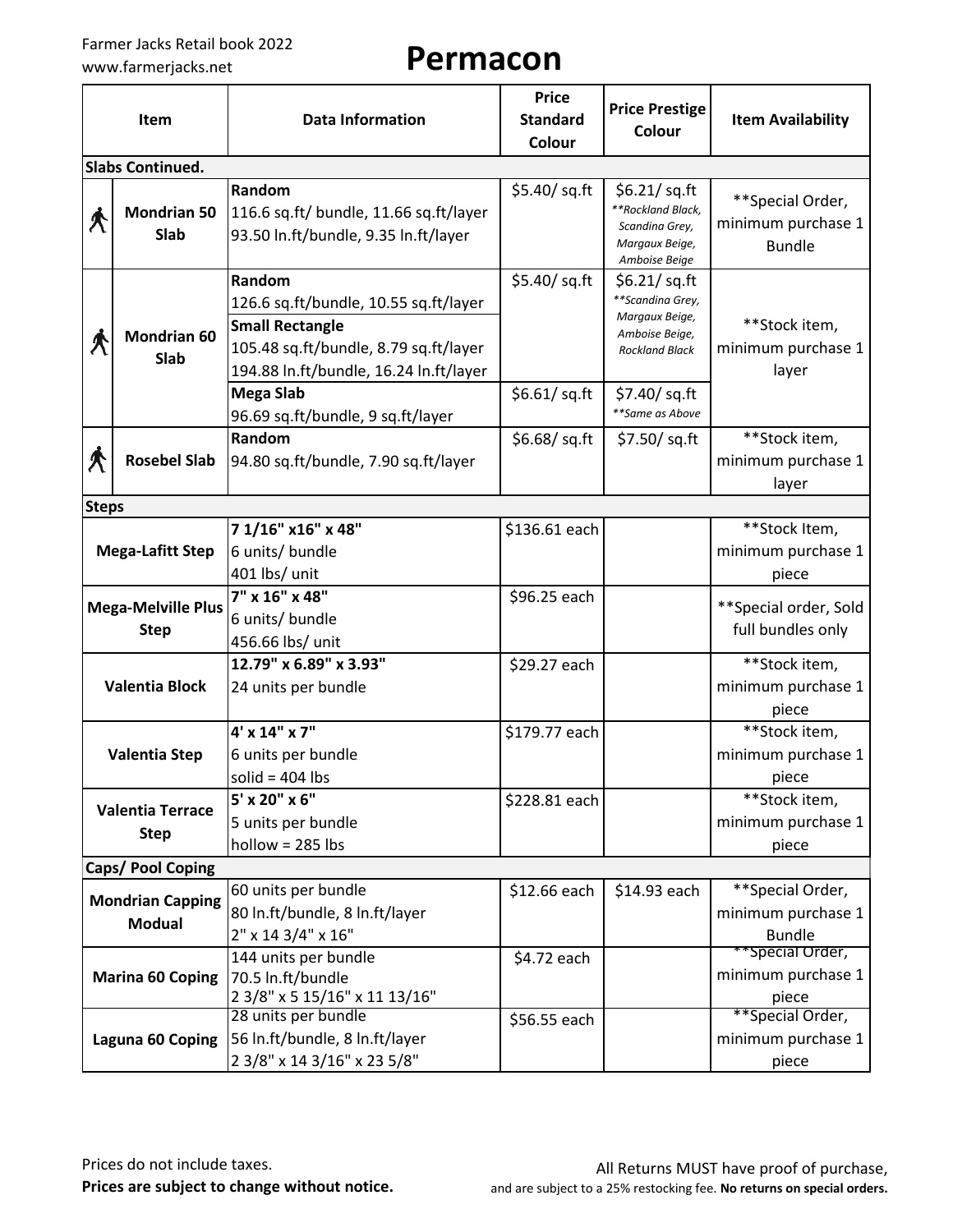|                               | Lafitt, Melville, & Lexa Tandem Veneer & Tandem Structural Breakdown |                                                        |                                          |                |                                           |                                 |                                             |                   |
|-------------------------------|----------------------------------------------------------------------|--------------------------------------------------------|------------------------------------------|----------------|-------------------------------------------|---------------------------------|---------------------------------------------|-------------------|
| Size                          | Sq.ft/row                                                            | sq.ft/layer                                            | sq.ft/bundle                             | In.ft/row      | In.ft/layer                               | In.ft/bundle                    | rows/layer                                  | layers/<br>bundle |
| Veneer<br>90mm                | 1.17                                                                 | 10.53                                                  | 42.12                                    | 3.96           | 35.64                                     | 142.56                          | 9                                           | 4                 |
| <b>Structural</b><br>90mm     | 1.17                                                                 | 7.02                                                   | 42.12                                    | 3.96           | 23.76                                     | 138.6                           | 6                                           | 6                 |
| <b>Veneer</b><br><b>180mm</b> | 2.33                                                                 | 11.63                                                  | 46.52                                    | 3.95           | 19.75                                     | 79                              | 4                                           | 5                 |
| Stuctural<br>Next 180mm       | N/A                                                                  | 12.16                                                  | 48.64                                    | N/A            | 20.89                                     | 83.57                           | 4                                           | 4                 |
|                               | Item                                                                 | <b>Data Information</b>                                |                                          |                | <b>Price</b><br><b>Standard</b><br>Colour | <b>Price Prestige</b><br>Colour | <b>Item Availability</b>                    |                   |
| <b>Walls</b>                  |                                                                      |                                                        |                                          |                |                                           |                                 |                                             |                   |
|                               |                                                                      | 18 x 36" panel                                         | 81 sq.ft/bundle, 18 units/bundle         |                | \$43.49 each                              |                                 |                                             |                   |
|                               |                                                                      | 6 x36" capping<br>63 In.ft/bundle, 21 units/ bundle    |                                          |                | \$16.35 each                              |                                 |                                             |                   |
|                               |                                                                      | <b>Anchor Slide</b><br>100 units per box               |                                          |                | \$245.18/box                              |                                 | **Special Order, Sold                       |                   |
|                               | <b>Artex Panel System</b>                                            | <b>Outer Corner</b><br>48 units per box                |                                          |                | \$478.95/box                              |                                 | full bundle/ boxes                          |                   |
|                               |                                                                      | <b>Inner Corner</b>                                    |                                          |                | \$317.93/box                              |                                 | only.                                       |                   |
|                               |                                                                      | 24 units per box                                       |                                          |                |                                           |                                 |                                             |                   |
|                               |                                                                      | <b>Joining Plate</b>                                   |                                          |                | \$339.11/box                              |                                 |                                             |                   |
|                               |                                                                      | 40 units per box                                       |                                          |                |                                           |                                 |                                             |                   |
|                               |                                                                      | <b>Stretcher Bar</b>                                   |                                          |                | \$188.10/box                              |                                 |                                             |                   |
|                               |                                                                      | 10 unit per box                                        |                                          |                |                                           |                                 |                                             |                   |
|                               | <b>Lexa Tandem Wall</b>                                              | 90 & 180mm Veneer                                      |                                          |                | \$13.37/sq.ft                             | $$16.94$ /sq.ft                 | ** Special order, Sold full<br>bundles only |                   |
|                               |                                                                      | (see breakdown)                                        |                                          | \$11.19/ sq.ft |                                           |                                 |                                             |                   |
|                               |                                                                      | 90 & 180mm Veneer (see breakdown)<br><b>Lafitt Cap</b> |                                          | \$16.98 each   |                                           |                                 |                                             |                   |
|                               |                                                                      | 63 units per bundle                                    |                                          |                |                                           |                                 | **Stock Item,                               |                   |
|                               | <b>Lafitt Tandem Wall</b>                                            |                                                        | 3 9/16" (H) x 12" (D) x 15 3/4"          |                |                                           |                                 | minimum purchase 1                          |                   |
|                               |                                                                      |                                                        | <b>Lafitt Tandem Plus Steps</b>          |                | \$19.11 each                              |                                 | piece                                       |                   |
|                               |                                                                      | 36 units per bundle                                    |                                          |                |                                           |                                 |                                             |                   |
|                               |                                                                      |                                                        | 3 9/16" (H) x 15 3/4" (D) x 15 3/4"      |                |                                           |                                 |                                             |                   |
|                               |                                                                      |                                                        | 90 & 180mm Veneer (see breakdown)        |                | $$10.58$ /sq.ft                           |                                 |                                             |                   |
|                               |                                                                      |                                                        | <b>Melville Plus Tandem Capping</b>      |                | \$15.68 each                              |                                 |                                             |                   |
|                               |                                                                      | 42 units per bundle                                    | 2 3/8" (H) x 12" (D) x 23 5/8" (W)       |                |                                           |                                 | **Stock Item,                               |                   |
|                               | <b>Melville Tandem</b>                                               |                                                        | <b>Melville Plus tandem Step Capping</b> |                | \$20.32 each                              |                                 | minimum purchase 1                          |                   |
|                               | Wall                                                                 |                                                        | 2 3/8" (H) x 15 3/4" (D) x 23 5/8"       |                |                                           |                                 | piece                                       |                   |
|                               |                                                                      |                                                        | <b>Melville Plus Tandem Step Capping</b> |                | \$27.56 each                              |                                 |                                             |                   |
|                               |                                                                      |                                                        | 3 9/16" x 14 7/8" x 14 7/8"              |                |                                           |                                 |                                             |                   |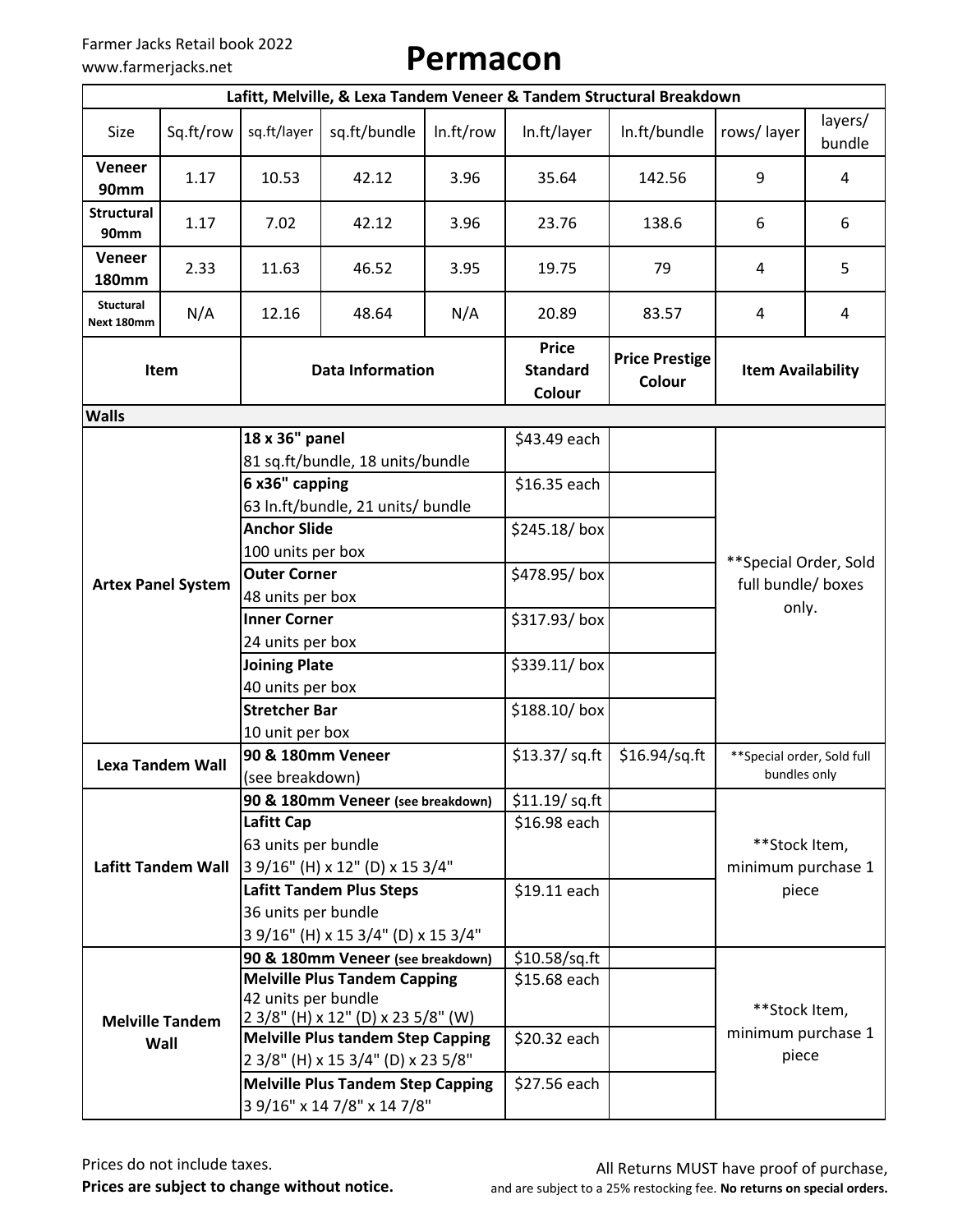|                         |                                          | <b>Price</b>    | <b>Price</b>    |                          |
|-------------------------|------------------------------------------|-----------------|-----------------|--------------------------|
| Item                    | <b>Data Information</b>                  | <b>Standard</b> | <b>Prestige</b> | <b>Item Availability</b> |
|                         |                                          | <b>Colour</b>   | Colour          |                          |
| <b>Walls Continued.</b> |                                          |                 |                 |                          |
|                         | Lexa, Lafitt & Melville Structural Wall  | \$11.71/ sq.ft  |                 | **Stock Item,            |
|                         | 90 mm structural units                   |                 |                 | minimum purchase 1       |
|                         | (see breakdown)                          |                 |                 | row                      |
|                         | <b>Tandem Next Structural Wall</b>       | \$4.29 each     |                 | **Stock item,            |
|                         | 48.64 sq.ft/bundle, 12.16 sq.ft/layer    | \$11.29/ sq.ft  |                 | minimum purchase 1       |
|                         | 83.57 In.ft/bundle, 20.89 In.ft/layer    |                 |                 | layer                    |
|                         | 128 units/bundle, 21 ibs/ unit           |                 |                 |                          |
|                         | <b>Tandem Next Structural Starter</b>    | \$5.85 each     |                 |                          |
|                         | <b>Single Sided Wall (salior course)</b> |                 |                 | **Stock Item,            |
|                         | 84.24 In.ft/bundle, 12.32 In.ft/layer    |                 |                 | minimum purchase 1       |
| <b>Tandem Wall</b>      | Double sided wall (Solider Course)       |                 |                 | piece                    |
| <b>Accessories</b>      | 49 In.ft/bundle, 7 In.ft/layer           |                 |                 |                          |
|                         | <b>Tandem Shelf Angle 8'</b>             | \$81.54 each    |                 | **Special Order, Sold    |
|                         | 15 units per bundle                      |                 |                 | full bundles only        |
|                         | 2 1/2" x 2 1/2" x 96"                    |                 |                 |                          |
|                         | <b>Tandem Wall Connectors</b>            | \$66.72/bag     |                 | **Stock item,            |
|                         | 50 units per bag, 12 bags per bundle     |                 |                 | minimum purchase 1       |
|                         | 1 corner connector per row               |                 |                 | bag                      |
|                         | <b>Tandem Wall Grid Pillar Kit</b>       | \$253.37        |                 | **Stock item,            |
|                         | 42" (H) x 26 3/8" (D) x 26 3/8" (L)      | each            |                 | minimum purchase 1       |
|                         | ** 1 bundle 90mm veneer per              |                 |                 | kit                      |
|                         | pillar kit                               |                 |                 |                          |
|                         | <b>Standard Wedgestone Wall</b>          | \$3.90 each     |                 |                          |
|                         | Corner / Column                          | \$5.88 each     |                 | **Special order,         |
| Wall Stone &            | 12" Coping                               | \$3.90 each     |                 | minimum purchase 1       |
| <b>Wedgestone Wall</b>  | 18" Coping                               | \$8.40 each     |                 | piece                    |
|                         | <b>Standard Wedgestone Wall</b>          | \$2.91 each     |                 |                          |
|                         | <b>Wedgestone Coping</b>                 | \$2.91 each     |                 |                          |
|                         | <b>Standard &amp; Tapered</b>            | \$4.55/ unit    | \$5.04/ unit    |                          |
|                         | 60 single units per bundle               | \$13.65/fc.ft   | $$15.12/$ fc.ft | **Special order,         |
|                         | 19.4 fc.ft per bundle                    | **Natural       |                 | minimum order 1          |
| <b>R.B Wall</b>         | 39.4 In.ft per bundle                    |                 |                 | piece. ** Sierra Black   |
|                         | Corner 36 units per bundle               | \$10.17 each    | \$11.71 each    | stock item               |
|                         | 24" Coping                               | \$10.69 each    | \$10.74 each    |                          |
|                         | 32 pcs/bundle,64 ln.ft/bundle            | **Natural       |                 |                          |
| Curbs.                  | 47/8" x 4 1/2" x 23 5/8"                 |                 |                 | **Stock item,            |
| <b>Melville Curb</b>    | 110.04 In.ft/bundle, 27.51 In.ft/layer   | \$18.11 each    | \$21.23 each    | minimum purchase 1       |
|                         | 56 units/bundle, 14 units/layer          |                 |                 | piece                    |
|                         | 47/8" x 4 1/2" x 23 5/8"                 | \$19.67 each    | \$23.13 each    | **Stock Item,            |
| <b>Lafitt Curb</b>      | 110.04 In.ft/bundle, 27.51 In.ft/layer   |                 |                 | minimum purchase 1       |
|                         | 56 units/bundle, 14 units/layer          |                 |                 | piece                    |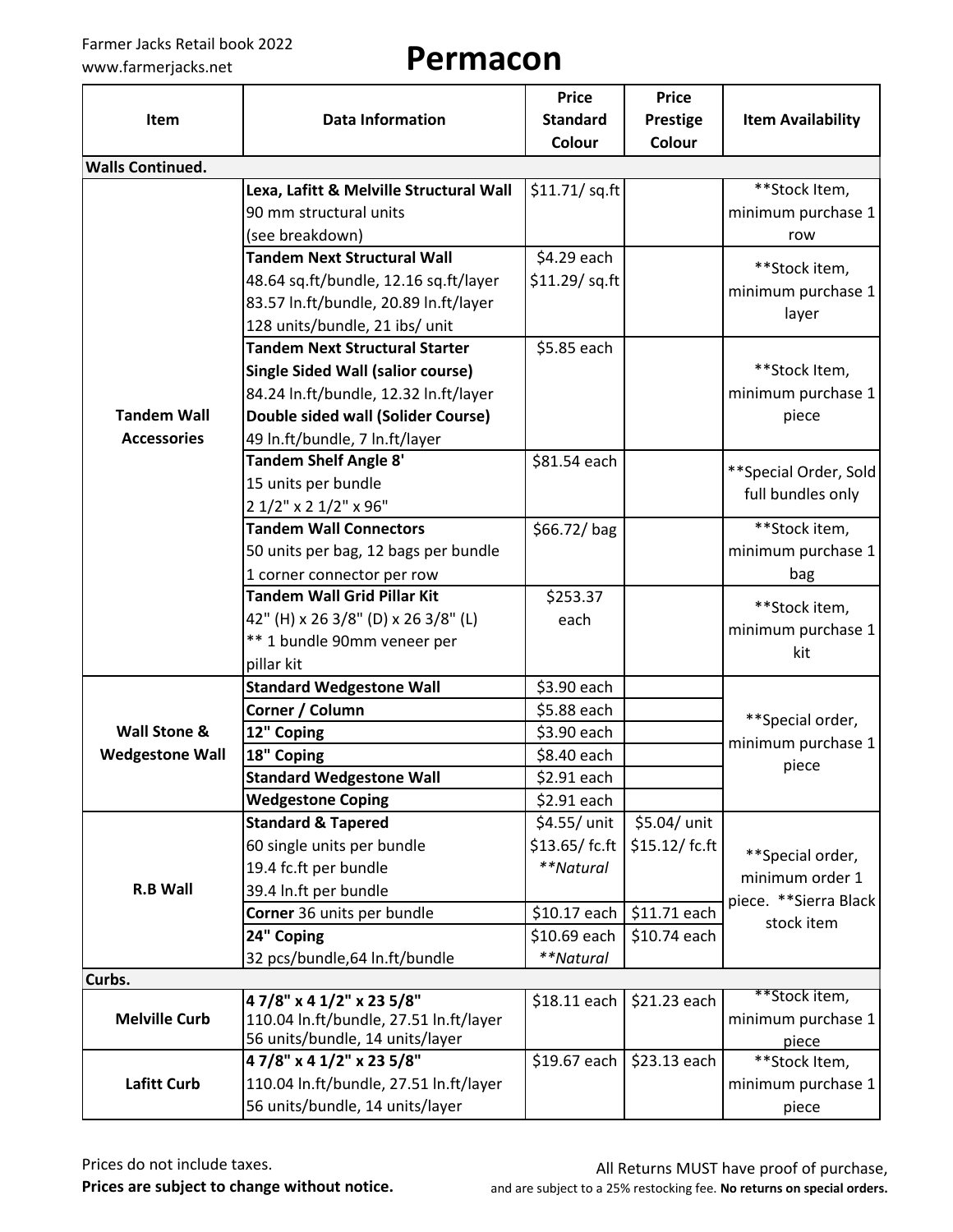| <b>Item Availability</b>                         |                       |
|--------------------------------------------------|-----------------------|
|                                                  |                       |
|                                                  |                       |
|                                                  |                       |
|                                                  |                       |
| **Stock Item, minimum                            |                       |
|                                                  |                       |
| purchase 1 layer                                 |                       |
|                                                  |                       |
|                                                  |                       |
|                                                  |                       |
|                                                  |                       |
|                                                  |                       |
| **Stock Item, minimum                            |                       |
| purchase 1 layer                                 |                       |
|                                                  |                       |
|                                                  |                       |
|                                                  |                       |
|                                                  |                       |
| **Stock Item, minimum                            |                       |
| \$5.42/ sq.ft \\$6.77/ sq.ft<br>purchase 1 layer |                       |
|                                                  |                       |
|                                                  | **Stock Item, minimum |
| purchase 1 layer                                 |                       |
|                                                  |                       |
| **Stock Item, minimum                            |                       |
| purchase 1 layer                                 |                       |
|                                                  |                       |
| **Special Order, Sold                            |                       |
| full bundles only                                |                       |
|                                                  |                       |
| ** Special Order, Sold                           |                       |
| full bundles only                                |                       |
|                                                  |                       |
|                                                  |                       |
| **Special Order, Sold                            |                       |
| full bundles only.                               |                       |
|                                                  |                       |
|                                                  |                       |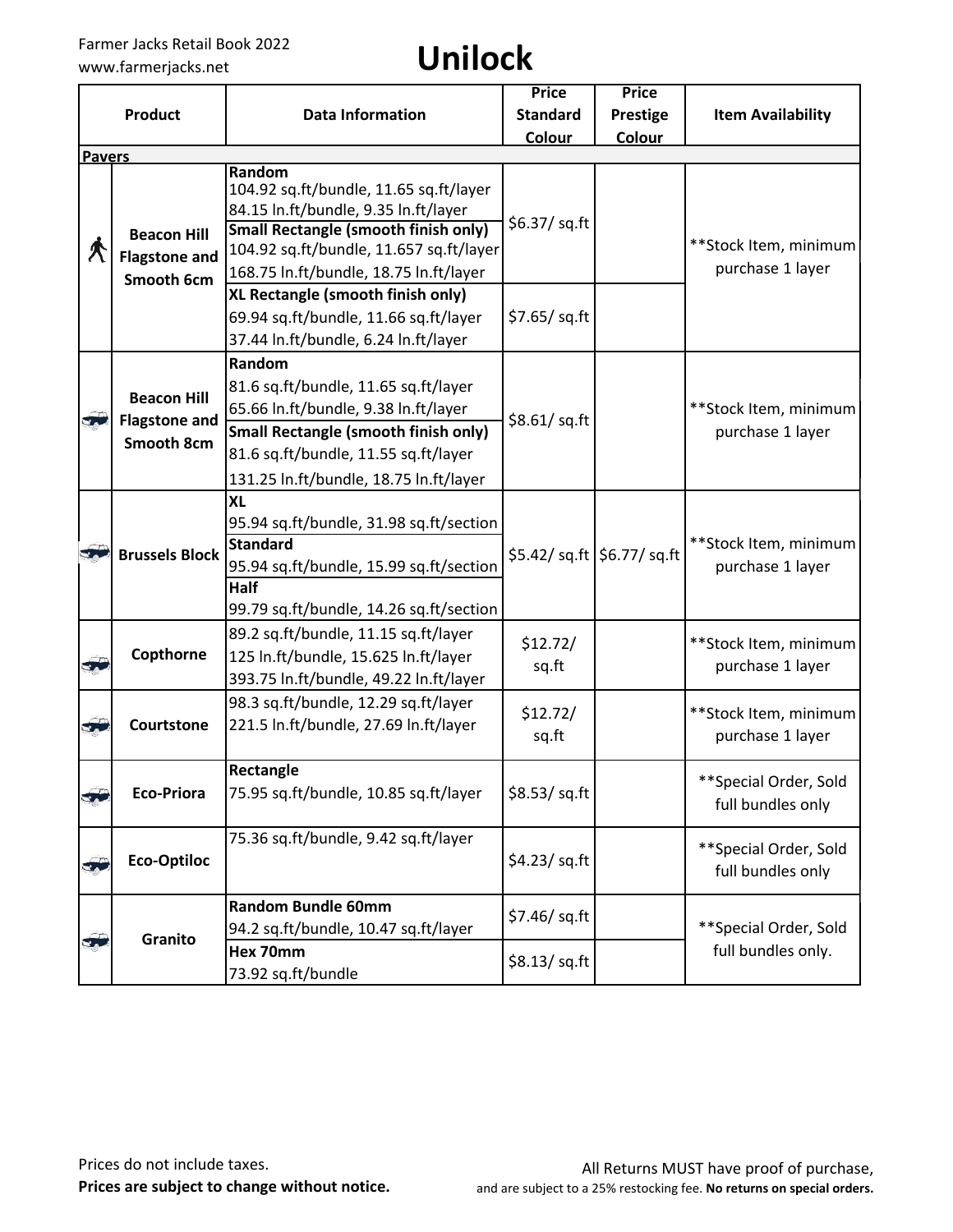|              |                                 |                                                               | <b>Price</b>   | <b>Price</b>                             |                                             |
|--------------|---------------------------------|---------------------------------------------------------------|----------------|------------------------------------------|---------------------------------------------|
|              | Item                            | <b>Data Information</b>                                       | (Standard      | (Prestige                                | <b>Item Availability</b>                    |
|              |                                 |                                                               | Colour)        | Colour)                                  |                                             |
|              | <b>Pavers Continued.</b>        |                                                               |                |                                          |                                             |
|              |                                 | 8" x 16" 2 3/4" (7cm)                                         |                |                                          |                                             |
|              |                                 | 82.67 sq.ft/bundle, 10.33 sq.ft/layer                         |                |                                          |                                             |
|              |                                 | 126 In.ft/bundle, 15.75 In.ft/layer<br>4" x 8" x 2 3/4" (7cm) | \$8.74/ sq.ft  |                                          |                                             |
| - 1          |                                 | 94.4 sq.ft/bundle, 11.8 sq.ft/layer                           |                |                                          | **Special order, Sold                       |
|              | Il Campo                        | 283.6 In.ft/bundle, 35.45 In.ft/layer                         |                |                                          | full bundles only.                          |
|              |                                 | 7" x 14" x 3 1/8" (8cm)                                       |                |                                          |                                             |
|              |                                 | 73.24 sq.ft/bundle, 10.46 sq.ft/layer                         | \$9.03/ sq.ft  |                                          |                                             |
|              |                                 | 124.02 In.ft/bundle, 17.72 In.ft/layer                        |                |                                          |                                             |
|              |                                 | $2.5" \times 8"$                                              |                |                                          |                                             |
|              | <b>Mattoni</b>                  | 89.28 sq.ft/bundle, 11.16 sq.ft/layer                         | \$8.13/ sq.ft  |                                          | ** Special Order, Sold                      |
|              |                                 | 453.5 In.ft/bundle, 56.69 In.ft/layer                         |                |                                          | full bundles only.                          |
|              |                                 | 4" x 12"                                                      |                | \$12.39/ sq.ft                           |                                             |
|              |                                 | 58.13 sq.ft/bundle, 11.63 sq.ft/layer                         |                | (il campo<br>Granite)<br>$$13.13$ /sq.ft |                                             |
|              | Promenade<br><b>Plank Paver</b> | 4" x 16"                                                      | \$11.67/ sq.ft |                                          | **Special Order, Sold<br>full bundles only. |
|              |                                 |                                                               |                |                                          |                                             |
|              |                                 | 51.67 sq.ft/bundle, 10.33 sq.ft/layer<br>$8''$ x 24"          |                | (Series 3000                             |                                             |
|              |                                 | 51.67 sq.ft/bundle, 10.33 sq.ft/layer                         |                | Black)                                   |                                             |
|              |                                 | <b>Random Bundle 80mm</b>                                     |                |                                          |                                             |
| 50           | <b>Revela Paver</b>             | 73.24 sq.ft/bundle, 10.46 sq.ft/layer                         | \$10.73/ sq.ft |                                          | **Special Order, Sold                       |
|              |                                 |                                                               |                |                                          | full bundles only.                          |
|              |                                 | Combo                                                         |                |                                          |                                             |
|              |                                 | 90.3 sq.ft/bundle, 11.29 sq.ft/layer                          |                |                                          |                                             |
| $\sqrt{2}$   |                                 | 118.22 In.ft/bundle, 14.78 In.ft/layer                        | \$12.72/sq.ft  |                                          | **Stock item,<br>minimum purchase 1         |
|              | <b>Richcliff</b>                | <b>Large Rectangle</b>                                        |                |                                          |                                             |
|              |                                 | 82.39 sq.ft/bundle, 10.30/layer                               |                |                                          | layer                                       |
|              |                                 | 83.15 Inft/bundle, 10.39 In.ft/layer                          |                |                                          |                                             |
|              |                                 | $8" \times 16"$                                               |                |                                          |                                             |
| 3            | Senzo                           | 82.67 sq.ft/bundle, 10.33 sq.ft/layer                         | \$14.67/ sq.ft |                                          | ** Special Order, Sold                      |
|              |                                 | 126 Inft/bundle, 15.75 Inft/layer                             |                |                                          | full bundles only.                          |
|              |                                 | 4" x 8" x 2 3/4" (7cm)                                        |                |                                          | ** Special Order, Sold                      |
|              |                                 | 94.40 sq.ft/bundle, 11.80 sq.ft/section                       |                |                                          | full bundles only.                          |
| $\mathbf{X}$ | <b>Series</b>                   | 8" x 16" 2 3/4" (7cm)                                         | \$8.76/sq.ft   |                                          | **Stock item,                               |
|              |                                 | 82.67 sq.ft/bundle, 10.33 sq.ft/layer                         |                |                                          | 4" x 8" Black Granite                       |
|              |                                 | 8" x 8"x 2 3/4" (7cm)                                         |                |                                          | minimum purchase 1                          |
|              |                                 | 82.67 sq.ft/bundle, 10.33 sq.ft/layer                         |                |                                          | section                                     |
|              |                                 | 88.41 sq.ft/bundle, 11.05 sq.ft/layer                         |                |                                          | **Stock item,                               |
| 3            | <b>Town Hall</b>                | 262.5 In.ft/bundle, 32.81 In.ft/layer                         | \$14.30/ sq.ft |                                          | minimum purchase 1                          |
|              |                                 | 320 units per bundle                                          |                |                                          | layer                                       |
|              |                                 | <b>Random Bundle</b>                                          |                |                                          | **Special Order,                            |
| 50           | <b>Treo Smooth</b>              | 93.50 sq.ft/bundle, 11.69 sq.ft/layer                         | \$5.05/sq.ft   |                                          | minimum purchase 1                          |
|              |                                 | 74.4 In.ft/bundle, 9.3 In.ft/layer                            |                |                                          | bundle                                      |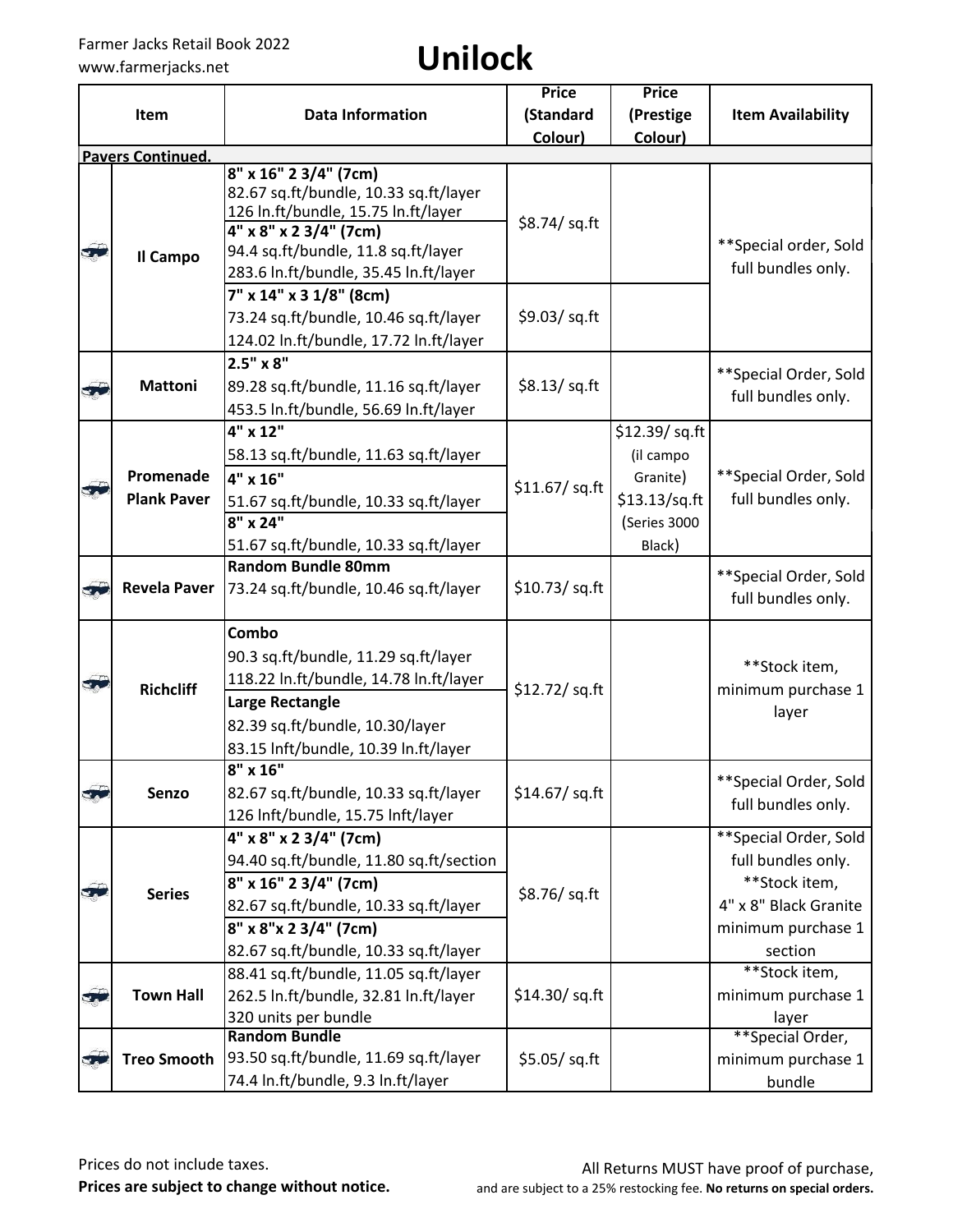|               | Item                                              | <b>Data Information</b>                                                                                                                                                                                                                                                                                                                                                                                                                                                                                  | <b>Price</b><br>(Standard                          | <b>Price</b><br>(Prestige | <b>Item Availability</b>                     |
|---------------|---------------------------------------------------|----------------------------------------------------------------------------------------------------------------------------------------------------------------------------------------------------------------------------------------------------------------------------------------------------------------------------------------------------------------------------------------------------------------------------------------------------------------------------------------------------------|----------------------------------------------------|---------------------------|----------------------------------------------|
|               |                                                   |                                                                                                                                                                                                                                                                                                                                                                                                                                                                                                          | Colour)                                            | Colour)                   |                                              |
|               | <b>Pavers Continued.</b>                          |                                                                                                                                                                                                                                                                                                                                                                                                                                                                                                          |                                                    |                           |                                              |
|               |                                                   | Random                                                                                                                                                                                                                                                                                                                                                                                                                                                                                                   | \$12.65/                                           |                           | ** Special Order, Sold                       |
| 50            | <b>Tribeca Cobble</b>                             | 97.53 sq.ft/bundle, 12.19 sq.ft/layer<br>227.95 In.ft/bundle, 28.49 In.ft/layer                                                                                                                                                                                                                                                                                                                                                                                                                          | sq.ft                                              |                           | full bundles only.                           |
|               |                                                   | 60 sq.ft/bundle, 7.5 sq.ft/layer                                                                                                                                                                                                                                                                                                                                                                                                                                                                         |                                                    |                           |                                              |
| $\frac{1}{2}$ | <b>Turfstone</b>                                  | 24 units per bundle                                                                                                                                                                                                                                                                                                                                                                                                                                                                                      | **Call                                             |                           | **Special Order, Sold                        |
|               |                                                   | ** Custome order, Call for pricing.                                                                                                                                                                                                                                                                                                                                                                                                                                                                      | Office                                             |                           | full bundles only.                           |
| $\mathbf{r}$  | <b>Umbriano</b>                                   | 62 sq.ft/bundle, 7.75 sq.ft/layer<br>12" x 24" x 2 3/4" (7cm)<br>93 sq.ft/bundle, 11.625 sq.ft/layer<br>16" x 16" x 2 3/4" (7cm)<br>82.67 sq.ft/bundle, 10.33 sq.ft/layer<br>8" x 16" 2 3/4" (7cm)<br>82.67 sq.ft/bundle, 10.33 sq.ft/layer<br>8" x 24" x 2 3/4" (7cm)<br>82.67 sq.ft/bundle, 10.33 sq.ft/layer<br>Random 6cm (21"x14", 14"x14", 7"x14")<br>94.14 sq.ft/bundle, 10.46 sq.ft/layer<br>69.1 In.ft/bundle, 7.68 In.ft/layer<br>6cm Slab, 21" x 35"<br>69.76 sq.ft/bundle, 10.46 sq.ft/layer | \$12.73/<br>sq.ft<br>\$11.29/<br>Sq.ft<br>\$12.31/ |                           | **Special Order, Sold<br>full bundles only.  |
|               |                                                   | 69.1 In.ft/bundle, 7.68 In.ft/layer<br>Random 8cm (21"x14", 14"x14", 7"x14")<br>73.24 sq.ft/bundle, 10.46/layer<br>62 In.ft/bundle, 8.86 In.ft/layer<br>7" x 14" x 3 1/8" (8cm)<br>73.24 sq.ft/bundle, 10.46/layer                                                                                                                                                                                                                                                                                       | sq.ft<br>\$14.09/<br>sq.ft                         |                           |                                              |
| 50            | Windermere<br>Flagstone &<br><b>Smooth Finish</b> | Random<br>98 sq.ft/bundle, 12.25 sq.ft/layer<br>7"x 14" Rectangle<br>98 sq.ft/bundle, 12.25 sq.ft/layer                                                                                                                                                                                                                                                                                                                                                                                                  | \$4.53/sq.ft                                       |                           | **Stock item,<br>minimum purchase 1<br>layer |
| <b>Slabs</b>  |                                                   |                                                                                                                                                                                                                                                                                                                                                                                                                                                                                                          |                                                    |                           |                                              |
| $\bigwedge$   | <b>Arcana Slab</b>                                | 24" x 24" x 2"<br>72 sq.ft/bundle<br>36 Inft/bundle                                                                                                                                                                                                                                                                                                                                                                                                                                                      | \$18.05/<br>sq.ft                                  |                           | **Special Order, Sold<br>full bundles only   |
| K             | <b>Metro Slab</b>                                 | 15" x 30"<br>54.50 sq.ft/bundle, 9.08 sq.ft/layer<br>44.08 In.ft/bundle, 7.35 In.ft/layer                                                                                                                                                                                                                                                                                                                                                                                                                | \$4.33/ sq. ft                                     |                           | **Special Order, Sold<br>full bundles only.  |
| 术             | <b>Revela Slab</b>                                | 21"x35" Slab 60mm<br>62.78 sq.ft/bundle, 10.46 sq.ft/layer                                                                                                                                                                                                                                                                                                                                                                                                                                               | \$8.84/sq.ft                                       |                           | **Special Order, Sold<br>full bundles only.  |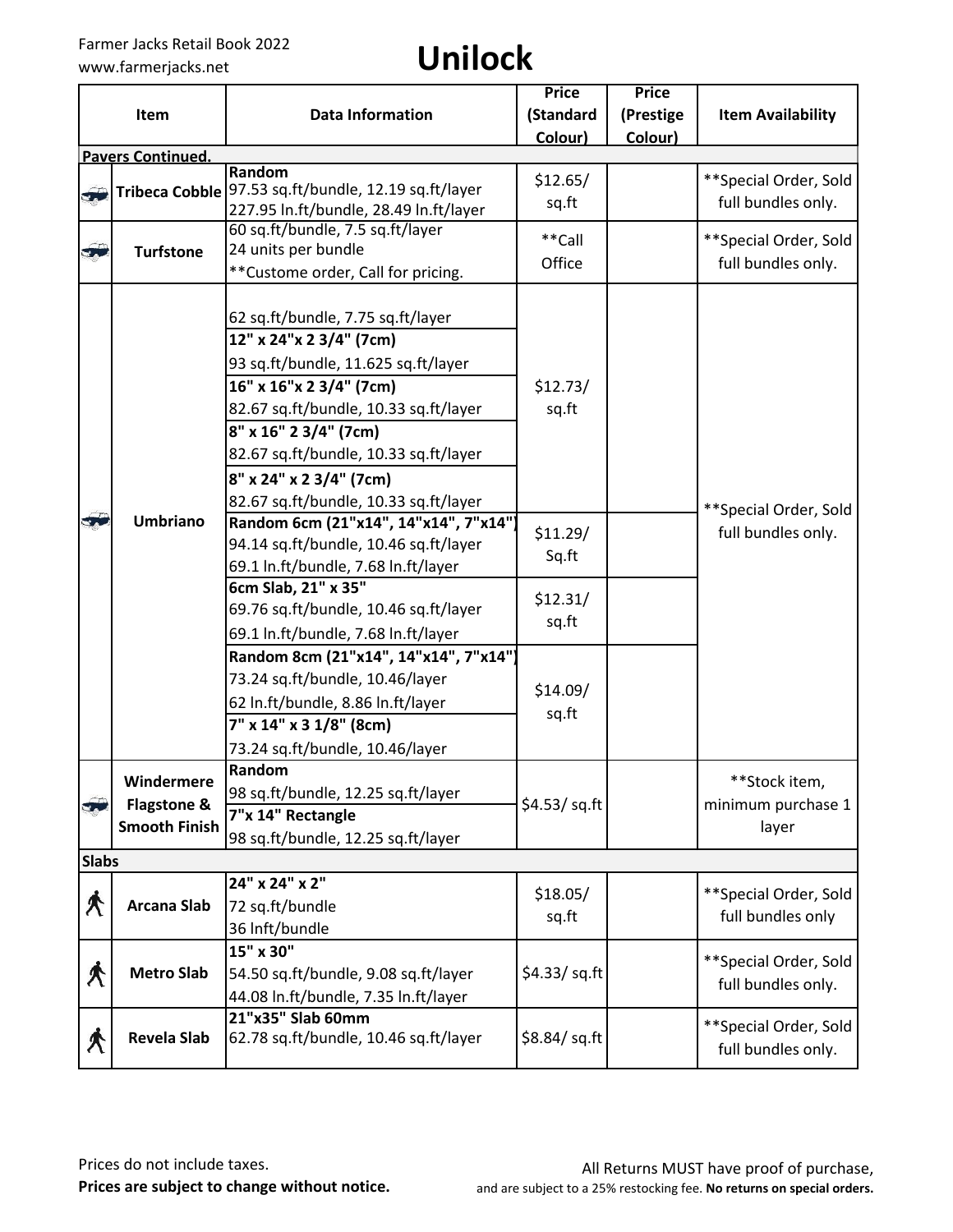|                          |                                                     | <b>Price</b>   | <b>Price</b>                                |                                                                      |  |
|--------------------------|-----------------------------------------------------|----------------|---------------------------------------------|----------------------------------------------------------------------|--|
| Item                     | <b>Data Information</b>                             | (Standard      | (Prestige                                   | <b>Item Availability</b>                                             |  |
|                          |                                                     | Colour)        | Colour)                                     |                                                                      |  |
| <b>Walls</b>             | 96 In.ft/bundle, 24 In.ft/section (12")             |                |                                             | **Stock item,                                                        |  |
| <b>Brussels</b>          | 64 In.ft/bundle, 16 In.ft/section (8")              | \$4.72 each    | \$6.19 each                                 | minimum purchase 1                                                   |  |
| <b>Dimensional Stone</b> | 96 units/bundle, 4 sections/bundle                  |                |                                             | piece                                                                |  |
|                          | Random                                              |                |                                             |                                                                      |  |
| <b>Lineo Dimensional</b> | 29.93 sq.ft/bundle, 89.1 ln.ft/bundle               |                | \$18.98/ sq.ft   \$23.70/ sq.ft             | ** Special order, Sold                                               |  |
| <b>Stone</b>             | <b>Pillar Corner</b>                                | \$8.40 each    | \$10.15 each                                | in full bundles only                                                 |  |
|                          | 60 units/bundle, 79.2 ln.ft/bundle                  |                |                                             |                                                                      |  |
|                          | <b>Standard unit</b>                                | \$5.16 each,   | \$5.84 each,                                |                                                                      |  |
|                          | 72 units/bundle, 48 Inft/bundle                     |                | \$15.48/ sq.ft   \$17.52/ sq.ft             |                                                                      |  |
|                          | 24 sq.ft/bundle, 4 sections/bundle                  |                |                                             |                                                                      |  |
|                          | <b>Tapered Unit</b>                                 | \$5.16 each,   | \$5.84 each,                                | **Stock item,                                                        |  |
| Pisa <sub>2</sub>        | 60 units/bundle, 40 ln.ft/bundle                    |                |                                             |                                                                      |  |
|                          | 19.8 sq.ft/bundle, 4 sections/bundle                |                | \$15.48/ sq.ft $\frac{1}{2}$ \$17.52/ sq.ft | minimum purchase 1                                                   |  |
|                          | <b>Corners</b>                                      |                |                                             | piece                                                                |  |
|                          | 24 units/bundle                                     |                | \$10.78/ each \$11.84/ each                 |                                                                      |  |
|                          | 12" x 24" Coping                                    |                |                                             |                                                                      |  |
|                          | 32 units/bundle, 64 ln.ft/bundle                    | \$9.99 each    | \$12.77 each                                |                                                                      |  |
|                          | <b>Standard Wall</b>                                | \$8.28 each    |                                             |                                                                      |  |
|                          | 24.15 sq.ft/bundle, 4.03 sq.ft/layer                | \$16.44/ sq.ft |                                             |                                                                      |  |
|                          | 86.61 In.ft/bundle, 14.44 In.ft/layer               |                |                                             | **Stock Item, Granite                                                |  |
|                          | <b>Corner Unit</b>                                  |                |                                             | colour only.                                                         |  |
| <b>Pisa Smooth</b>       | 24.15 sq.ft/bundle, 4.03 sq.ft/layer                | \$13.61 each   |                                             | ** Special order. All<br>other colours, sold in<br>full bundles only |  |
|                          | 129.92 In.ft/bundle, 21.65 In.ft/layer              |                |                                             |                                                                      |  |
|                          | <b>Coping Unit</b>                                  |                |                                             |                                                                      |  |
|                          | 13.75" x 21.5" x 3.75"                              | \$13.47 each   |                                             |                                                                      |  |
|                          | 36 units per bundle, 6 units per layer              |                |                                             |                                                                      |  |
|                          | 9 units / bundle \$47.21 each<br>Standard 333       |                |                                             |                                                                      |  |
|                          | 6 units / bundle \$55.40 each<br>Standard 500       |                |                                             |                                                                      |  |
|                          | 3 units / bundle \$110.77 each<br>Standard 925      |                |                                             |                                                                      |  |
|                          | Corner 90 and 45<br>6 units / bundle   \$148.34/ DU |                |                                             | **Special order,                                                     |  |
| <b>Siena Stone</b>       | Coping (open end)<br>6 units / bundle               | \$55.40 each   |                                             | minimum purchase 1                                                   |  |
| <b>Textured</b>          | <b>Closed End Rockfaced Coping</b>                  |                |                                             |                                                                      |  |
|                          | **textured 2 sides                                  | $$84.36$ each  | \$96.52 each                                | piece                                                                |  |
|                          | (Right or Left side + face                          |                |                                             |                                                                      |  |
|                          | <b>Closed End Coping</b><br>6 units / bundle        | \$64.50 each   | \$73.69 each                                |                                                                      |  |
|                          | ** textured face only                               |                |                                             |                                                                      |  |
|                          | Standard 375<br>9 units / bundle \$47.26 each       |                |                                             |                                                                      |  |
| <b>Siena Stone</b>       | 6 units/ bundle \$134.01/ DU<br>Corner Unit 375     |                |                                             | **Special order,                                                     |  |
| Smooth                   | Coping 383<br>9 units / bundle \$49.60 each         |                |                                             | minimum purchase 1                                                   |  |
|                          | 48" Step<br>6 units / bundle \$85.79 each           |                |                                             | piece                                                                |  |
|                          | 72" Step<br>2 units / bundld\$182.40 each           |                |                                             |                                                                      |  |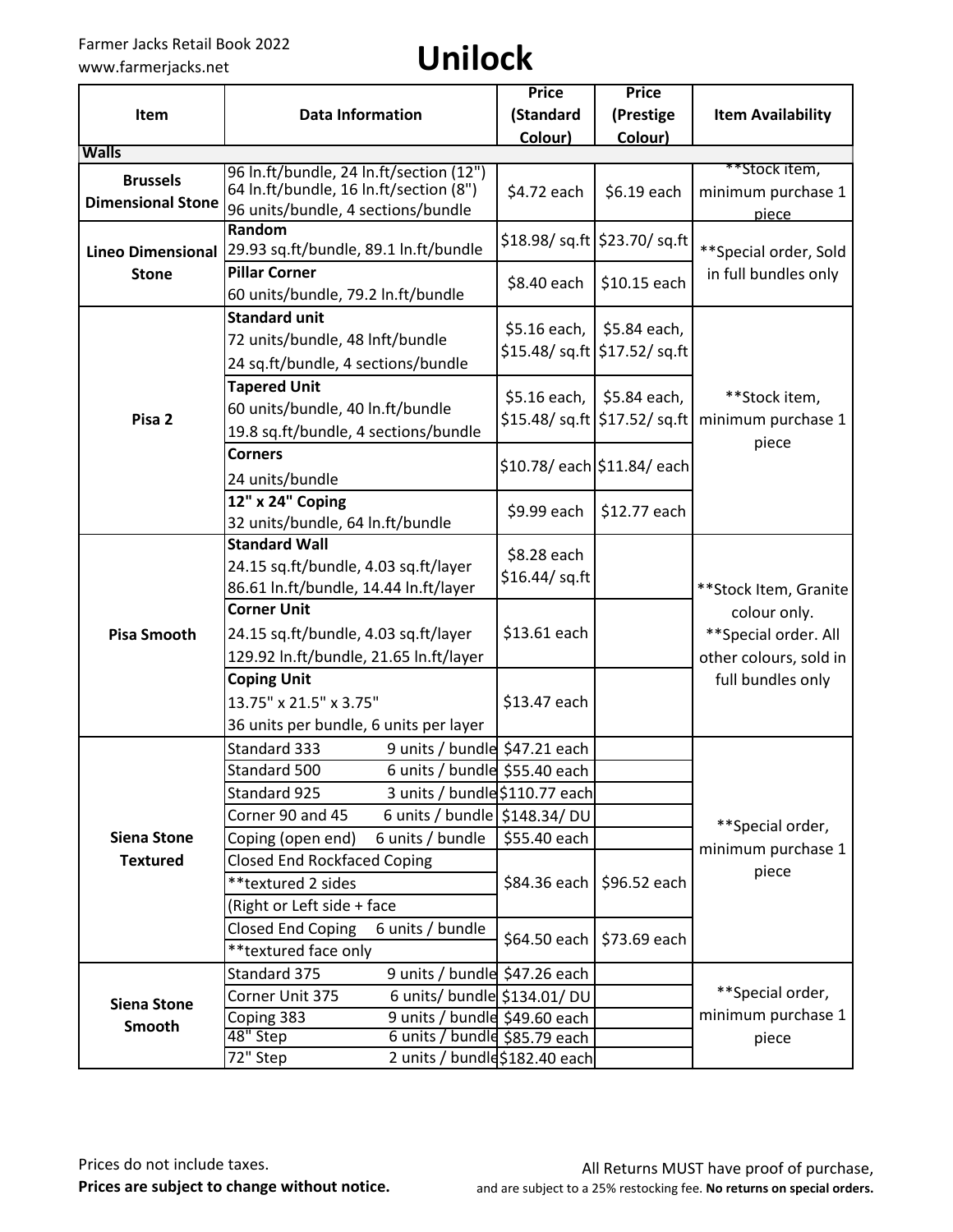|                            |                                                                            | <b>Price</b>                  | <b>Price</b> |                          |  |
|----------------------------|----------------------------------------------------------------------------|-------------------------------|--------------|--------------------------|--|
| <b>Item</b>                | <b>Data Information</b>                                                    | (Standard                     | (Prestige    | <b>Item Availability</b> |  |
|                            |                                                                            | Colour)                       | Colour)      |                          |  |
| <b>Walls Continued.</b>    |                                                                            |                               |              |                          |  |
|                            | Durahold Standard, 6 In.ft/unit<br>Durahold 1/2 Standard 24", 3 In.ft/unit | \$144.48 each                 |              |                          |  |
|                            | Durahold Coping, 6 In.ft/ unit                                             | \$77.85 each<br>\$144.48 each |              |                          |  |
|                            | Durahold 1/2 Coping, 3 In.ft/unit                                          | \$77.85 each                  |              |                          |  |
|                            | Durahold Tie Back, 2 In.ft/ unit                                           | \$169.70 each                 |              |                          |  |
|                            | <b>Durahold Corner</b>                                                     |                               |              | **Special order,         |  |
| <b>Durahold</b>            | 90 - 60" x 12" x 24"                                                       | \$158.28 each                 |              | minimum purchase 1       |  |
|                            | 45 - 60" x 12" x 24"                                                       |                               |              | piece                    |  |
|                            | Duraholds II Standard, 6 In.ft/ unit                                       | \$123.28 each                 |              |                          |  |
|                            | Durahold II Corner 90, 4.17 In.ft/ unit                                    | \$139.01 each                 |              |                          |  |
|                            | Durahold II Coping, 6 In.ft/ unit                                          | \$123.28 each                 |              |                          |  |
|                            | Durahold II Tie Back, 1.17 In.ft/ unit                                     | \$139.01 each                 |              |                          |  |
|                            | Sure tracker Standard Backer 6x8x6"                                        |                               |              |                          |  |
|                            | 34.88 fc.ft/ bundle 108 pcs/ bundle                                        | \$2.93 each                   |              |                          |  |
|                            | 0.323 fc.ft per unit                                                       |                               |              |                          |  |
|                            | Sure Track Large Backer/ Corner6x7x12"                                     |                               |              |                          |  |
|                            | 42 units per bundle                                                        | \$6.78 each                   |              | **Stock item,            |  |
| U-Cara                     | 0.757 fc.ft per unit                                                       |                               |              | minimum purchase 1       |  |
|                            | <b>Endura Fascia Smooth and Pitched</b>                                    |                               | \$9.35 each  | piece                    |  |
|                            | 62 fc.ft/ bundle, 84 units per bundle                                      | \$7.07 each                   | Umbriano     |                          |  |
|                            | 0.732 fc.ft per unit                                                       |                               | Finish       |                          |  |
|                            | <b>Corner Smooth and Pitched Sets</b>                                      |                               | \$17.23 each |                          |  |
|                            | 6x9.25x2.375" and 6x21x2.375"                                              | \$13.03 each                  | Umbriano     |                          |  |
|                            | ** SOLD PER SET**<br>1.29 fc.ft per set                                    |                               | Finish       |                          |  |
| Caps, Pool Coping, & Steps |                                                                            |                               |              |                          |  |
|                            | <b>Chamfered</b>                                                           |                               |              |                          |  |
|                            | 14" x 24 x 2 3/8"                                                          | \$51.30 each                  |              | **Special Order,         |  |
| <b>Umbriano</b>            | 48 In.ft/bundle, 8 In.ft/layer                                             |                               |              | minimum purchase 1       |  |
| Coping                     | <b>Fullnose</b>                                                            |                               |              | bundle                   |  |
|                            | 14" x 24 x 2 3/8"                                                          | \$51.30 each                  |              |                          |  |
|                            | 48 In.ft/bundle, 8 In.ft/layer                                             |                               |              |                          |  |
|                            | 19" x 14" x 2.75"                                                          |                               |              | **Stock item,            |  |
| <b>Universal</b>           | 75.91 In.ft per bundle                                                     | \$12.37 each                  |              | minimum purchase 1       |  |
| Coping                     | 48 units per bundle                                                        |                               |              | piece                    |  |
| <b>Universal Base</b>      | 19" x 14" x 2"                                                             |                               |              | **Stock item,            |  |
|                            | 85.39 In.ft per bundle                                                     | \$7.22 each                   |              | minimum purchase 1       |  |
| Unit                       | 54 units per bundle                                                        |                               |              | piece                    |  |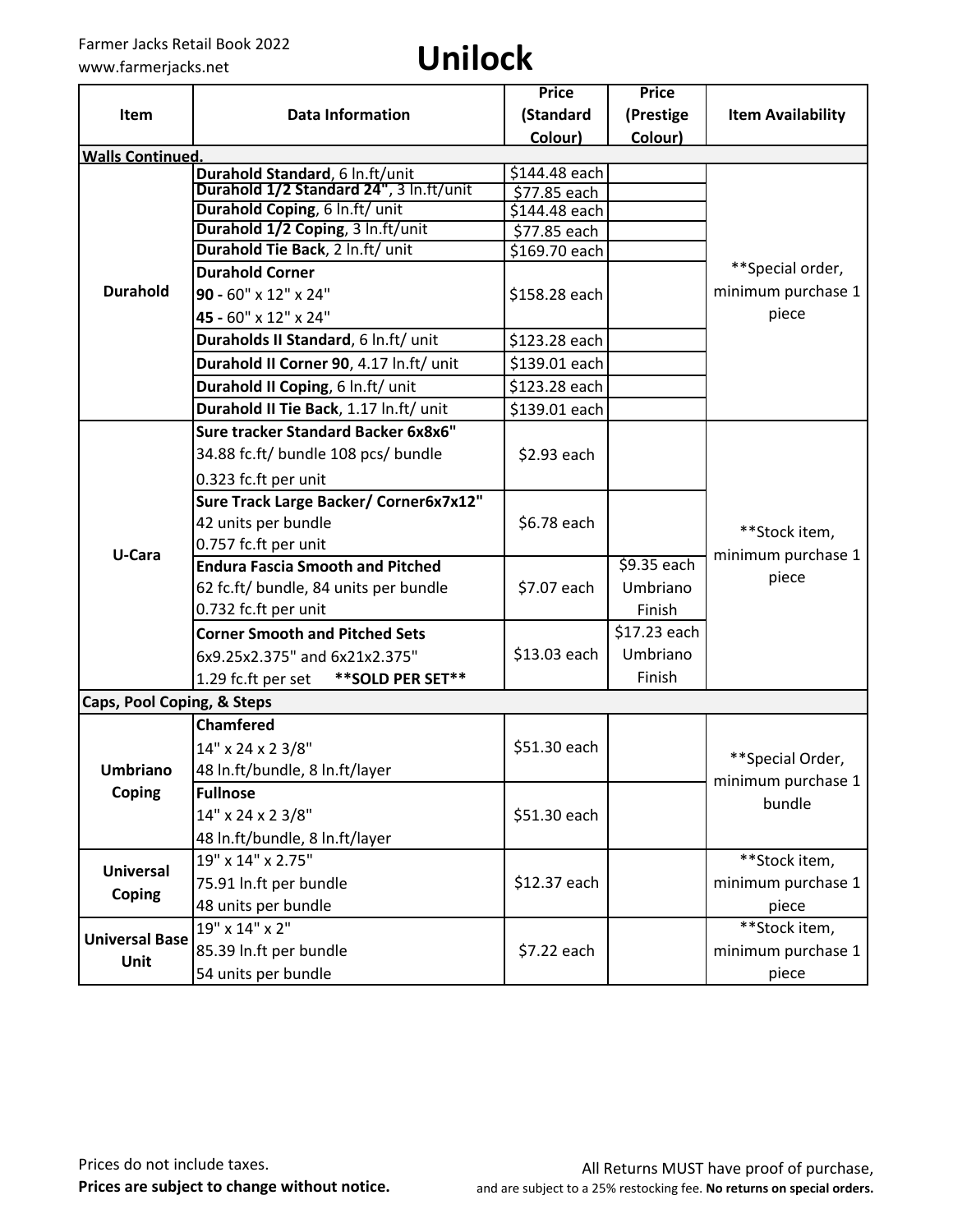| <b>Unilock Elements</b>                                   |                     |                                              |  |  |
|-----------------------------------------------------------|---------------------|----------------------------------------------|--|--|
| <b>Tuscany Fireplace - Wood</b>                           | \$19,474.37 each    | **Special order,                             |  |  |
| <b>Tuscany Arched Hearth</b>                              | \$5,444.00 each     | minimum lead time is                         |  |  |
| Tuscany Wood Box - Pair                                   | \$9,427.10 each     | 8-12 weeks if not in                         |  |  |
| Moda                                                      | \$23,278.54 each    |                                              |  |  |
| <b>Bella</b>                                              | \$19,403.95 each    | production                                   |  |  |
|                                                           |                     |                                              |  |  |
| <b>Unilock Fire Pits</b>                                  |                     |                                              |  |  |
| Brussels Dimensional Round - 52" outside diameter         | \$1549.26 each      | **Special order,                             |  |  |
| <b>Brussels Dimensional Square - 56" x 56"</b>            | \$1362.30 each      | minimum lead time is<br>8-12 weeks if not in |  |  |
| <b>Smokeless Fire Pit Insert</b>                          | \$3103.00 each      | production                                   |  |  |
|                                                           |                     |                                              |  |  |
|                                                           |                     |                                              |  |  |
| <b>U-Cara Modular System</b>                              |                     |                                              |  |  |
| <b>Base Module (model: U-BC70)</b>                        | \$1683.07 each      |                                              |  |  |
| 64.5" x 27.5" x 41 9/16"                                  |                     |                                              |  |  |
| Grill Module (Model: U-GC70)                              | \$1959.04 each      |                                              |  |  |
| 64.5" x 41 9/16"                                          |                     |                                              |  |  |
| <b>Corner Module (Model: U-CC28)</b>                      | \$1369.46 each      |                                              |  |  |
| 27.5" x 27.5"                                             |                     |                                              |  |  |
| Corner Module (Model: U-CC2837)                           | \$1447.85 each      |                                              |  |  |
| 27.5" x 36.5"                                             |                     |                                              |  |  |
| <b>Standard End Cap (Model: U-EC28)</b>                   | \$538.38 each       |                                              |  |  |
| 27.5"                                                     |                     | ** Special Order                             |  |  |
| Large End Cap (Model: U-EC37)                             | \$601.10 each       |                                              |  |  |
| 36.5"                                                     |                     |                                              |  |  |
| Back Splash 1 unit (Model: U-BS70)                        | \$569.73 each       |                                              |  |  |
| Back Splash 2 units (Model: U-CC2837)                     | \$710.86 each       |                                              |  |  |
| <b>Stainless Double Access Doors 27" (Model:U-DD28)</b>   | \$789.27 each       |                                              |  |  |
|                                                           |                     |                                              |  |  |
| <b>Corner Cabinet Panel (Model: UL-CC-P)</b>              | \$522.69 each       |                                              |  |  |
| <b>Corner Cabinet Panel Oversized (Model: UL-CC-P-OS)</b> | ** Call for pricing |                                              |  |  |
| Pillar Wrap Unit (Model: UL-PU)                           | \$1040.16 each      |                                              |  |  |
| <b>U-Cara Wall Mount System</b>                           |                     |                                              |  |  |
| <b>8 Foot Rails</b>                                       | \$249.55 per pack   |                                              |  |  |
| 10 pieces per pack                                        |                     | ** Special Order                             |  |  |
| <b>Alignment Bars 39"</b>                                 | \$7.82 per unit     |                                              |  |  |
|                                                           |                     |                                              |  |  |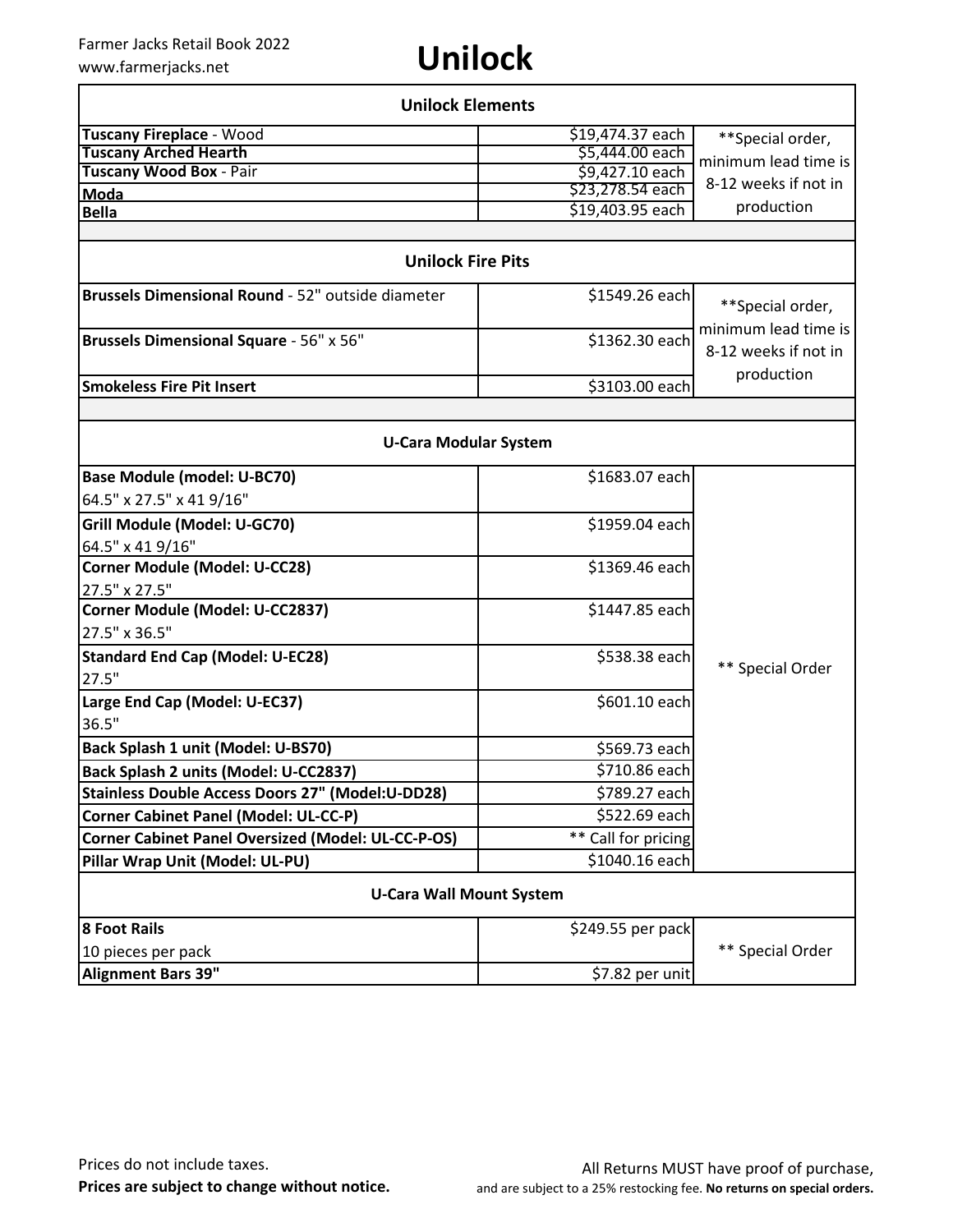## www.farmerjacks.net **Oaks**

|                         |                        |                                                    | <b>Price</b>    | <b>Price</b> |                                                  |
|-------------------------|------------------------|----------------------------------------------------|-----------------|--------------|--------------------------------------------------|
|                         | <b>Product</b>         | <b>Data Information</b>                            | (Standard       | (Prestige    | <b>Item Availability</b>                         |
|                         |                        |                                                    | Colour)         | Colour       |                                                  |
| <b>Pavers</b>           |                        |                                                    |                 |              |                                                  |
|                         |                        | Combo 3" x 6", 6" x 6"                             |                 |              |                                                  |
|                         |                        | 104 sq.ft/bundle, 13 sq.ft/section<br>$6"$ x 9"    |                 |              |                                                  |
|                         |                        | 105 sq.ft/bundle, 13 sq.ft/section                 |                 |              | **Stock item,                                    |
| $\overline{\mathbf{S}}$ | Colonnade              | $9''$ x $9''$                                      | $$4.82$ /sq.ft  |              | minimum purchase 1                               |
|                         |                        | 98 sq.ft/bundle, 19.6 sq.ft/section                |                 |              | section                                          |
|                         |                        | 9" x 12"                                           |                 |              |                                                  |
|                         |                        | 104 sq.ft/bundle, 26 sq.ft/section                 |                 |              |                                                  |
|                         |                        | <b>Random Bundle</b>                               |                 |              |                                                  |
|                         | <b>Enviro Midori</b>   | 5"x 10", 10"x 10", 10"x 15"                        | \$5.79/ sq.ft   |              | **Special order,<br>minimum purchase 1           |
|                         |                        | 74.4 sq.ft/bundle, 12.4 sq.ft/layer                |                 |              | bundle                                           |
|                         |                        | ** Custom order only                               |                 |              |                                                  |
|                         |                        | 200 x 600                                          |                 |              |                                                  |
|                         |                        | 62 sq.ft/bundle, 15.5 sq.ft/section                |                 |              | **Special order,                                 |
| $\sqrt{2}$              | Eterna                 | 400 x 600                                          | \$9.22/ sq.ft   |              | minimum purchase 1<br>bundle                     |
|                         |                        | 64.6 sq.ft/bundle, 21.33 sq.ft/section             |                 |              |                                                  |
|                         |                        | 4" x 8" x 3 1/8"                                   |                 |              | **Special order,                                 |
| 50                      |                        | Market Paver 69.8 sq.ft/bundle, 11.6 sq.ft/section | \$7.52/ sq. ft  |              | minimum purchase 1                               |
|                         |                        |                                                    |                 |              | bundle                                           |
|                         |                        | Combo 300 x (300, 450, 600)                        |                 |              |                                                  |
|                         |                        | 69.8 sq.ft/bundle, 11.6 sq.ft/layer                |                 |              | **Special order,<br>minimum purchase 1<br>bundle |
|                         |                        | 6" x 12"                                           | \$8.36/sq.ft    |              |                                                  |
| 5.                      | Molina 80mm            | 69.8 sq.ft/bundle, 11.6 sq.ft/layer                |                 |              |                                                  |
|                         |                        | 12" x 24"                                          |                 |              |                                                  |
|                         |                        | 69.8 sq.ft/bundle, 11.6 sq.ft/layer                |                 |              |                                                  |
|                         |                        | 8" x 16" Rectangle                                 |                 |              |                                                  |
|                         |                        | 77.5 sq,ft/bundle, 12.9 sq.ft/layer                |                 |              | **Stock Item,                                    |
|                         | Neuva 80mm             | <b>Combo Bundle</b>                                | $$6.44$ / sq.ft |              | minimum purchase 1<br>layer                      |
|                         |                        | 77.5 sq.ft/bundle, 12.9 sq.ft/layer                |                 |              |                                                  |
|                         |                        | Combo 8x16, 16x16, 16x24                           |                 |              |                                                  |
|                         |                        | 77.5 sq.ft/bundle, 12.9 sq.ft/layer                |                 |              |                                                  |
|                         |                        | 8" x 16" Rectangle                                 |                 |              | **Stock Item,                                    |
|                         | <b>Rialto 80mm</b>     | 77.5 sq.ft/bundle, 12.92 sq.ft/layer               | \$6.44/ sq.ft   |              | minimum purchase 1                               |
|                         |                        | 16" x 24" Rectangle                                |                 |              | layer.                                           |
|                         |                        | 77.5 sq.ft/bundle, 12.9 sq.ft/layer                |                 |              |                                                  |
|                         |                        | Large Combo                                        |                 |              |                                                  |
|                         |                        | 93 sq.ft/bundle, 23.25 sq.ft/section(TX)           |                 |              | **Stock item,                                    |
|                         | <b>Ridgefield Plus</b> | 93 sq.ft/bundle, 11.6 sq.ft/layer (SM)             | \$4.85/sq.ft    |              | minimum purchase 1                               |
|                         |                        | 8" x 12" Rectangle (Smooth, Textured)              |                 |              | section                                          |
|                         |                        | 104 sq.ft/bundle, 26 sq.ft/section (TX)            |                 |              |                                                  |
|                         |                        | 104 sq.ft/bundle, 13 sq.ft/layer (SM)              |                 |              |                                                  |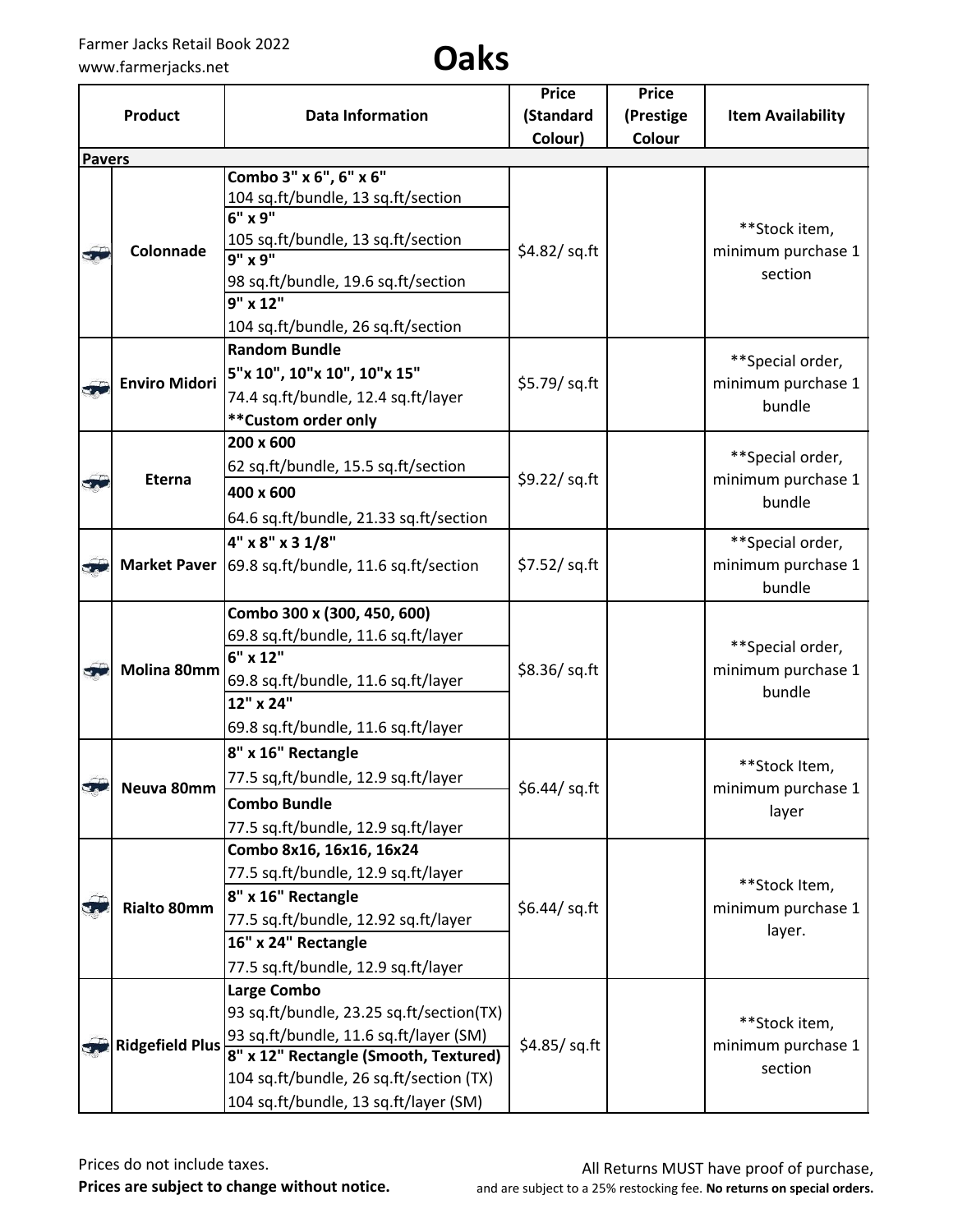## www.farmerjacks.net **Oaks**

|              | Item                    | <b>Data Information</b>                                                                                                                                                                                      | <b>Price</b><br>(Standard      | <b>Price</b><br>(Prestige | <b>Item Availability</b>                         |
|--------------|-------------------------|--------------------------------------------------------------------------------------------------------------------------------------------------------------------------------------------------------------|--------------------------------|---------------------------|--------------------------------------------------|
|              |                         |                                                                                                                                                                                                              | Colour)                        | Colour)                   |                                                  |
|              | <b>Pavers Continued</b> |                                                                                                                                                                                                              |                                |                           |                                                  |
| 5            | Villanova               | Combo **Limited Availability<br>76.5 sq.ft/ bundle, 25.5 sq.ft/section<br><b>Rectangle **Limited Availability</b><br>76.5 sq.ft/ bundle, 25.5 sq.ft/section                                                  | \$6.44/ sq.ft                  |                           | **Stock item,<br>minimum purchase 1<br>section   |
| <b>Slabs</b> |                         |                                                                                                                                                                                                              |                                |                           |                                                  |
|              | Molina 60mm             | Combo 300 x (300, 450, 600)<br>93 sq.ft/bundle, 11.6 sq.ft/layer<br>6" x12" Rectangle<br>93 sq.ft/bundle, 11.6 sq.ft/layer                                                                                   | \$6.34/ sq.ft                  |                           | **Special order,<br>minimum purchase 1<br>bundle |
|              | Monterey 60<br>mm Slab  | Small Rectangle 8" x 16"<br>103.4 sq.ft/bundle, 10.3 sq.ft/layer<br><b>Random Bundle</b><br>103.4 sq.ft/bundle, 12.9 sq.ft/layer<br>Large Rectangle 16" x 32"<br>103.4 sq.ft/bundle, 10.3 sq.ft/layer        | \$5.29/ sq.ft                  |                           | **Stock item,<br>minimum purchase 1<br>layer     |
| $\bigwedge$  | Nuvea 60mm<br>Slab      | <b>Combo Bundle</b><br>103.4 sq.ft/bundle, 12.9 sq.ft/layer<br>8" x 16" Rectangle<br>103.4 sq.ft/bundle, 12.9 sq.ft/layer<br>24" x 36" XL Slab<br>116.3 sq.ft/bundle, 11.6 sq.ft/layer                       | \$5.44/ sq.ft<br>\$5.91/ sq.ft |                           | **Stock item,<br>minimum purchase 1<br>layer     |
| Л            | <b>Rialto 50mm</b>      | <b>Random Bundle</b><br>129.2 sq.ft/bundle, 12.9 sq.ft/layer<br>8" x 16" Rectangle (onyx only)<br>129.2 sq.ft/bundle, 12.9 sq.ft/layer<br>16" x 24" Rectangle Bundle<br>129.2 sq.ft/bundle, 12.9 sq.ft/layer | \$5.07/ sq.ft                  |                           | **Stock item,<br>minimum purchase 1<br>layer     |
| <b>Walls</b> |                         |                                                                                                                                                                                                              |                                |                           |                                                  |
|              | <b>Castleroc</b>        | 96 In.ft/bundle, 16 In.ft/section (12")<br>144 In.ft/bundle, 24 In.ft/section (8")<br>96 units/bundle, 16 units/section                                                                                      | \$4.64 each                    | \$4.89 each               | **Stock item,<br>minimum purchase 1<br>piece     |
| <b>Modan</b> |                         | Combo<br>28 sq.ft/bundle, 9.4 sq.ft/layer<br>Corner/ Column<br>48 pcs/ bundle, 16 pcs/ layer                                                                                                                 | \$19.13/ sq.ft<br>\$9.95 each  |                           | **Special order,<br>minimum purchase 1<br>piece  |
|              | <b>Modeco</b>           | <b>Standard</b><br>180 units/bundle, 30 units/layer                                                                                                                                                          | \$3.50 each                    |                           | **Stock item,<br>minimum purchase 1<br>piece     |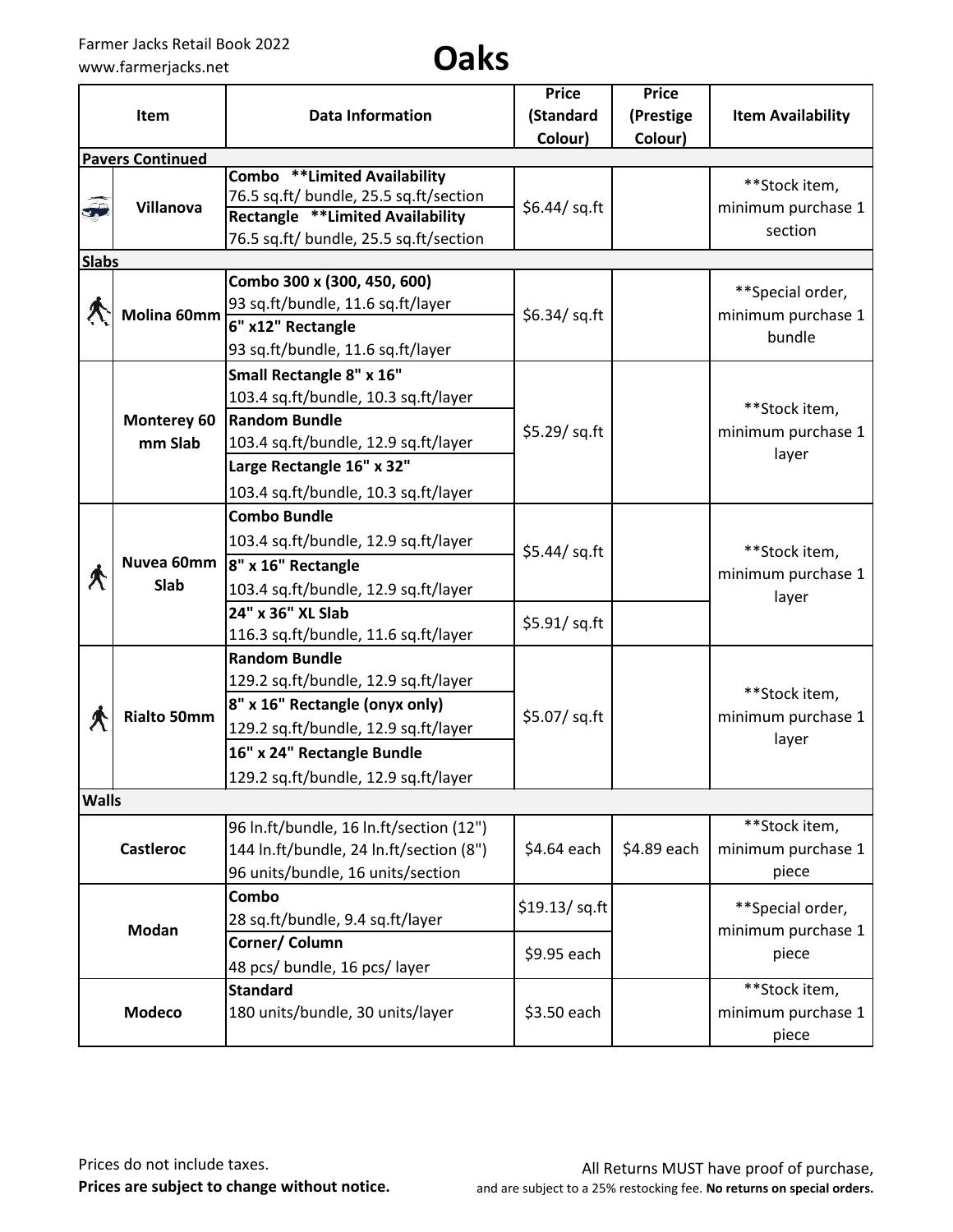| Item                     | <b>Data Information</b>                                                                                       | <b>Price</b><br>(standard     | <b>Price</b><br>(Prestige     | <b>Item Availability</b>                        |
|--------------------------|---------------------------------------------------------------------------------------------------------------|-------------------------------|-------------------------------|-------------------------------------------------|
| <b>Walls</b>             |                                                                                                               | Colour)                       | Colour)                       |                                                 |
|                          | <b>Standard</b><br>60 units/bundle, 15 units/section<br>19.4 sq.ft/bundle, 4.9 sq.ft/section                  | \$4.95 each,<br>\$14.85/sq.ft | \$5.40 each,<br>\$16.20/sq.ft |                                                 |
| Ortana                   | <b>Tapered</b><br>60 units/bundle, 15 units/section<br>19.4 sq.ft/bundle, 4.9 sq.ft/section                   | \$4.95 each,<br>\$14.85/sq.ft | \$5.40 each,<br>\$16.20/sq.ft | **Stock item,<br>minimum purchase 1             |
|                          | 24 units/bundle<br>19.4 sq.ft/bundle                                                                          | \$11.23 each                  | \$12.36 each                  | piece                                           |
|                          | 12" x 24" Coping<br>24 units/bundle, 12 units/ section                                                        | \$10.73 each                  | \$12.36 each                  |                                                 |
| <b>Nueva Wall</b>        | 150 Combo Bundle<br>26 fc.ft/bundle, 6.5 fc.ft/layer<br>75 Combo Bundle<br>19.5 fc.ft/bundle, 3.3 fc.ft/layer | \$20.06/sq.ft                 |                               | **Stock Item,<br>minimum purchase 1<br>layer    |
|                          | <b>Coping and End Copig Units</b><br>47.2 In.ft/bundle, 5.9 In.ft/layer                                       | \$11.65 each                  |                               |                                                 |
|                          | <b>Standard Unit</b><br>9 units/ bundle, 3 units/ layer                                                       | \$40.08 each                  | \$45.46 each                  |                                                 |
|                          | Double Unit (packaged with std. unit)<br>3 double, 3 std. units/ bundle                                       |                               | \$120.25/ set   \$136.39/ set | **Special order,<br>minimum purchase 1<br>piece |
|                          | <b>Triple Unit</b><br>6 units/bundle, 1 units/ layer                                                          | \$120.25<br>each              | \$136.39<br>each              |                                                 |
| <b>Proterra Smooth</b>   | <b>Coping Corner/ End Unit</b><br>6 units/bundle, 2 units/ layer                                              | \$68.70 each                  | \$74.43 each                  |                                                 |
|                          | <b>Standard Corner Unit</b><br>9 units/ bundle, 3 units/ layer                                                | \$62.99 each                  | \$69.07 each                  |                                                 |
|                          | Coping-step unit<br>6 units/bundle, 2 units/ layer                                                            | \$48.66 each                  | \$53.58 each                  |                                                 |
|                          | <b>Standard Unit</b><br>9 units/ bundle, 3 units/ layer                                                       | \$40.08 each                  | \$45.46 each                  |                                                 |
|                          | Double Unit (packaged with std. unit)<br>3 double, 3 std. units/ bundle                                       | \$120.25/set                  | \$136.39/set                  | **Special order,                                |
| <b>Proterra Textured</b> | <b>Standard Corner</b><br>9 units/ bundle, 3 units/ layer                                                     | \$62.99 each                  | \$69.07 each                  | minimum purchase 1<br>piece                     |
|                          | Coping-step unit<br>6 units/bundle, 2 units/ layer                                                            | \$48.66 each                  | \$53.58 each                  |                                                 |
|                          | <b>Coping Corner/ End Unit</b><br>6 units/bundle, 2 units/ layer                                              | \$68.70 each                  | \$74.43 each                  |                                                 |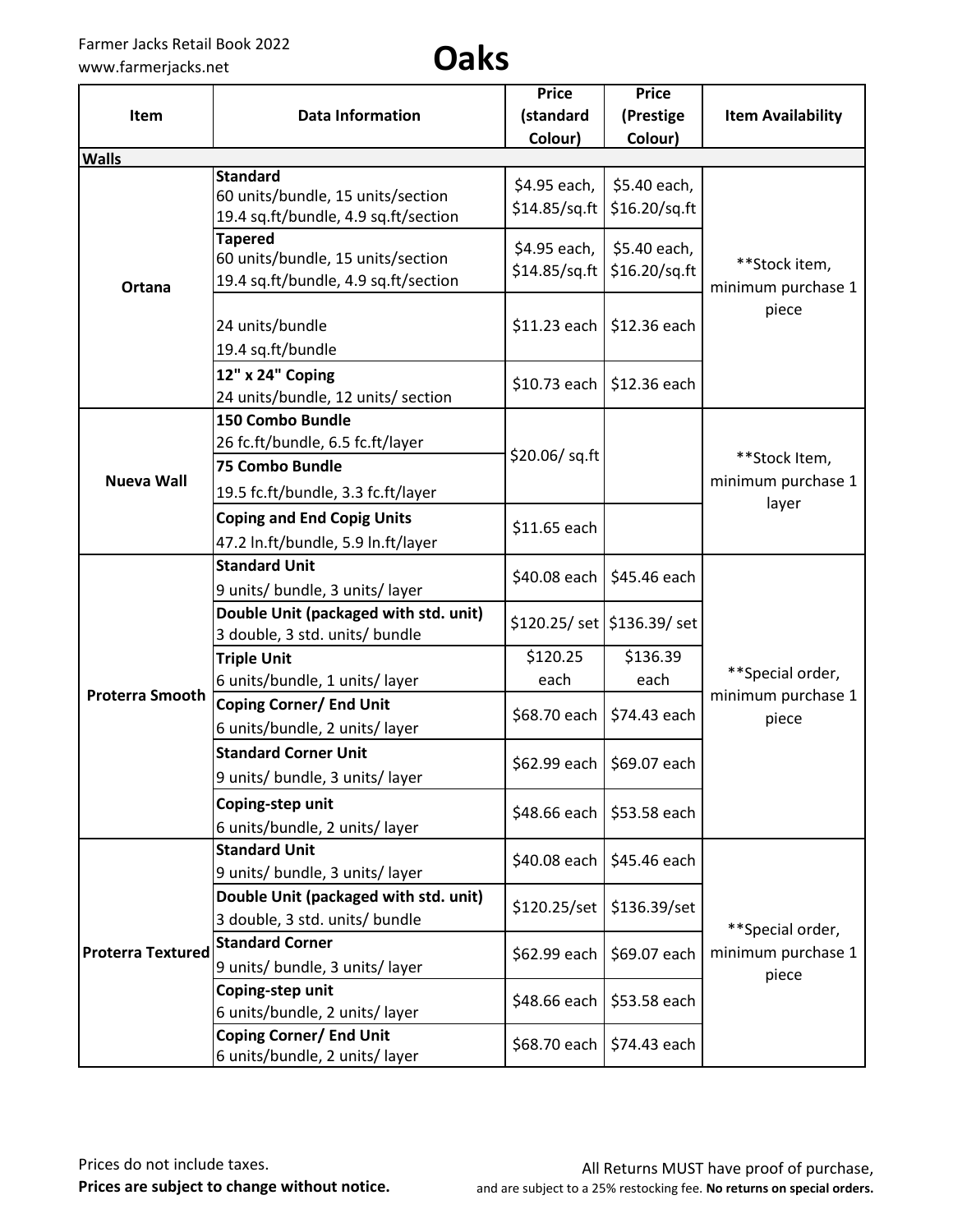## www.farmerjacks.net **Oaks**

| <b>Item</b>                | Data Information                    | <b>Price</b><br>(standard | <b>Price</b><br>(Prestige | <b>Item Availability</b> |
|----------------------------|-------------------------------------|---------------------------|---------------------------|--------------------------|
|                            |                                     | colour)                   | colour                    |                          |
| Pool Coping, Steps & Curbs |                                     |                           |                           |                          |
| <b>Cassina Pool</b>        | $8'' \times 12''$                   |                           |                           | **Stock item, onyx       |
|                            | 52 In.ft/bundle, 17.3 In.ft/layer   | \$4.83 each               | \$4.96 each               | ** Special order, all    |
| <b>Coping</b>              | 78 units/bundle, 26 units/layer     |                           |                           | other colours            |
|                            | 14.125" x 24" Smooth Face           |                           |                           | **Special Order,         |
| <b>Oasis Coping</b>        | 72 in.ft/bundle, 8 ln.ft/layer      | \$14.41 each              |                           | minimum purchase 1       |
|                            | 36 units/bundle, 4 units/layer      |                           |                           | piece                    |
|                            | 48" x 16" x 6"                      |                           |                           | **Special Order,         |
| <b>Nueva Step</b>          | 4 Pcs per bundle                    | \$88.56 each              |                           | minimum purchase 1       |
|                            | 360 lbs per step                    |                           |                           | piece                    |
|                            | 14" x 4" x 6"                       |                           |                           | **Stock Item,            |
|                            | Fronterra Curb   108 pcs per bundle | \$5.78 each               | \$6.04 each               | minimum purchase 1       |
|                            | 27.3 lbs per curb                   |                           |                           | piece                    |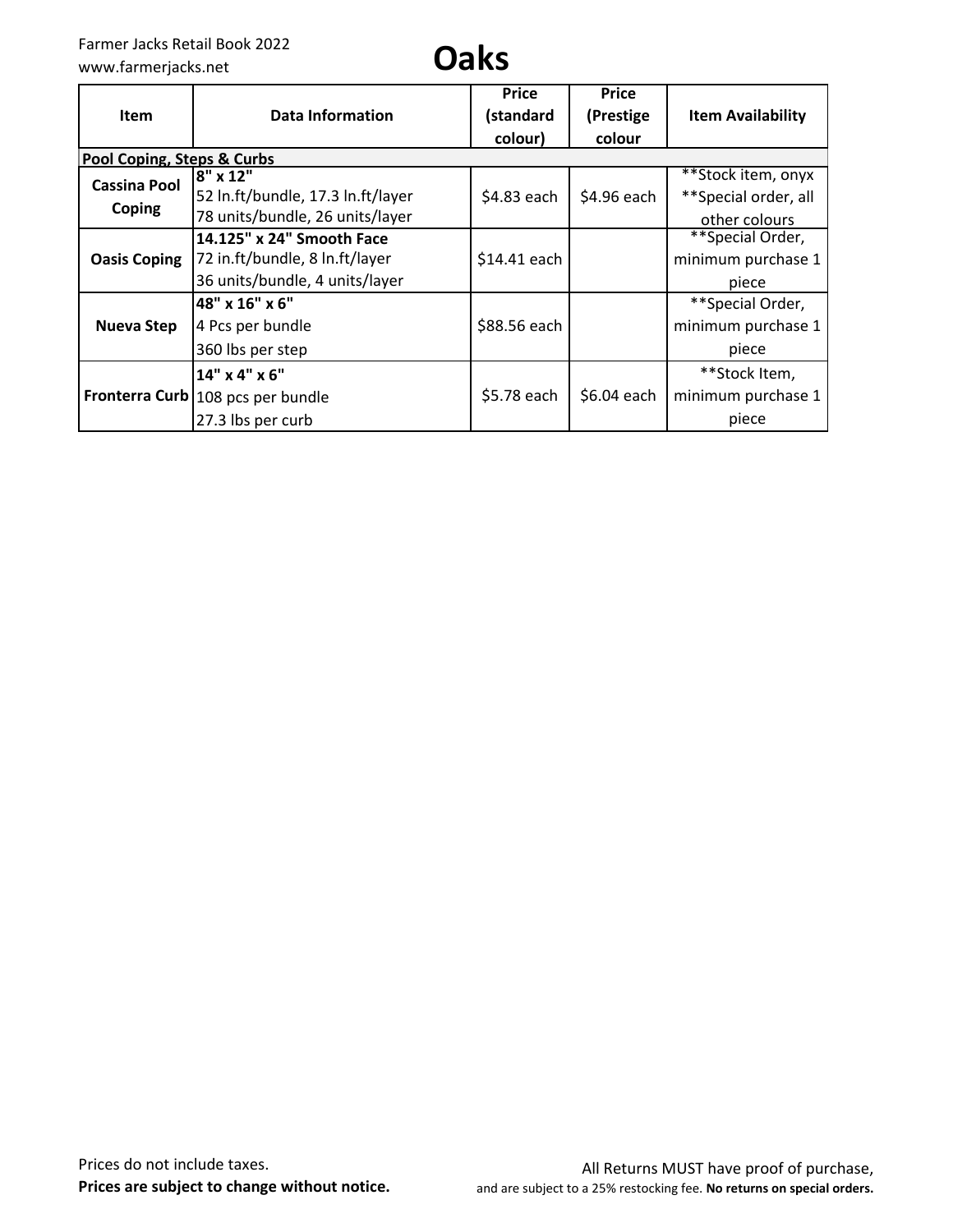Farmer Jacks Retail Book 2022<br> **BESTWAY** \*\*All special orders on sections will<br>
include a \$10 splitting fee. include a \$10 splitting fee.

|                          |                       |                                            | <b>Price</b>    | <b>Price</b>   |                          |
|--------------------------|-----------------------|--------------------------------------------|-----------------|----------------|--------------------------|
|                          | <b>Product</b>        | <b>Data Information</b>                    | (Standard       | (Prestige      | <b>Item Availability</b> |
|                          |                       |                                            | Colour)         | Colour)        |                          |
| <b>Pavers</b>            |                       |                                            |                 |                |                          |
|                          | <b>Adelaide &amp;</b> | 6.5" x 13" x 3.15"                         |                 |                | **Special order,         |
| 50                       | Richmond              | 98.4 sq.ft/bundle, 12.3 sq.ft/layer        | \$6.50/ sq. ft  | \$6.93/sq.ft   | minimum purchase 1       |
|                          | <b>80mm</b>           |                                            |                 |                | layer                    |
|                          |                       | <b>Single Shape False Joint</b>            |                 |                | **Special order,         |
| $\overline{\phantom{a}}$ | Ardesia               | 76.2 sq.ft/bundle, 9.52 sq.ft/layer        | \$5.85/sq.ft    |                | minimum purchase 1       |
|                          |                       |                                            |                 |                | layer                    |
|                          |                       | <b>Mixed Bundle</b>                        |                 |                | **Special order,         |
| 30                       | <b>Corso</b>          | 94 sq.ft/bundle, 11.75/layer               | $$6.91$ / sq.ft | $$7.34$ /sq.ft | minimum purchase 1       |
|                          |                       | 212.8 In.ft/bundle, 26.6 In.ft/layer       |                 |                | layer                    |
|                          | <b>Double</b>         | $8" \times 8"$                             |                 |                | **Stock item,            |
| $\mathbf{v}_i$           | <b>Standard</b>       | 94 sq.ft/bundle, 16 sq.ft/section          | \$3.42/ sq.ft   |                | minimum purchase 1       |
|                          |                       | 144 In.ft/bundle, 24 In.ft/section         |                 |                | section                  |
|                          | <b>Manhattan</b>      | Random                                     |                 |                | **Special order,         |
| $\mathbf{r}$             | <b>Plank</b>          | 80 sq.ft/bundle, 10 sq.ft/layer            | \$6.70/ sq.ft   | \$7.17/ sq.ft  | minimum purchase 1       |
|                          |                       |                                            |                 |                | layer                    |
|                          |                       | <b>Single Shape False Joint</b>            |                 |                | **Special order,         |
| 37                       | Moderna               | 62 sq.ft/bundle, 7.75 sq.ft/layer          | \$4.96/sq.ft    |                | minimum purchase 1       |
|                          |                       | 47 In.ft/bundle, 5.875 In.ft/layer         |                 |                | layer                    |
|                          | <b>Strada Nova</b>    | Jumbo 10" x 14"                            |                 |                |                          |
|                          |                       | 72 sq.ft/bundle, 24 sq.ft/section          |                 | \$5.54/ sq.ft  |                          |
|                          |                       | Large 8" x 7"                              |                 |                | **Special order,         |
| <b>PASS</b>              |                       | 80 sq.ft/bundle, 16 sq.ft/section          | \$5.16/sq.ft    |                | minimum purchase 1       |
|                          |                       | Medium 6" x 7"                             |                 |                | section                  |
|                          |                       | 84 sq.ft/bundle, 12 sq.ft/section          |                 |                |                          |
|                          |                       | Small 4" x 7"                              |                 |                |                          |
|                          |                       | 78 sq.ft/bundle, 13 sq.ft/section          |                 |                |                          |
|                          |                       | 4" x 8"                                    |                 |                | **Stock item,            |
| 3.3                      | <b>Standard</b>       | 106 sq.ft/bundle, 18 sq.ft/section         | \$3.42/sq,ft    |                | minimum purchase 1       |
|                          |                       | 312.8 In.ft/bundle, 52.1 In.ft/section     |                 |                | section                  |
|                          | <b>Trevista</b>       | <b>Smooth &amp; Textured Random Bundle</b> |                 |                | **Special Order,         |
| 51                       | <b>80mm</b>           | 83.6 sq.ft/bundle, 10.45 sq.ft/layer       | \$6.50/ sq.ft   | \$6.93/sq.ft   | minimum purchase 1       |
|                          |                       |                                            |                 |                | layer                    |
| <b>Slabs</b>             |                       |                                            |                 |                |                          |
|                          | <b>Adelaide &amp;</b> | 6.5" x 13" x 3.15"                         |                 |                | **Special Order,         |
| Â                        | Richmond              | 147.6 sq.ft/bundle, 12.3sq.ft/layer        | \$4.56/sq.ft    | \$4.89/sq.ft   | minimum purchase 1       |
|                          | <b>50mm</b>           |                                            |                 |                | layer                    |
|                          |                       | 28" x 14" x 2"                             |                 |                | **Special Order,         |
| $\bigwedge$              | Avari                 | 81.6 sq.ft/bundle, 8.16 sq.ft/layer        | \$7.25/ sq.fit  | \$7.84/ sq.ft  | minimum purchase 1       |
|                          |                       | 70/35 In.ft/bundle, 7/3.5 In.ft/layer      |                 |                | layer                    |
|                          |                       | 11.81" x 23.62" x 2"                       |                 |                | **Special Order,         |
| ≮                        | Lyra Slab             | 116.3 sq.ft/bundle, 11.63 sq.ft/ layer     | $$5.84$ /sq.ft  |                | minimum purchase 1       |
|                          |                       |                                            |                 |                | layer                    |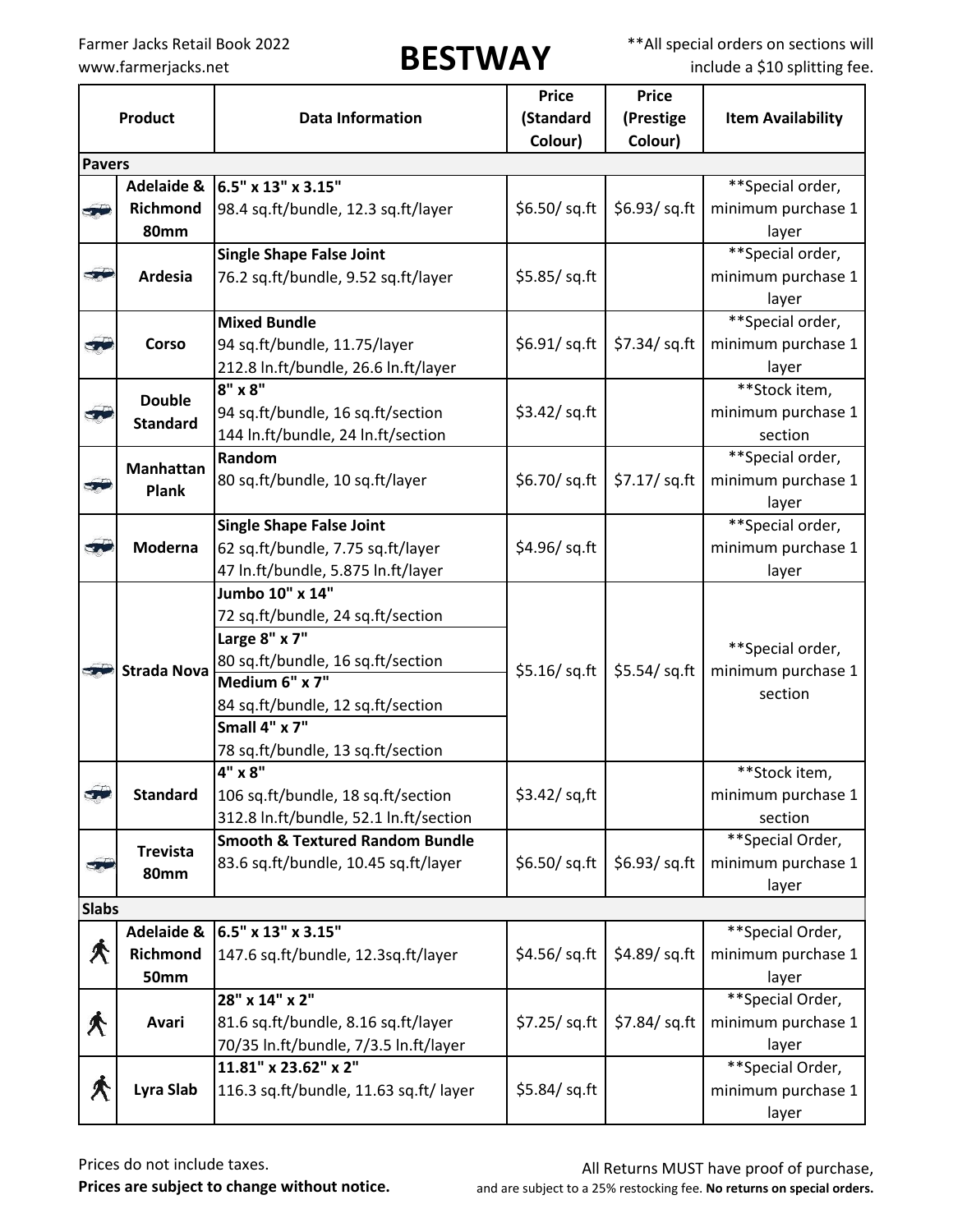Farmer Jacks Retail Book 2022<br> **BESTWAY** \*\*All special orders on sections will<br>
include a \$10 splitting fee. include a \$10 splitting fee.

| Item         |                                       | <b>Data Information</b>                                                                                                   | Price<br>(Standard<br>Colour)     | Price<br>(Prestige<br>Colour)     | <b>Item Availability</b>                       |                                               |  |
|--------------|---------------------------------------|---------------------------------------------------------------------------------------------------------------------------|-----------------------------------|-----------------------------------|------------------------------------------------|-----------------------------------------------|--|
|              | <b>Slabs Continued.</b>               |                                                                                                                           |                                   |                                   |                                                |                                               |  |
| ∕∖           | <b>Trevista</b><br><b>50mm</b>        | <b>Smooth &amp; Textured Random Bundle</b><br>125.4 sq.ft/bundle, 10.45 sq.ft/layer                                       | \$4.92/<br>sq.ft                  | \$5.32/<br>sq.ft                  |                                                | **Stock Item, minimum<br>purchase 1 layer     |  |
| ≮            | Ventura                               | <b>Random Bundle</b><br>116.2 sq.ft/ bundle, 12.9 sq.ft/ layer                                                            | \$6.02/<br>sq.ft                  |                                   |                                                | ** Special Order, minimum<br>purchase 1 layer |  |
|              | <b>Pool Coping</b>                    |                                                                                                                           |                                   |                                   |                                                |                                               |  |
| <b>Curbs</b> | <b>Barollo</b><br>Roundedge<br>Coping | 81 units per bundle<br>66.42 In.ft per bundle<br>9.84" x 12.46" x 2.95"                                                   | \$5.44<br>each                    | \$6.04<br>each                    | ** Special Order, minimum<br>purchase 1 bundle |                                               |  |
|              | <b>Garden Curb</b>                    | 31.5" x 5.91" x 3.94"<br>40 units per skid<br>58.88 lbs per unit                                                          | \$12.71<br>each                   | \$13.45<br>each                   | **Stock item, minimum<br>purchase 1 piece      |                                               |  |
|              | <b>Driveway Curb</b>                  | 39.4" x 5.9" x 5.9"<br>20 units per skid<br>109.65 lbs per unit                                                           | \$17.44<br>each                   | \$18.47<br>each                   | **Stock item, minimum<br>purchase 1 piece      |                                               |  |
|              | <b>Antico Curb</b>                    | 15.75" x 5.91" x 3.94"<br>64 units per skid<br>28.76 lbs per unit                                                         | \$6.09<br>each                    |                                   | **Stock item, minimum<br>purchase 1 piece      |                                               |  |
| <b>Walls</b> |                                       |                                                                                                                           |                                   |                                   |                                                |                                               |  |
|              |                                       | Regular (Sold as set of 3)<br>27.5 sq.ft/bundle, 1.1 sq.ft/set<br>67.26 In.ft/bundle, 2.69In.ft/set                       | set                               | \$13.02/ \$14.75/ \$15.70<br>set  | $/$ set                                        |                                               |  |
|              | <b>Garden Lock</b>                    | Corner<br>40 units/ bundle, 0.4-0.3 fc.ft/ unit<br>Coping 15.74" x 10.23" x 2.95"<br>64 units/bundle, 84 In.ft/bundle     | \$10.29<br>each<br>\$7.91<br>each | \$11.73<br>each<br>\$8.69<br>each | \$12.56<br>Each<br>\$9.39<br>each              | **Special Order,<br>minium purchase 1         |  |
|              |                                       | <b>Wedge Wall</b><br>125 units per bundle<br><b>Wedge Wall Coping</b><br>125 units per bundle                             | \$3.19<br>each<br>\$3.59<br>each  | \$3.58<br>each<br>\$4.00<br>each  | \$3.83<br>each<br>\$4.26<br>each               | piece.                                        |  |
|              | <b>Parkwall</b>                       | <b>Regular/Tapered Block</b><br>20 sq.ft/bundle, 40 ln.ft/bundle<br>60 units/bundle, 12 units/section<br>Coping 12" x 24" | \$4.73<br>each<br>\$10.10         | \$5.27<br>each<br>\$11.15         | \$5.81<br>each<br>\$11.91                      | **Grey Mix, Beige<br>Mix Stock Item. All      |  |
|              |                                       | 32 units/bundle, 64 ln.ft/bundle<br>Corner<br>24 units per bundle<br>15.75/23.23 In.ft per bundle                         | each<br>\$10.57<br>each           | each<br>\$11.45<br>each           | each<br>\$12.24<br>each                        | other colours Special<br>Order.               |  |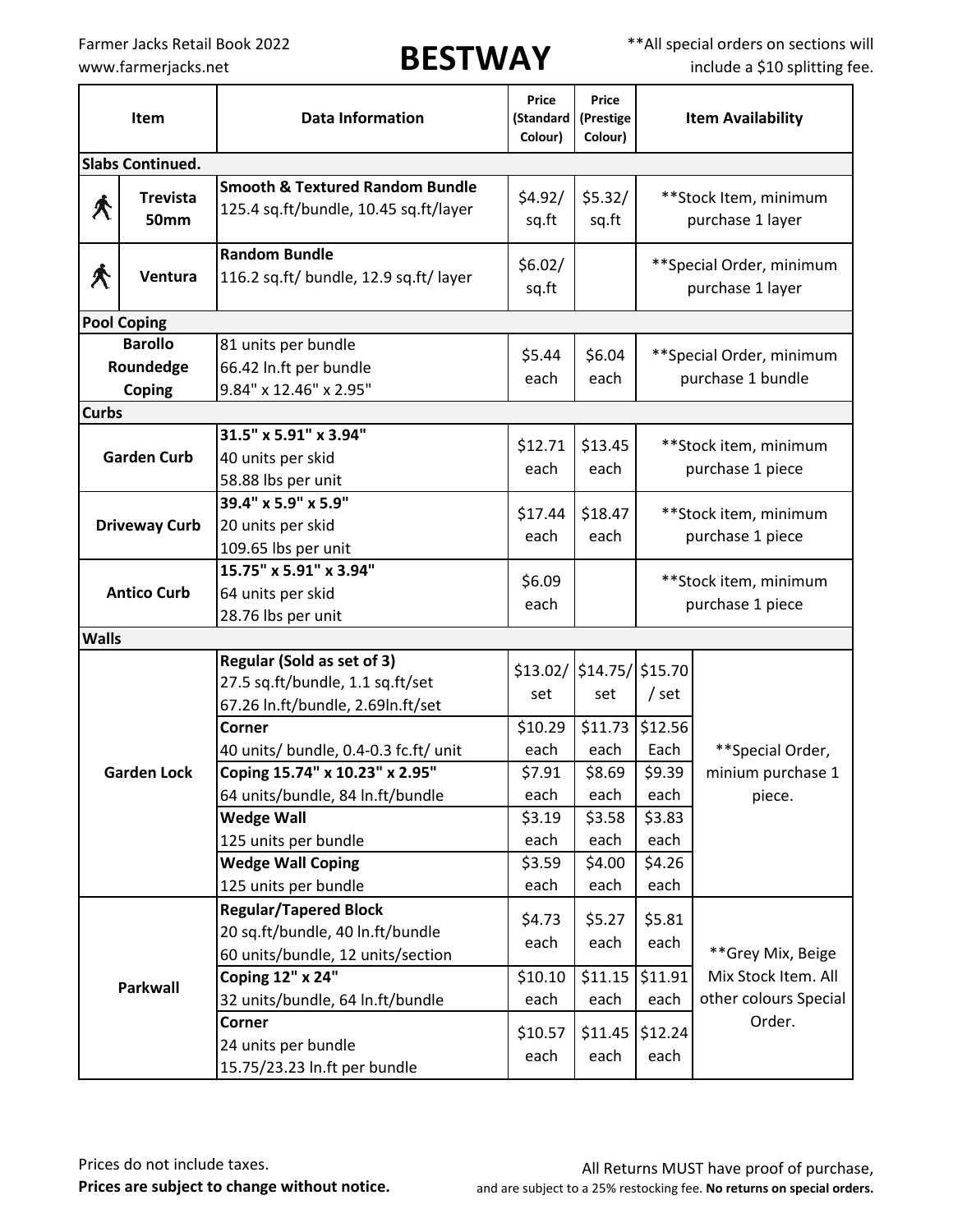Farmer Jacks Retail Book 2022<br> **BESTWAY** \*\*All special orders on sections will<br>
include a \$10 splitting fee. include a \$10 splitting fee.

| Item                    | <b>Price (Standard</b><br><b>Data Information</b><br>Colour) |               | <b>Price</b><br>(Prestige<br>Colour) | <b>Item Availability</b> |
|-------------------------|--------------------------------------------------------------|---------------|--------------------------------------|--------------------------|
| <b>Walls Continued.</b> |                                                              |               |                                      |                          |
|                         | Block Unit (39.4" x 17.1" x 7.68")                           |               |                                      |                          |
|                         | 13.23 sq.ft/bundle, 2.1 sq.ft/unit                           | \$43.01 each  |                                      |                          |
|                         | 395 lbs per unit                                             |               |                                      |                          |
|                         | Corner Unit (36.9" x 17.1" x 7.68")                          |               |                                      | **Special order,         |
| Ridgewall               | 17.22 sq.ft/bundle, 2.87 sq.ft/unit                          | \$59.95 each  |                                      | minimum                  |
|                         | 390 lbs per unit                                             |               |                                      | purchase 1 piece         |
|                         |                                                              |               |                                      |                          |
|                         | 13.23 sq.ft/bundle, 2.1 sq.ft/unit                           | \$43.01 each  | \$59.95 each                         |                          |
|                         | 497 lbs per unit                                             |               |                                      |                          |
|                         | <b>Block Unit (Sold in sets of 4)</b>                        |               |                                      |                          |
|                         | 32.25 fc.ft/bundle, 2.15 fc.ft/ 4 pack                       | \$40.30 per 4 | \$43.53 per 4                        | **Stock item,            |
|                         | 98.4 In.ft/bundle, 6.56 In.ft/ 4 pack                        | pack          | pack                                 | minimum                  |
| Soho                    | 15 packs/ bundle, 4 packs/ layer                             |               |                                      | purchase 1, 4            |
|                         | Corner Unit (60 units per bundle)                            |               |                                      | pack.                    |
|                         | 15/9.6 fc.ft/ bundle, 0.62 fc.ft/ unit                       | \$9.88 each   | \$10.99 each                         |                          |
|                         | 23/14.7 In.ft/bundle, 0.58/0.37 fc.ft/unit                   |               |                                      |                          |
| <b>Patio Slabs</b>      |                                                              |               |                                      |                          |
|                         | 24" x 24"                                                    |               |                                      | **Special order,         |
| <b>Flagstone</b>        | 25 slabs/ bundle, 84.12 lbs/ slab                            | \$11.08 each  |                                      | minimum purchase         |
|                         |                                                              |               |                                      | 1 bundle                 |
|                         | 12" x 24"                                                    | \$7.73 each   |                                      |                          |
|                         | 25 slabs/ bundle, 40.96 lbs/ slab                            |               |                                      |                          |
|                         | $16''$ x $16''$                                              | \$5.38 each   | \$5.83 each                          | **Stock item,            |
| <b>Standard Press</b>   | 60 slabs/ bundle, 34.5 lbs/ slab<br>24" x 24"                |               |                                      | minimum                  |
|                         |                                                              | \$11.04 each  |                                      | purchase 1 piece         |
|                         | 25 slabs/ bundle, 84.12 lbs/ slab<br>24" x 30"               |               |                                      |                          |
|                         | 25 slabs/ bundle, 105.68 lbs/ slab                           | \$13.19 each  |                                      |                          |
|                         | 20" x 20"                                                    |               |                                      |                          |
|                         | 40 slabs/ bundle, 58.5 lbs/ slab                             | \$13.25 each  | \$14.33 each                         |                          |
|                         | 10" x 20"                                                    |               |                                      | **Special order,         |
| <b>Tresca Slab</b>      | 60 slabs/ bundle, 29.9 lbs/ slab                             | \$6.62 each   | \$7.16 each                          | minimum                  |
|                         | 10" x 10"                                                    |               |                                      | purchase 1 piece         |
|                         | 120 slabs/ bundle, 15.4 lbs/ slab                            | \$3.28 each   | \$3.56 each                          |                          |
|                         | 12" x 24"                                                    |               |                                      | **Stock item,            |
| <b>Splash Pads</b>      | 20 units/ bundle, 48 lbs/ piece                              | \$12.13 each  |                                      | minimum                  |
|                         |                                                              |               |                                      | purchase 1 piece         |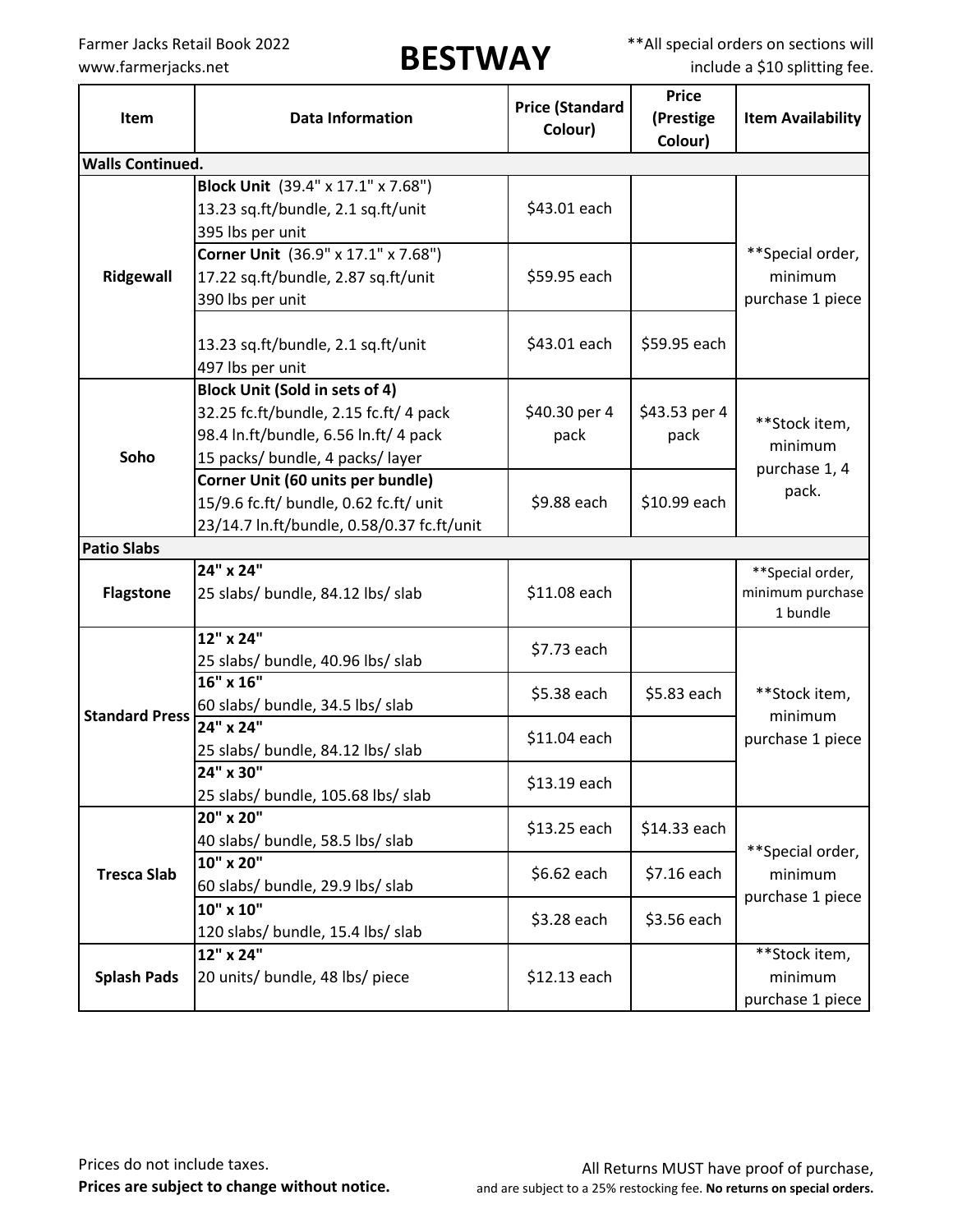Farmer Jacks Retail Book 2022<br> **BESTWAY** \*\*All special orders on sections will<br>
include a \$10 splitting fee. include a \$10 splitting fee.

| <b>Steps</b>      |                                                          |              |                           |  |  |  |
|-------------------|----------------------------------------------------------|--------------|---------------------------|--|--|--|
|                   | <b>3 Foot #1</b> $(36" \times 12" \times 7 \frac{1}{4")$ | \$61.90 each | **3 Foot #1 and #2 Stock  |  |  |  |
| <b>Simplictiy</b> | <b>3 Foot #2</b> $(36" \times 24" \times 7 \frac{1}{4")$ | \$75.35 each | item, minimum purchase    |  |  |  |
| <b>Steps</b>      | 4 Foot #1 $(48" \times 12" \times 7 \frac{1}{4")}$       | \$70.91 each | 1 piece. **4 Foot Special |  |  |  |
|                   | 4 Foot #2 $(48" \times 24" \times 7 \frac{1}{4")}$       | \$86.81 each | Order, Full bundles       |  |  |  |
|                   | <b>Simplicity Step 12"</b> $(12" \times 4.5" \times 7")$ | \$36.25/ set | **Special order, minimum  |  |  |  |
| <b>Fillers</b>    | [24" (24" x 5.25" x 7")                                  | \$50.50/ set | purchase 1 piece          |  |  |  |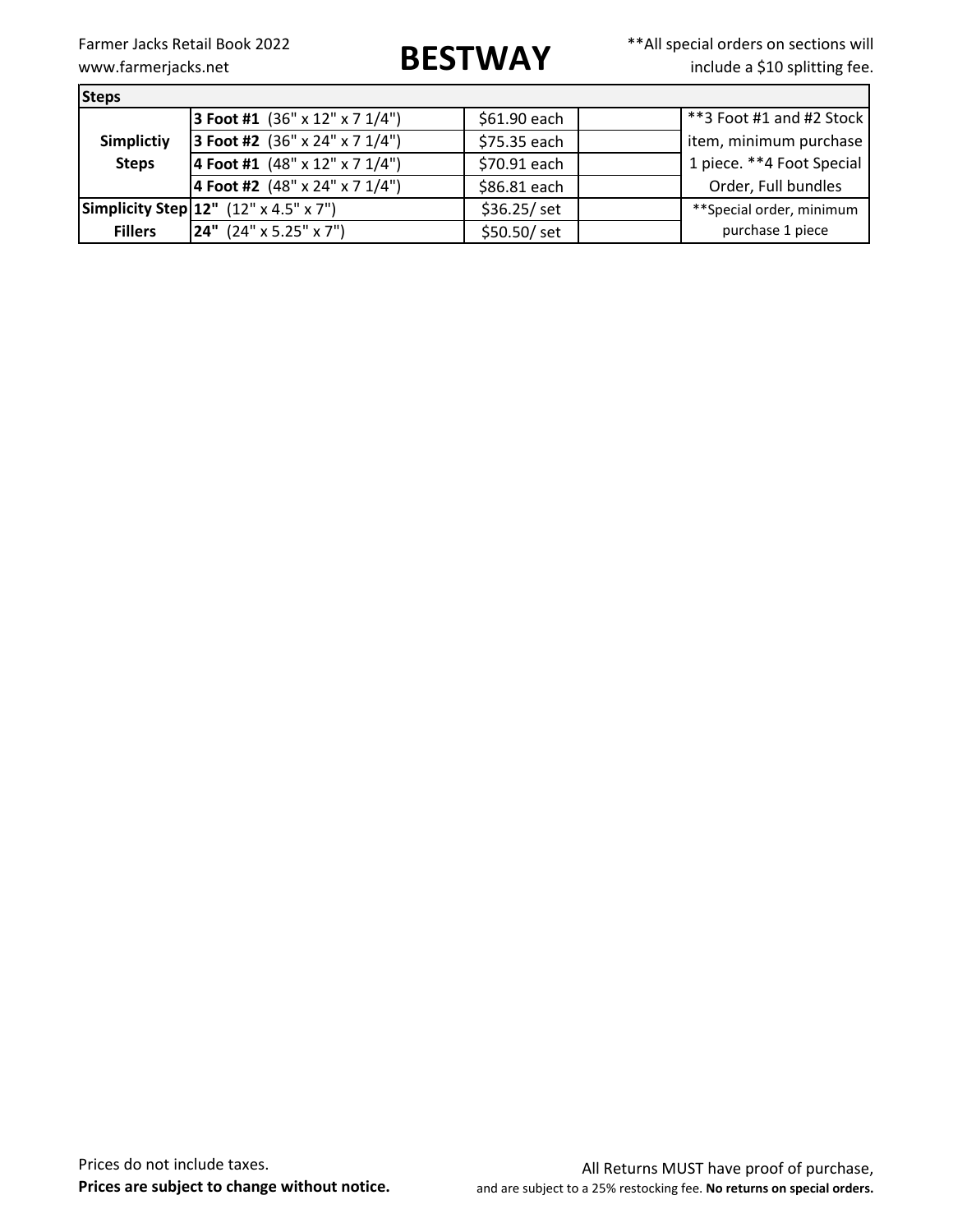### Farmer Jack's Retail Book 2022 Farmer Jack's Retail Book 2022<br>www.farmerjacks@rogers.net **Brooklin**

| <b>Product</b>              | <b>Data Information</b>                                                                    | <b>Price</b><br>(Standard<br>Colour) | <b>Price</b><br>(Prestige<br>Colour) | <b>Item Availability</b>                  |
|-----------------------------|--------------------------------------------------------------------------------------------|--------------------------------------|--------------------------------------|-------------------------------------------|
|                             | 12" x 24"<br>50 slabs/ bundle, 42 lbs/ slab                                                | \$7.84 each                          |                                      |                                           |
| <b>Standard Diamond</b>     | 18" x 18"<br>25 slabs/ bundle, 44 lbs/ slab                                                | \$7.71 each                          |                                      | **Stock item, minimum                     |
| <b>Texture Slabs</b>        | 24" x 24"                                                                                  | \$10.75                              |                                      | purchase 1 piece                          |
|                             | 25 slabs/ bundle, 80 lbs/ slab                                                             | each                                 |                                      |                                           |
|                             | 24" x 30"                                                                                  | \$12.40                              |                                      |                                           |
|                             | 25 slabs/ bundle, 105 lbs/ slab                                                            | each                                 |                                      |                                           |
|                             | 18" x 18"                                                                                  | \$7.91 each                          | \$8.24 each                          |                                           |
| <b>Random Brick Pattern</b> | 25 slabs/ bundle, 44 lbs/ slab<br>24" x 24"<br>25 slabs/ bundle, 80 lbs/ slab              | \$10.75<br>each                      | \$12.70 each                         | **Stock item, minimum<br>purchase 1 piece |
| <b>Barnboard</b>            | 97/8" x 35" x 15/8"<br>47.8 sq.ft/bundle, 2.39 sq.ft/unit<br>20 units/bundle, 50 lbls/unit | \$19.96<br>each                      |                                      | **Stock item, minimum<br>purchase 1 piece |
| Ledgerock                   | 18" x 18"<br>54.75 sq.ft/bundle, 78 units/bundle<br>44 lbs per piece                       | \$9.35 each                          |                                      | **Special Order,<br>minimum purchase 1    |
|                             | 24" x 24"<br>100 sq.ft/bundle, 25 units/ bundle                                            | \$12.99 each                         |                                      | bundle.                                   |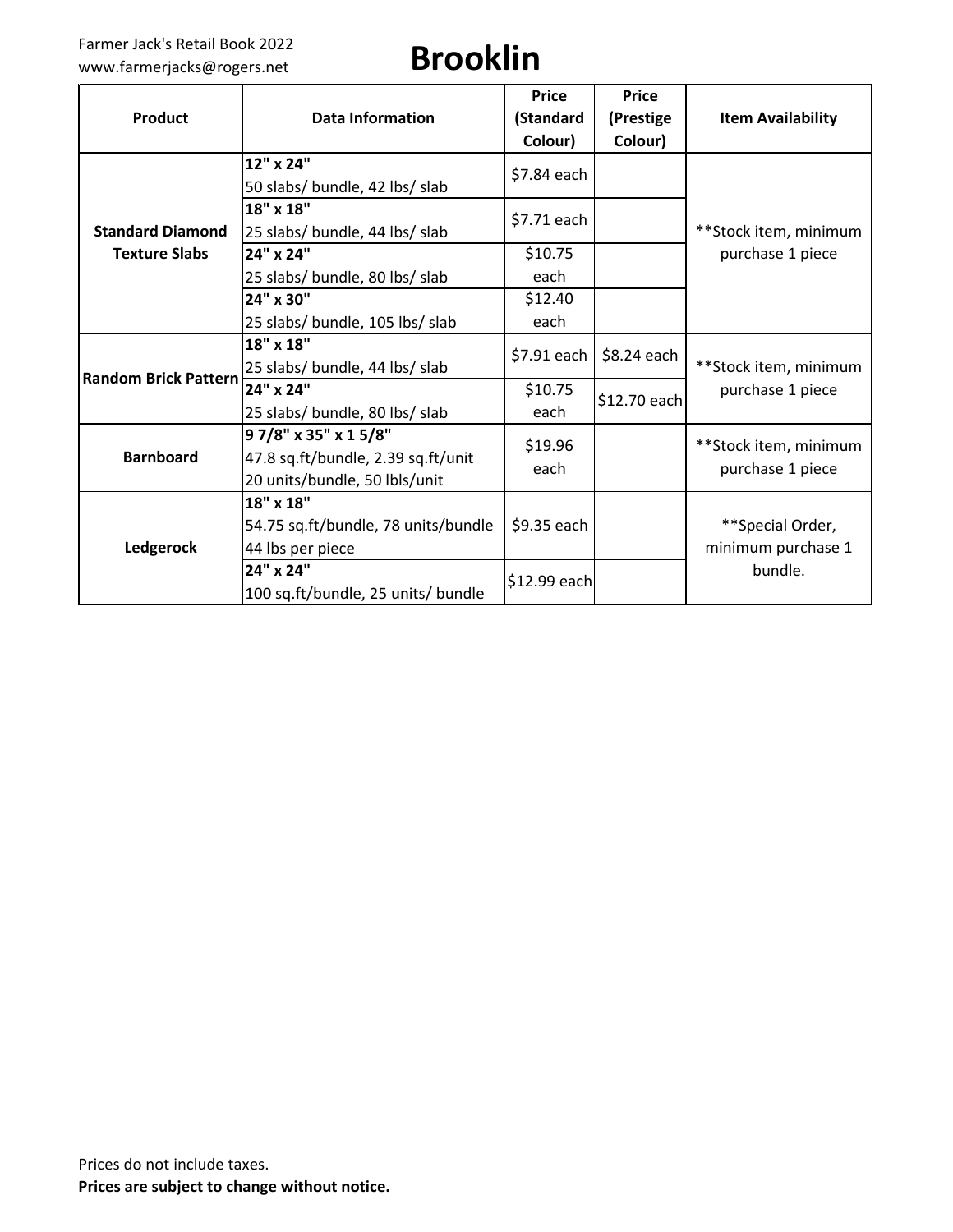### Farmer Jacks Retail Book 2022 Farmer Jacks Retail Book 2022<br>www.farmerjacks.net **Triple H**

|              |                                   |                                                                                        | <b>Price</b> | <b>Price</b> |                                           |
|--------------|-----------------------------------|----------------------------------------------------------------------------------------|--------------|--------------|-------------------------------------------|
|              | <b>Product</b>                    | <b>Data Information</b>                                                                | (Standard    | (Prestige    | <b>Item Availability</b>                  |
|              |                                   |                                                                                        | Colour)      | Colour)      |                                           |
|              |                                   | <b>Small</b><br>152 units/ bundle, 0.48 sq.ft/ unit<br>13.5 lbs per unit               | $$1.54$ each |              |                                           |
|              | Covington                         | <b>Medium</b><br>114 units/ bundle, 0.96 sq.ft/ unit<br>27 lbs per unit                | \$3.07 each  |              | **Stock item, minimum                     |
| $\mathbf{v}$ |                                   | Large<br>57 units/ bundle, 1.45 sq.ft/ unit<br>37 lbs per unit                         | \$4.64 each  |              | purchase 1 piece                          |
|              |                                   | <b>Mega</b><br>38 units/ bundle, 2.25 sq.ft/ unit<br>61 lbs per unit                   | \$7.20 each  |              |                                           |
|              | Covington                         | <b>Small Rectangle Textured</b>                                                        |              |              | **Stock item, minimum                     |
| $\mathbf{r}$ | Midnight                          | 152 units/ bundle, 0.48 sq.ft/ unit                                                    | \$1.80 each  |              | purchase 1 piece                          |
|              | <b>Black</b>                      | 13.5 lbs per unit                                                                      |              |              |                                           |
|              |                                   | <b>Small</b><br>152 units/ bundle, 0.48 sq.ft/ unit<br>13.4 lbs per unit               | \$1.68 each  |              |                                           |
| E.           | Highthorn                         | <b>Medium</b><br>76 units/ bundle, 0.96 sq.ft/ unit<br>25 lbs per unit                 | \$3.36 each  |              | **Stock item, minimum<br>purchase 1 piece |
|              |                                   | Large<br>38 units/ bundle, 1.45 sq.ft/ unit<br>38 lbs per unit                         | \$5.08 each  |              |                                           |
| 37           | <b>Bella</b><br>Moderna           | 6" x 12"<br>152 units/ bundle, 0.48 sq.ft/ unit<br>13.5 lbs per unit                   | \$1.80 each  |              | **Stock item, minimum<br>purchase 1 piece |
| $\bigwedge$  | <b>Maple Log</b><br><b>Rounds</b> | 14" diameter<br>54 units/ bundle<br>20 lbs each                                        | \$12.10 each |              | **Stock item, minimum<br>purchase 1 piece |
| $\bigwedge$  | <b>Terra Stone</b>                | 16" x 24" x 1.5"<br>60 slabs/ bundle, 2.58 sq.ft/ slab<br>42 lbs per slab              | \$8.11 each  |              | **Stock item, minimum<br>purchase 1 piece |
| $\bigwedge$  |                                   | 24" x 24" x 1.5"<br>Terra Square 30 slabs/ bundle, 3.87 sq.ft/ slab<br>63 lbs per slab | \$11.05 each |              | **Stock item, minimum<br>purchase 1 piece |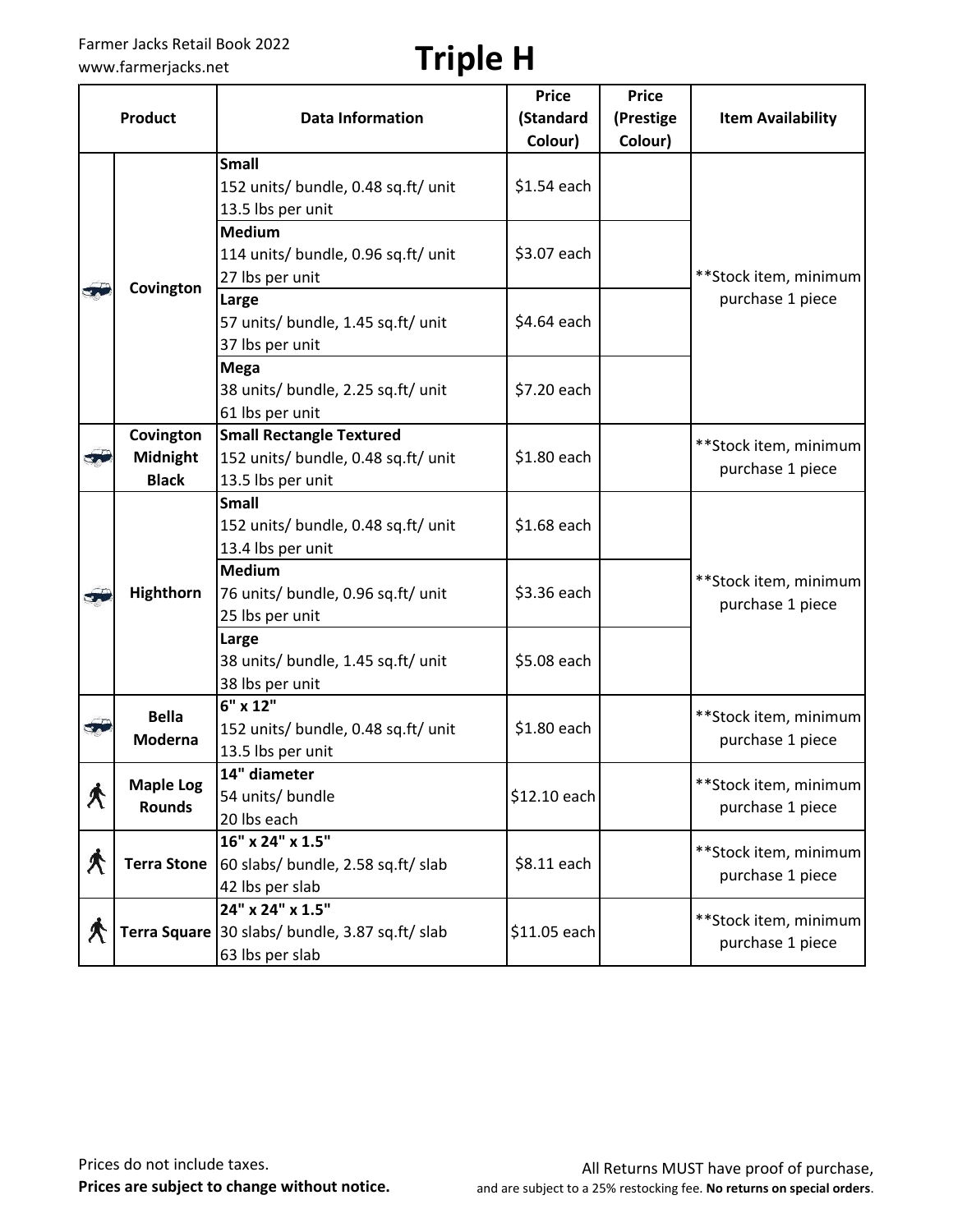Farmer Jacks Retail Book 2022<br> **StoneRox** \*\*\*Please allow min. 1-3 days for order,<br>
www.farmerjacks.net **StoneRox** \*\*\*Please allow min. 1-3 days for order, and 2-3 weeks for backorders

| <b>Product</b>                        | <b>Data Information</b>                                                                                                 | <b>Price Per</b><br><b>Box</b>   | <b>Price Per</b><br><b>Bundle</b>     | <b>Item Availability</b>                        |
|---------------------------------------|-------------------------------------------------------------------------------------------------------------------------|----------------------------------|---------------------------------------|-------------------------------------------------|
| Fieldstone,                           | <b>Flats</b><br>8 sq.ft/ box, 100 sq.ft/ bundle                                                                         | $$11.94$ / sq.ft                 | $$8.96$ / sq.ft                       | **Special order,                                |
| Cobblestone,<br>& Riverstone          | <b>Corners</b><br>7 vert.ft/ box = 4.9 sq.ft<br>50 vert.ft/ bundle = $35$ sq.ft                                         | \$16.91/<br>vert.ft              | \$12.80/<br>vert.ft                   | minimum purchase 1<br>box $(8 sq.fit)$          |
| DryStack,<br><b>Mountain</b>          | <b>Flats</b><br>10 sq.ft/ box, 100 sq.ft/ bundle                                                                        |                                  | \$11.94 / sq.ft<br>$$8.96$ / sq.ft    | **Special order,                                |
| Ledge, Urban<br>Stack, &<br>Limestone | <b>Corners</b><br>7 vert.ft/ box = 4.9 sq.ft<br>50 vert.ft/ bundle = $35$ sq.ft                                         | \$16.91/<br>vert.ft              | \$12.80/<br>vert.ft                   | minimum purchase 1<br>box $(10 sq.fit)$         |
| <b>Precision</b>                      | <b>Flats</b><br>8 sq.ft/ box, 100 sq.ft/ bundle                                                                         | $$11.94$ / sq.ft                 | \$8.96/sq.ft                          | **Special order,                                |
| Ledge                                 | <b>Corners</b><br>5 vert.ft/ box = 10 sq.ft<br>50 vert.ft/ bundle = $100$ sq.ft                                         | $$11.94$ / sq.ft $$8.96$ / sq.ft |                                       | minimum purchase 1<br>box $(*$ sq.ft)           |
|                                       |                                                                                                                         |                                  |                                       |                                                 |
|                                       |                                                                                                                         |                                  |                                       |                                                 |
| <b>Accessories</b>                    | <b>Data Information</b>                                                                                                 | Beige)                           | Price (Grey / Price (Colour<br>Match) | <b>Item Availability</b>                        |
| <b>Rock Face Sill</b>                 | 24" (L) x 2.5" (W) x 3" (H)<br>** standard colours grey & beige, can<br>custom order StoneRox colour match              | \$24.46 each   \$26.91 each      |                                       | Special order, minimum<br>purchase 1 piece      |
| <b>Hearthstone</b>                    | 18" (L) x 18" (W) x 1.5" (H)<br>** standard colours grey & beige, can<br>custom order StoneRox colour match             | $$19.60$ each                    | \$21.56 each                          | **Special order,<br>minimum purchase 1<br>piece |
| Keystone,                             | 4" base x 8" top x 10.5" height                                                                                         |                                  |                                       | **Special order,                                |
| smooth or                             | ** standard colours grey & beige, can                                                                                   | $$15.10$ each                    | \$16.61 each                          | minimum purchase 1                              |
| rockfaced                             | custom order StoneRox colour match                                                                                      |                                  |                                       | piece                                           |
| <b>Electrical</b><br><b>Covers</b>    | Octagon 8" x 9.5"<br>Rectangular 8" x 6"<br>** standard colours grey & beige, can<br>custom order StoneRox colour match | \$26.43 each                     | \$29.07 each                          | **Special order,<br>minimum purchase 1<br>piece |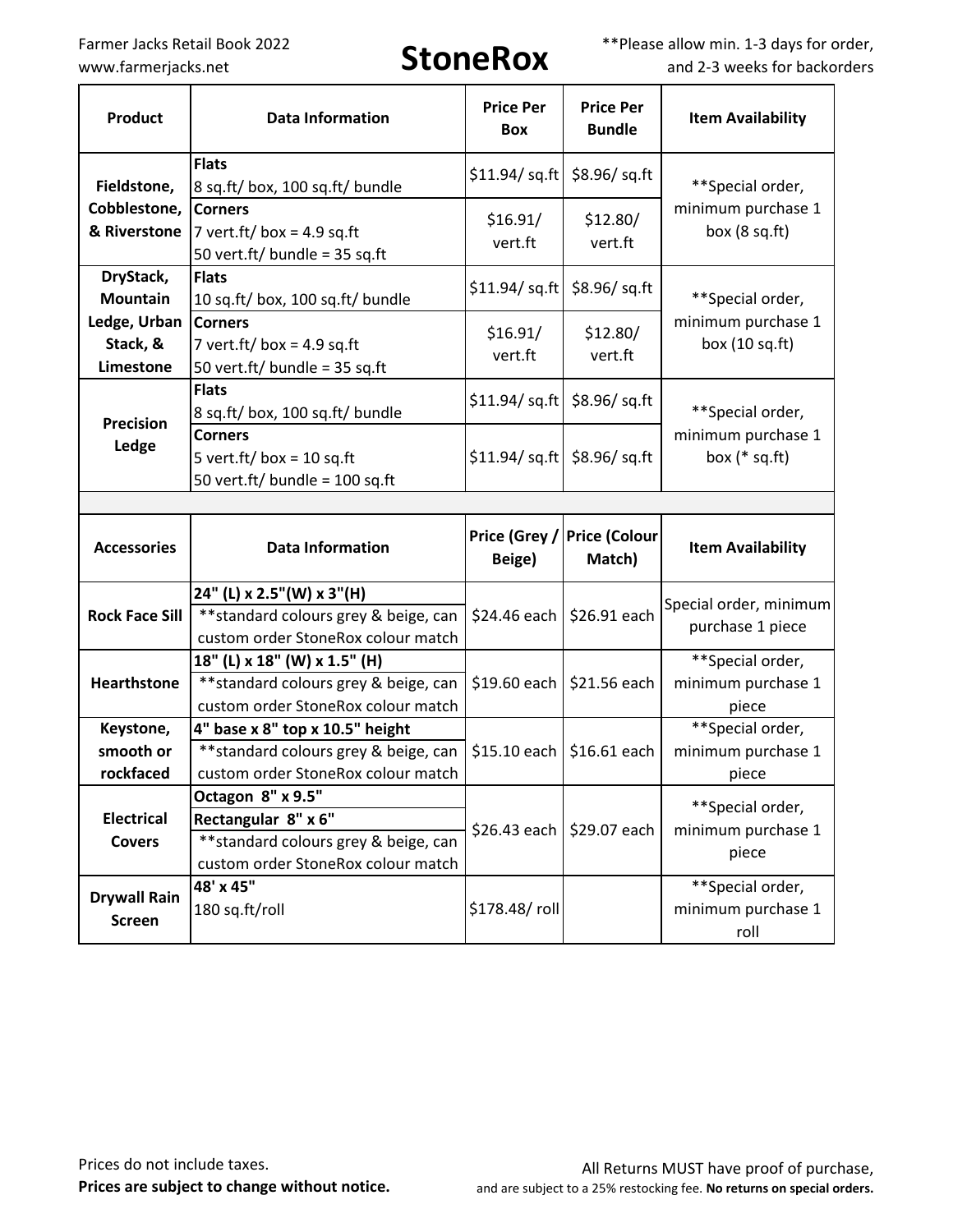Farmer Jacks Retail Book 2022<br> **StoneRox** \*\*\*Please allow min. 1-3 days for order,<br>
www.farmerjacks.net **StoneRox** \*\*\*Please allow min. 1-3 days for order, and 2-3 weeks for backorders

| <b>Natural Stone Colour</b>   | Sq.ft/<br>box | sq.ft/<br>bundle | Price per Sq.ft        | <b>Item Availability</b> |
|-------------------------------|---------------|------------------|------------------------|--------------------------|
| <b>Flats</b>                  |               |                  |                        |                          |
| <b>Rustic Multi-Coloured</b>  | 5             | 150              | \$11.51/ sq. ft        |                          |
| <b>Spring Wood Black</b>      | 5             | 150              | \$11.51/ sq. ft        |                          |
| Snow White                    | 6             | 180              | \$9.62/sq.ft           | **Special order, minimum |
| <b>Greyish Pearl</b>          | 7             | 210              | \$8.78/sq.ft           | purchase 1 box           |
| <b>Green Shine</b>            | 7             | 210              | \$9.98/sq.ft           |                          |
| <b>Bianco Wood</b>            | 7             | 210              | \$14.46 / sq.ft        |                          |
| <b>Corners</b>                |               |                  |                        |                          |
| <b>Rustic Multi-Coloured</b>  | 5(2.5LF)      | 150              | $$11.32$ / sq.ft       |                          |
| Spring Wood Black             | 5(2.5LF)      | 150              | $$11.32$ / sq.ft       |                          |
| Snow White                    | 6(3LF)        | 180              | $$9.13$ /sq.ft         | **Special order, minimum |
| <b>Greyish Pearl</b>          | 7(3.5LF)      | 210              | \$8.35/sq.ft           | purchase 1 box           |
| <b>Green Shine</b>            | 7(3.5LF)      | 210              | \$9.54/sq.ft           |                          |
| <b>Bianco Wood</b>            | 7(3.5LF)      | 210              | \$12.05/ sq.fit]       |                          |
|                               |               |                  |                        |                          |
| <b>Thin Clay Brick Veneer</b> | Sq.Ft/box     | pcs/box          | <b>Price per Sq.ft</b> | <b>Item Availability</b> |

| <b>Flats</b>                                           |      |    |              |                          |
|--------------------------------------------------------|------|----|--------------|--------------------------|
| Standard size (2 7/16" high x 8 1/8" long x 5/8" thick |      |    |              |                          |
| Calaveras                                              | 8.33 | 50 | \$83.20/box  |                          |
| Cumberland                                             | 8.33 | 50 | \$83.20/box  |                          |
| Sacramento Rustic                                      | 8.33 | 50 | \$83.20/box  |                          |
| Modular size (2 1/4" high x 7 5/8" long x 5/8" thick   |      |    |              | **Special order, minimum |
| Embarcadero                                            | 7.14 | 50 | \$79.95/box  | purchase 1 box           |
| Stratford                                              | 7.14 | 50 | \$79.95/box  |                          |
| Chicago Common                                         | 7.14 | 50 | \$79.95/box  |                          |
| Kilburn                                                | 7.14 | 50 | \$79.95/box  |                          |
| <b>Corners</b>                                         |      |    |              |                          |
| Standard size (2 7/16" high x 8 1/8" long x 5/8" thick |      |    |              |                          |
| Calaveras                                              | 6.98 | 30 | \$157.17/box |                          |
| Cumberland                                             | 6.98 | 30 | \$157.17/box |                          |
| Sacramento Rustic                                      | 6.98 | 30 | \$157.17/box |                          |
| Modular size (2 1/4" high x 7 5/8" long x 5/8" thick   |      |    |              | **Special order, minimum |
| Embarcadero                                            | 6.52 | 30 | \$129.87/box | purchase 1 box           |
| Stratford                                              | 6.52 | 30 | \$129.87/box |                          |
| Chicago Common                                         | 6.52 | 30 | \$129.87/box |                          |
| Kilburn                                                | 6.52 | 30 | \$129.87/box |                          |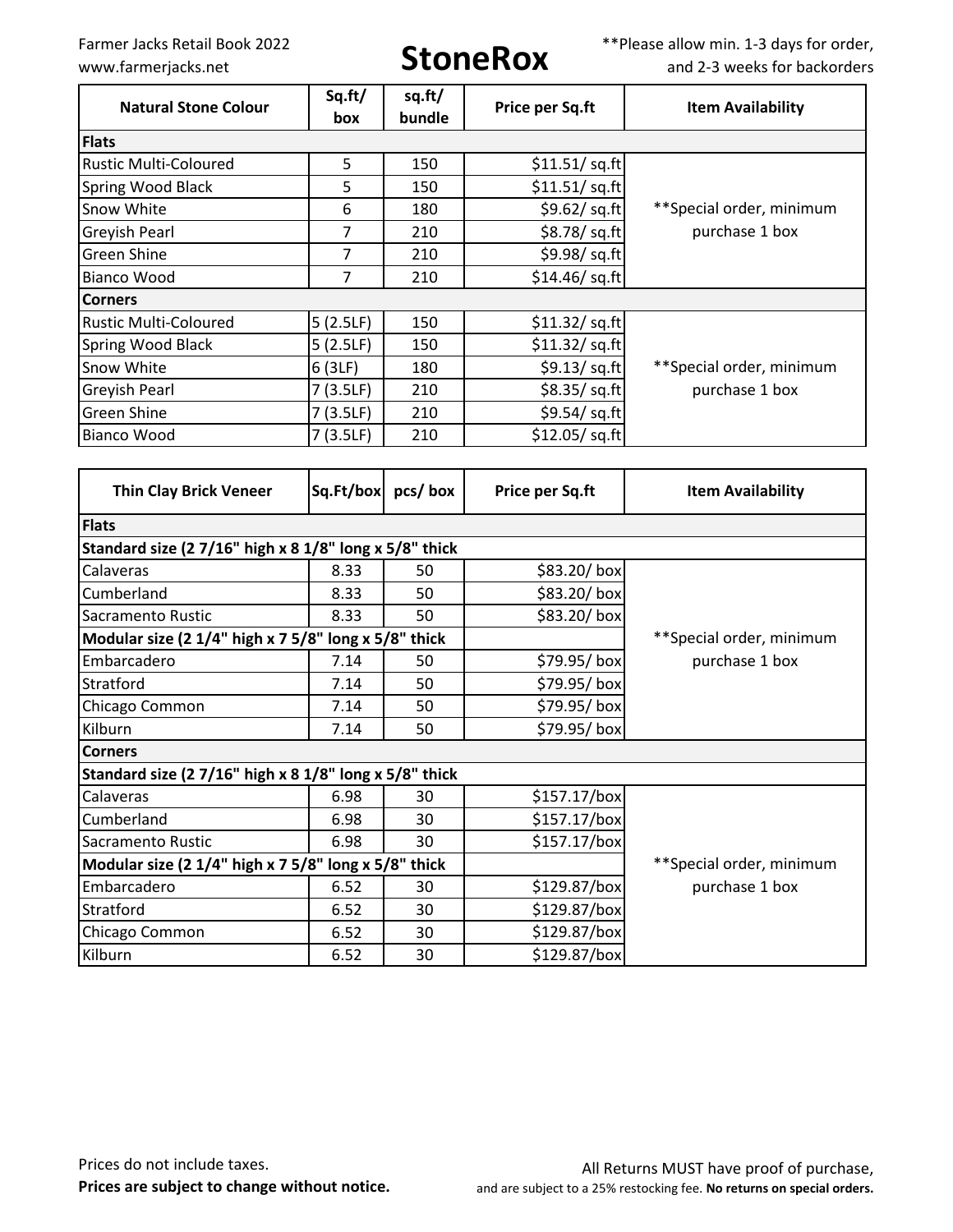# Farmer Jacks Retail Book 2022 www.farmerjacks.net **Rentals and Dump Fees**

|                                                     | <b>Uni-Lift Rental</b>                                                  |          |  |
|-----------------------------------------------------|-------------------------------------------------------------------------|----------|--|
| Daily Rental                                        | \$350.00 per day                                                        |          |  |
|                                                     | ** Requires credit card information left of file for duration of rental |          |  |
|                                                     | <b>Vaccume Rental</b>                                                   |          |  |
| Daily Rental                                        | \$95.00 per day                                                         |          |  |
|                                                     | ** Requires credit card information left of file for duration of rental |          |  |
|                                                     | <b>Tamper Rental</b>                                                    |          |  |
| Full Day                                            | \$55.00                                                                 |          |  |
| <b>Half Day</b>                                     | \$40.00                                                                 |          |  |
| Weekend (Friday-Monday 7am)                         | \$90.00                                                                 |          |  |
| <b>Weekly Monday-Friday)</b>                        | \$245.00                                                                |          |  |
|                                                     | <b>Saw Rental</b>                                                       |          |  |
| Blade (Onetime Fee)                                 | \$20.00                                                                 |          |  |
| Full Day                                            | \$55.00                                                                 |          |  |
| Half Day                                            | \$40.00                                                                 |          |  |
| Weekend (Friday-Monday 7am)                         | \$90.00                                                                 |          |  |
| <b>Weekly Monday-Friday)</b>                        | \$245.00                                                                |          |  |
|                                                     | <b>Cutting Service</b>                                                  |          |  |
| Concrete Pavers/ Slabs                              | \$5.00/ cut                                                             |          |  |
| Natural Stone ** Excluding Steps                    | \$20.00/ cut                                                            |          |  |
| **Be sure to call and confirm that saw is available |                                                                         |          |  |
|                                                     | <b>Miscellaneous Rentals</b>                                            |          |  |
| Wheelbarrow                                         |                                                                         |          |  |
| Per Day                                             | \$19.00                                                                 |          |  |
| Per Weekend                                         | \$35.00                                                                 |          |  |
| <b>Seed Spreader</b>                                |                                                                         |          |  |
| Per Day                                             | \$19.00                                                                 |          |  |
| Per Weekend                                         | \$35.00                                                                 |          |  |
|                                                     | <b>Dump Fees</b>                                                        |          |  |
| Yards                                               | <b>Description</b>                                                      | Price    |  |
| 0-1 yards **minimum dump                            | Pick-Up Truck                                                           | \$55.00  |  |
| 1-2 yards                                           | <b>Small Utility Trailer</b>                                            | \$80.00  |  |
| 2-3 yards                                           | Single Axel Trailer                                                     | \$110.00 |  |
| 3-4 yards                                           | <b>Tandem Axel Trailer</b>                                              | \$140.00 |  |
| 4-6 yards ** max dump                               | Single Axel Truck                                                       | \$160.00 |  |